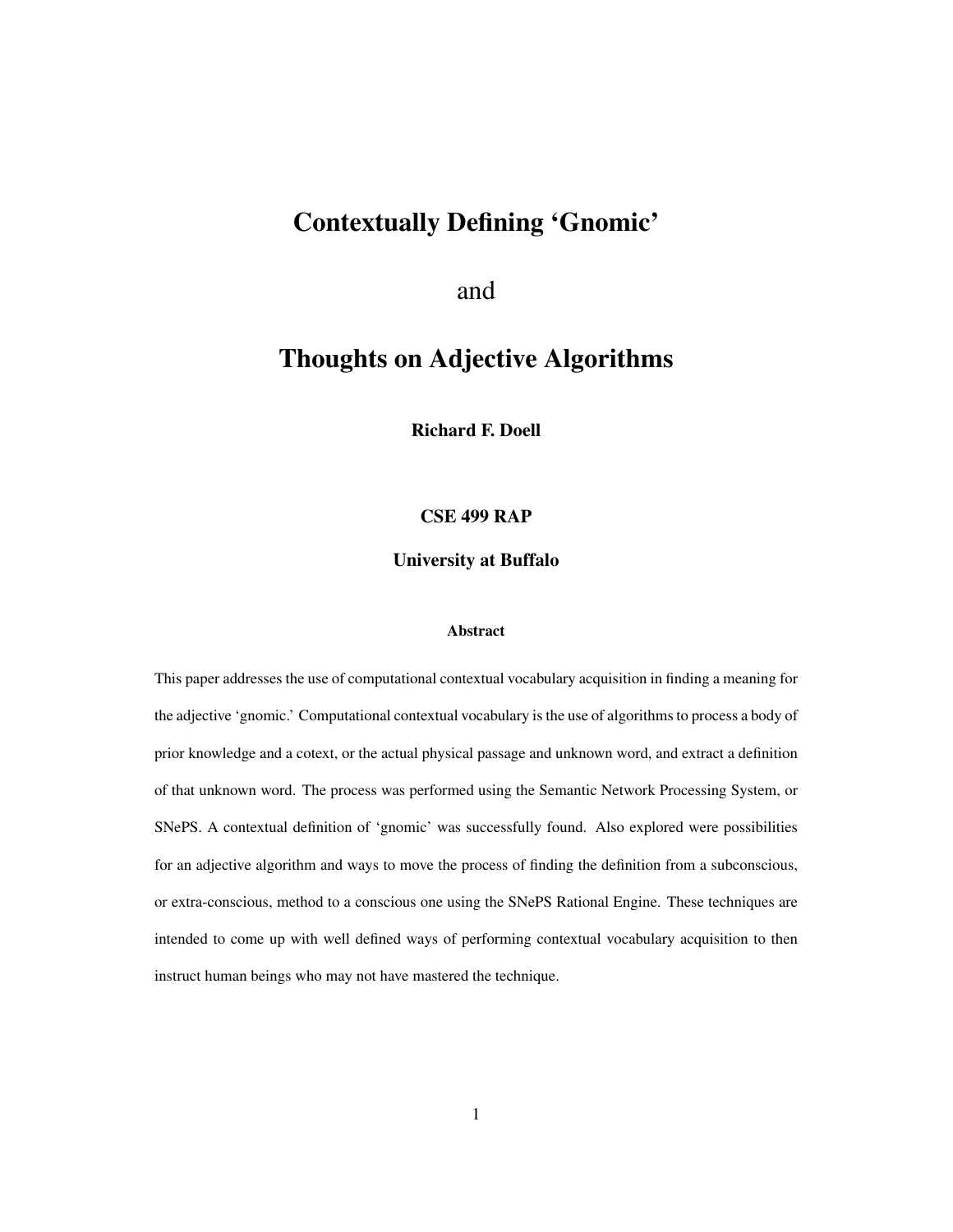### 1 Introduction and Motivation

Contextual Vocabulary Acquisition, or CVA, is "the active, deliberate acquisition of a meaning for a word in a text by reasoning from textual clues and prior knowledge... It is the task faced by anyone coming upon an unknown word while reading, who has no outside source of help, but who needs to figure out a meaning for the word in order to understand the text being read" (Rapaport 2003). The context that is used in this process is a combination of the 'cotext,' or the words on the page or in the passage, and the prior knowledge of the reader (Rapaport 2003). This paper addresses an instance of Computational Contextual Vocabulary Acquisition, wherein a computational cognitive agent is substituted for a human in the CVA process.

The motivation for having a computer perform CVA is straightforward, but a bit of background may help the reader some. Many humans inherently have the ability to discern meaning from a context, but it is not a process which is taught and some students have difficulty mastering the ability. English as a second language students are especially good candidates for being explicitly taught the process for CVA in English, as are youth in English speaking countries. A case can be made that even some older students in America could benefit from developing the technique, given decreasing SAT and verbal skills across the country (Adams 2010). One of the large problems in teaching CVA explicitly is that there are few, if any, well-defined algorithms on how to do it. One paper (Clarke & Nation 1980) offers a series of steps, but culminates in 'guessing,' a process which humans are able to do, but, to a student who is already struggling with determining the meaning of a word, 'guessing' is often too vague of a process. If it were possible to determine an exact series of steps that should be performed in CVA, it could be taught to a human.

To develop this series of procedures, there are a number of likely options that appear. Asking people who are reading educators, existing 'CVA experts' and the like how they are able to perform CVA might be one path, but another presents itself upon closer examination of the problem. Given that there is some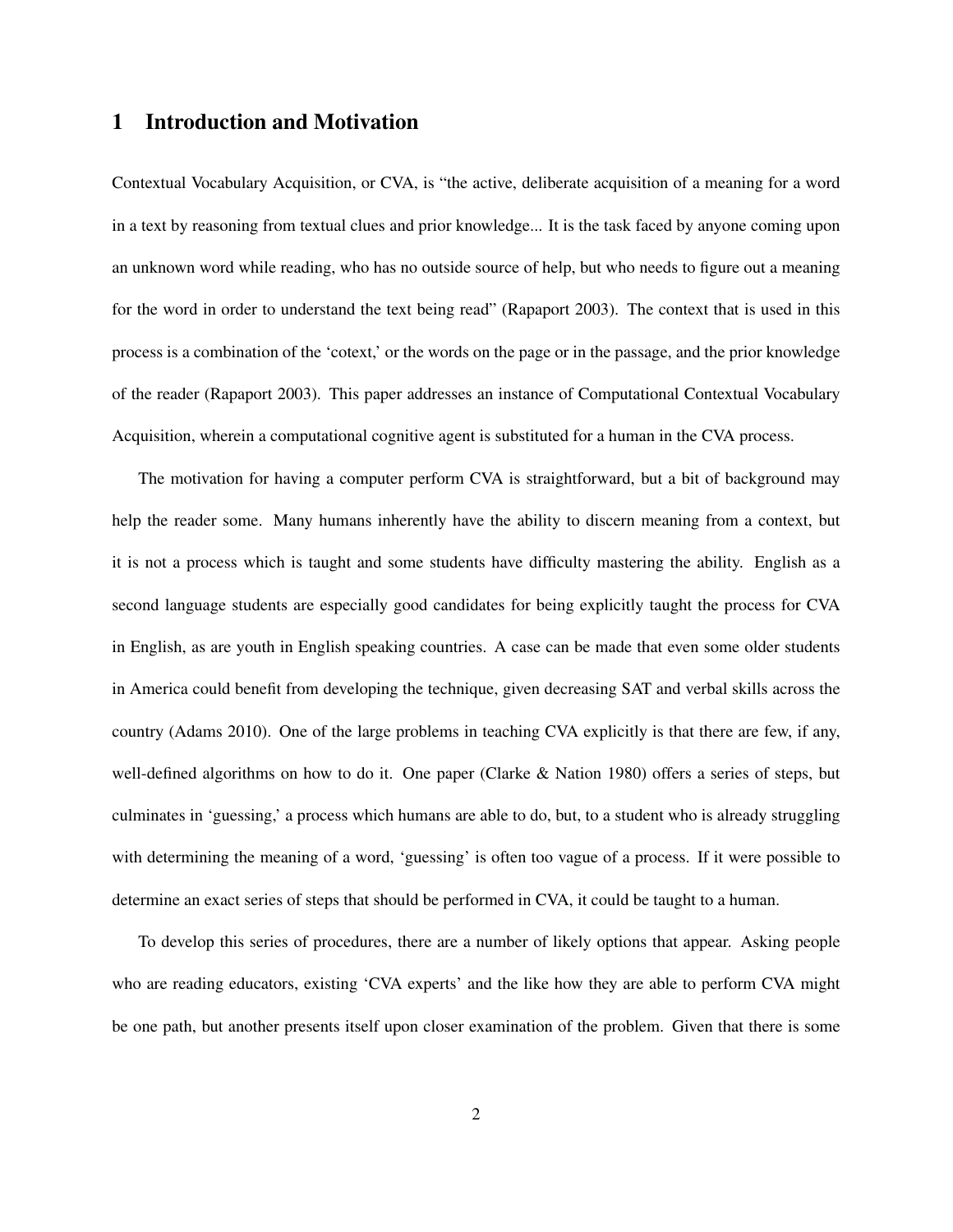procedure that could be used to extract information from context, including prior knowledge, the idea for using a computational agent should come to mind. From the early Church-Turing thesis, wherein, roughly, any algorithmically solvable problem can be solved by a Turing machine (Citation needed?), if there in fact does exist an algorithm for performing CVA, it could be done on a Turing machine. The 'Turing machine' that will be used in this instance of exploring computational CVA will be SNePS/Cassie, an intensional, propositional semantic network and its cognitive agent (Shapiro & Rapaport 1987).

Briefly, the SNePS semantic network uses an acyclic directed graph, composed of arcs and nodes, to represent knowledge about both the external world which exists physically and the mental world of ideas. A given concept or idea is represented by a node; relations between ideas are made up of molecular nodes, or nodes which have arcs coming from them. Those molecular nodes can represent both concepts, such as an act directed toward an object, to propositions portraying some feature of a real or imagined world. Propositions can be 'believed,' or asserted by the system, to represent things which are considered true. Different agents can also have beliefs; this is represented in the system as a belief about an agent having a belief. Using this model of a propositional digraph, incredibly complex information can be represented. The SNePS Inference Package, or SNIP, can be used to reason about those beliefs, 'unconsciously' traveling paths through the graph via various built-in logical rules, similar to first order predicate logic (Shapiro 1991).

If it is possible to create computable algorithms for performing CVA, it should be then possible to teach these methods to people who need or want to learn the CVA process. By teaching the cognitive agent, Cassie, how to perform CVA, we as researchers are able to make explicit that 'guess,' transforming a subconscious act into a conscious, active one. That idea, transforming computational CVA algorithms into a curriculum for teaching human beings, represents the long- term goal of the CVA project. This paper addresses a particular instance of teaching CVA to Cassie for an adjective.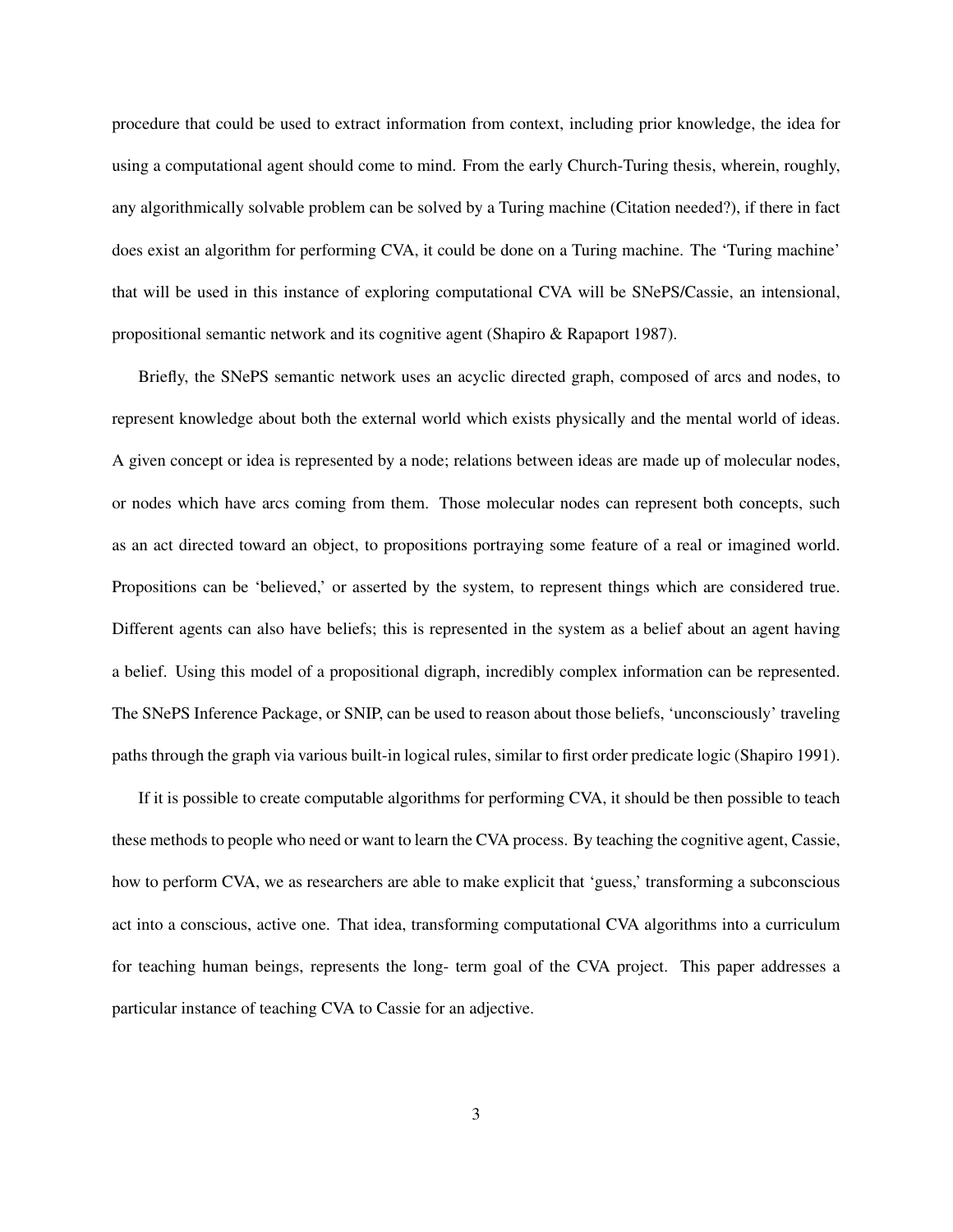# 2 'Gnomic' as an Unknown Adjective

To illustrate the process of CVA and to further the system of 'rules' which are used in CVA, the word 'gnomic' was defined by its context. The passage which was used to define the adjective is given below:

"My criticisms echo an enigmatic passage from Post's posthumously published [diary]... Perhaps one should not read too much into this passage. Post's diary is notable for its highly fragmentary and elusive character, sometimes bordering on the mystical. ...Much of what Post says in the diary is extremely **gnomic**." (Rescorla 2007)

For those well versed in the definition of gnomic, this passage may hold quite the opposite properties of Post's diary, but for those who lack the ability it presents a difficulty. Here is where someone who is able to use contextual vocabulary acquisition would be able to take the elements in the cotext, such as the list of properties which describe the diary, for example, and extrapolate a meaning for gnomic from them. The difficulty arises when the reader is unfamiliar with those protocols and therefore cannot perform CVA. By default, Cassie is one of those readers.

The main components that facilitate CVA are the cotext, the background knowledge the reader has and the protocols which allow the reader to combine those things to create a definition. In the situation of the adjective, all that is available to the computational agent is the cotext. Background knowledge is not innate in computer programs, although attempts have been made at incorporating existing knowledge bases such as CYC and WordNet into SNePS to allow for automated acquisition of background knowledge (Dligach 2004). Algorithms that currently exist for computational CVA are well defined for nouns and adjectives, but are imprecise when it comes to adjectives (Rapaport & Kibby 2010). Therefore it is necessary to determine what background knowledge is appropriate and also to create some process for extracting a meaning for an adjective from context. The first task is by far the simpler one.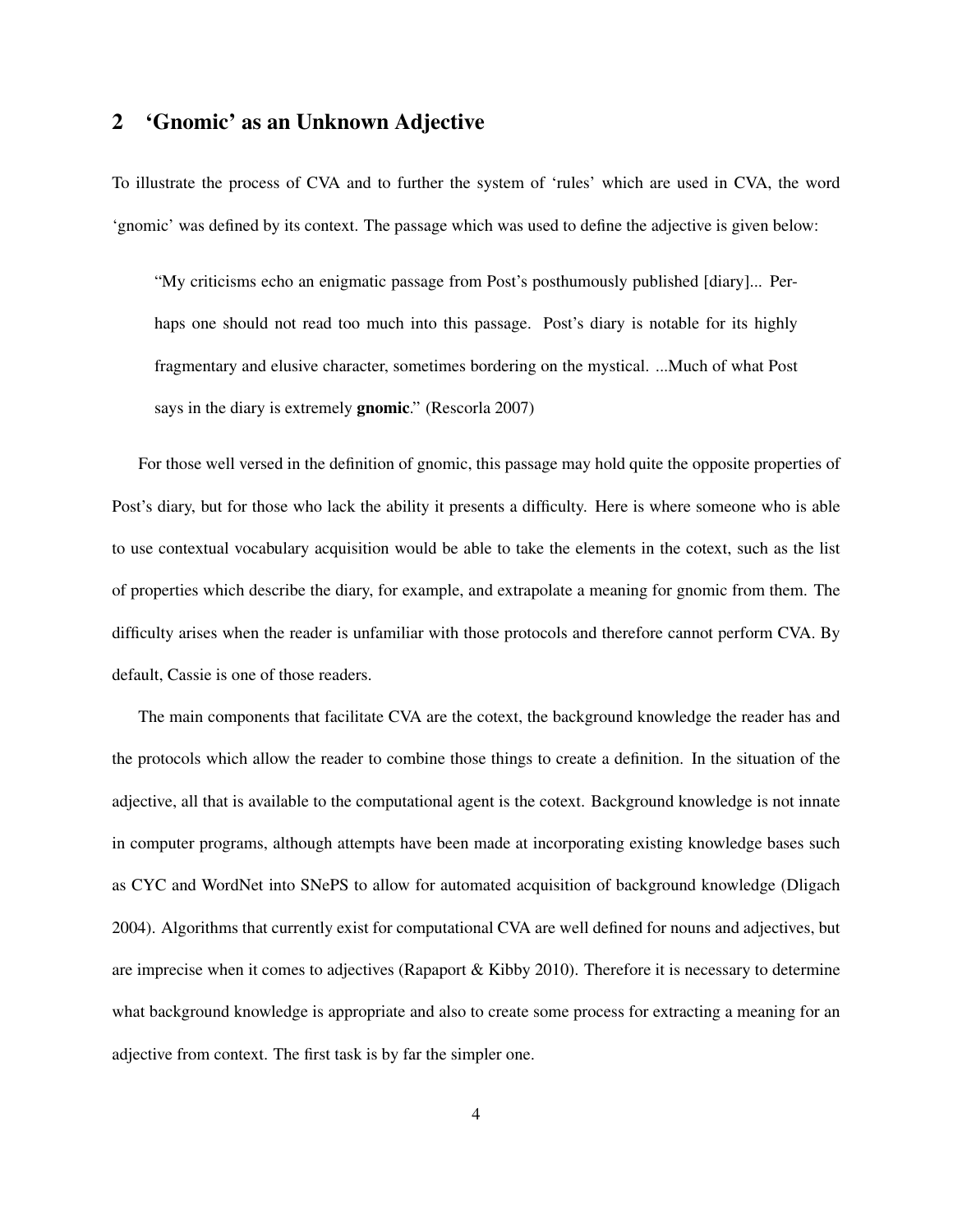To get an idea of what background knowledge a typical reader would have in performing CVA, typical readers were asked. A note should be made, however, before the interview process is described. In CVA, much like solving a linear equation, it is only possible to find a 'good' meaning of a word if there is only one unknown in a context. With one word and one context, it is possible to 'solve' for a word. With multiple unknown words present, the process becomes much more difficult. The only solution would be to find one word's meaning in terms of another word, as in a system of linear equations. Given multiple contexts, it may be possible to determine multiple meanings, but the complexity increases greatly and, to simplify the task, only one unknown per context is permitted for the purposes of this paper. That said, as part of the interview process, informants were asked if any other words in the context were unknown; these words were then defined for the informant.

After the informant indicated that they knew all the words in a context, besides the unknown word, they were asked what they believed the unknown word to mean. In the case of gnomic, informants were read the passage, then asked for an initial impression. Once that impression, or 'definition,' was given, they were asked how they arrived at that meaning. General ideas, knowledge about the words: anything which was used to find the meaning was recorded. Various reports were given, even including a reference to the fantastic 'gnome,' but the trend among informants was that 'gnomic' meant some combination of the other adjectives in the sentence: fragmentary, elusive, mystical and enigmatic. The meanings of those words and the inference rules which led to a combination of them give a good base upon which to build the background knowledge for the reading of the passage.

## 3 Case Frames used in Representation

Once the prior knowledge had been established, the task remained as to how to represent it in SNePS. The existing CVA algorithms made use of a system of case frames to represent knowledge in a systematic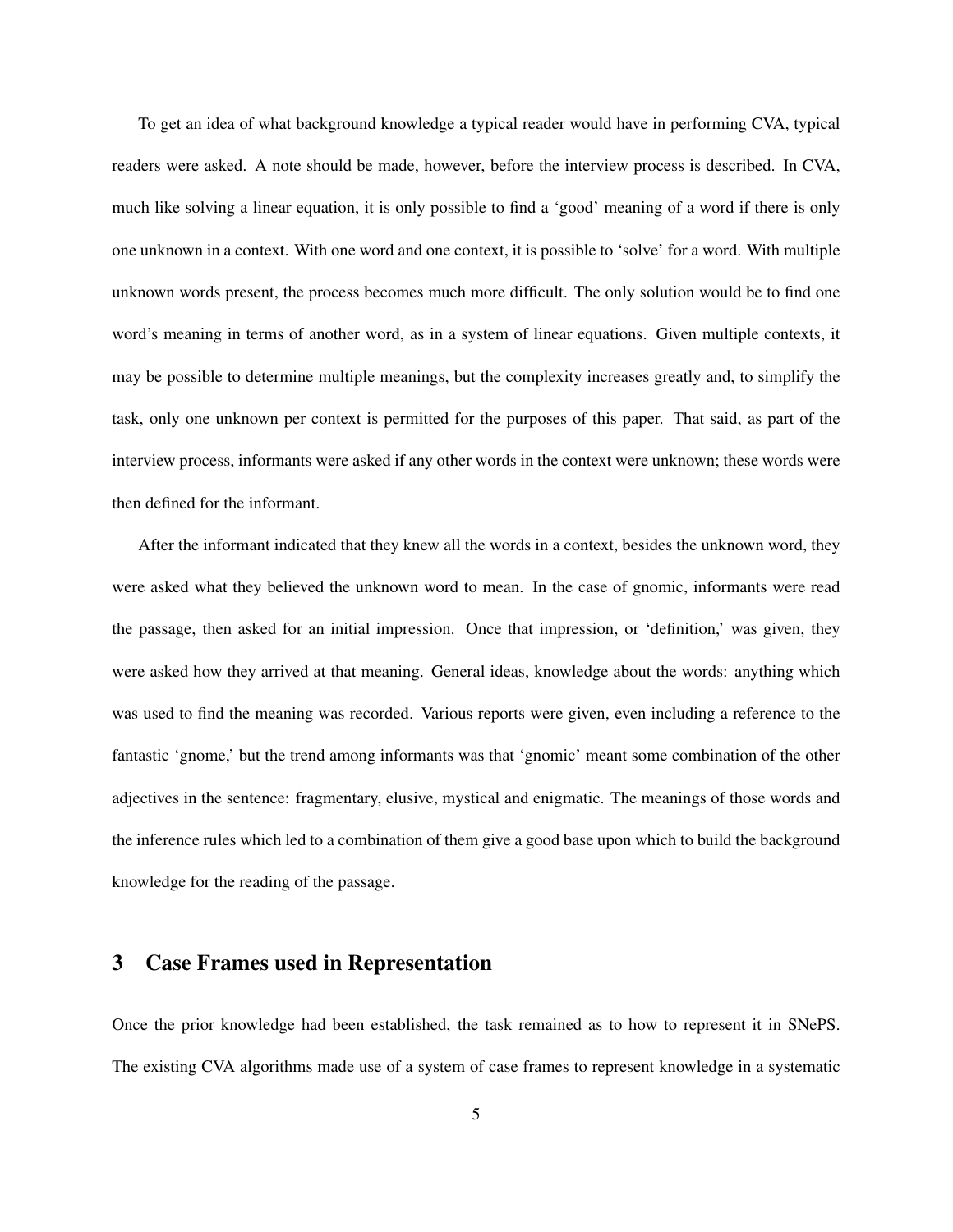fashion, so, despite the fact that there is no extant adjective algorithm, it was decided that attempting to follow the current formalisms for knowledge representation. There are several case frames which are used in this representation.

The case frame which is used most extensively in the definition is the 'similar - similar' case frame. Although not one of the standard case frames, it is included for a number of reasons. While searching for dictionary definitions of the other adjectives in the cotext, it was noticed that most of the definitions were simply in terms of other adjectives. This would be useful in a 'weighted summation,' as networks of adjectives could be searched, but for the simple purposes of knowledge representation, something straightforward was needed. In the list of standard case frames, there exists a 'synonym-synonym' case frame. The problem with using this case frame is semantic in nature; the precise definition of a synonym is a bit vague when the network that is being utilized has facilities for having both synonyms of *words* and *ideas* which those words represent. To avoid this difficulty, the similar-similar case frame was invented to convey the idea that two concepts are similar, if not exact, and can be used as a drop-in for synonym-synonym.

The exact syntax of the format for these case frames is defined in SNePSUL, the SNePS user language. This language is defined elsewhere (Shapiro and SNePS Implementation Group 2010), but suffice it to say that it follows a Common Lisp-like prefix notation. The nodes created by SNePSUL commands follow the convention: any node with an exclamation point (!) is asserted/believed by the system, m represents a molecular node, b represents a base node (one which has arcs coming from it), v is a variable node used in pattern matching, and p is a molecular pattern node which is similar to one represented by an 'm,' but is connected to variables rather than constants. Molecular nodes can have any number of arcs coming from it, depending on the node. Now that this system has been made more explicit, depictions describing the different case frames used can be given with more meaning.

Figure 1 shows an example of the nodal representation of the similar-similar case frame. It depicts it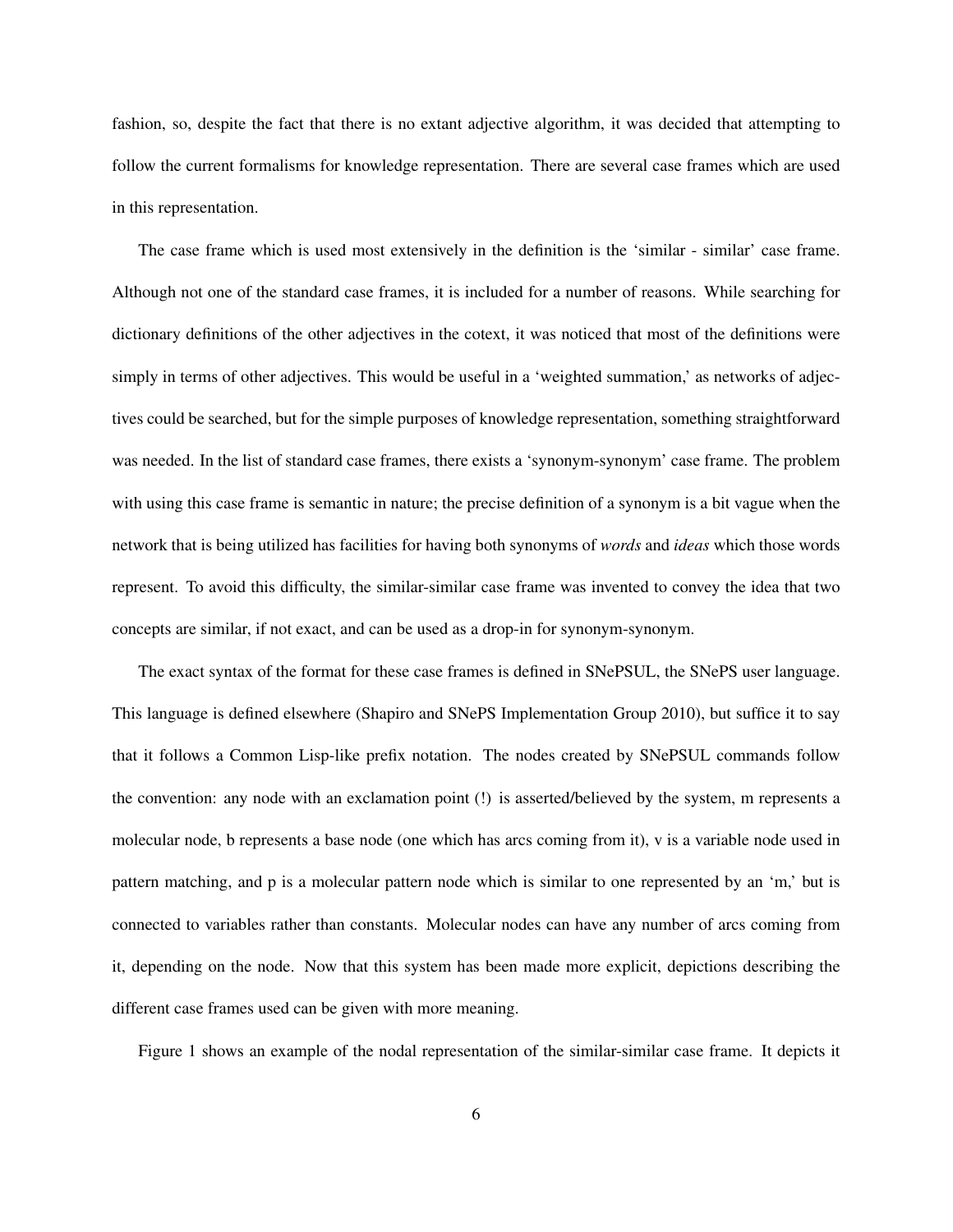

Figure 1: Similar-similar case frame, typically asserted.

with a base node as the endpoint of the arc. This is one possibility, but in the representation, it is much more likely to point to a molecular node which represents an idea expressed in English by a given word. Figure 2 shows the arc which is used to specify that case frame, 'lex.'



Figure 2: Lex case frame, represents the concept expressed as a word in English

Another of the case frames which is used to represent information about the class membership of an object is the member-class case frame. That, along with the subclass-superclass case frame, show the membership information of an object. These are depicted in Figures 3 and 4, respectively.



Figure 3: Member-class case frame, shows that an object (base node) is a member of some class

The next two case frames describe some property of an object. The first is the object-property case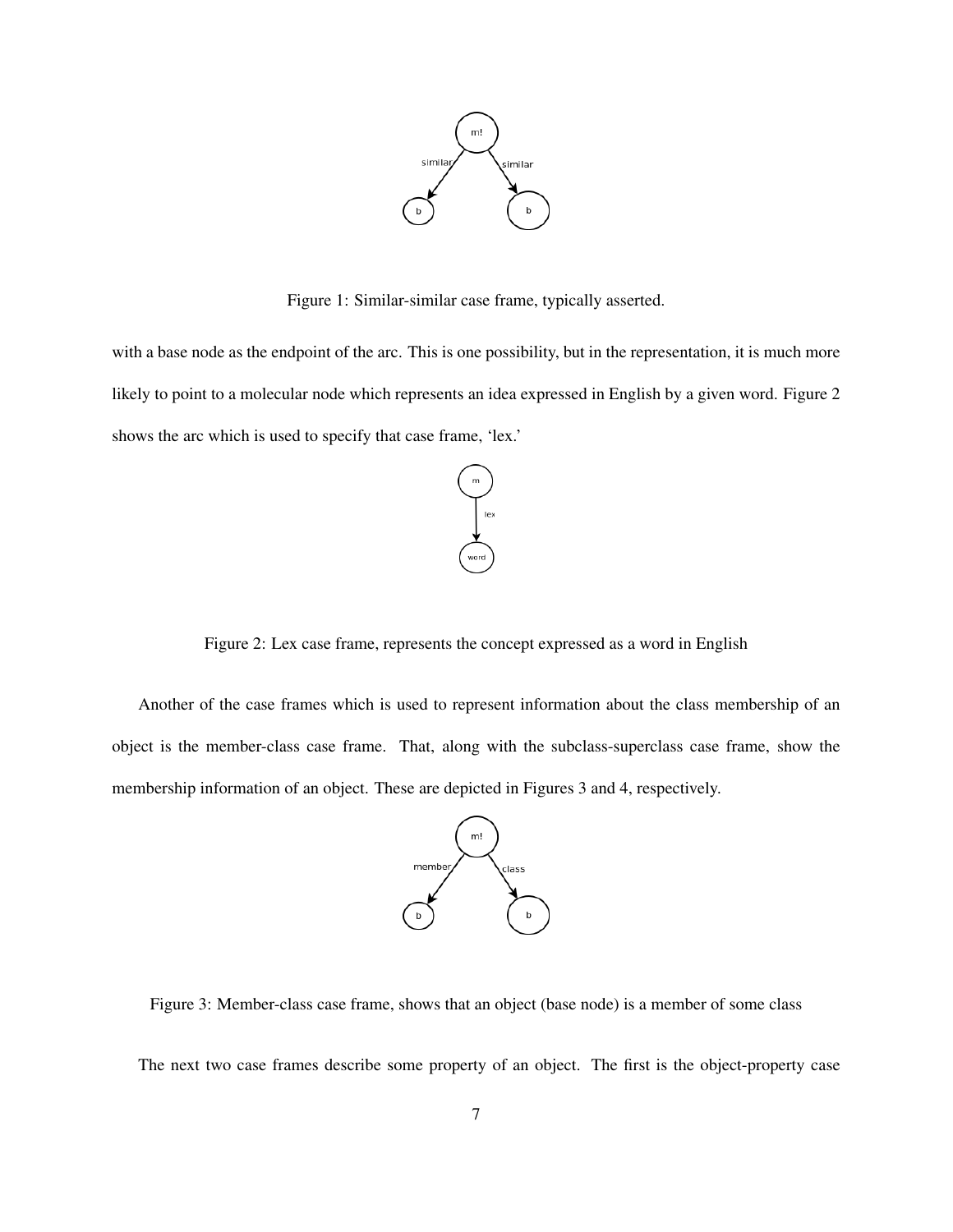

Figure 4: Subclass-superclass case frame, shows that a pair of classes are in the superclass subclass relation. frame, which indicates that an object has some property; an adjective would be the property and the noun it describes would be the object. The second is the object proper-name case frame. This is useful in representing that an object is named. Post, the owner of the diary, is represented using one of these. All the case frames used are a part of the standard case frame library except for similar-similar.



Figure 5: Object-property case frame. Describes properties of objects, like adjectives do



Figure 6: Object-proper name case frame. Describes the proper name of an object, like a state name or a person's name

The next case frame is used to represent ownership. The syntax might be odd to someone unfamiliar with the system, but the semantics are simple. Something stands in a relationship between two objects; one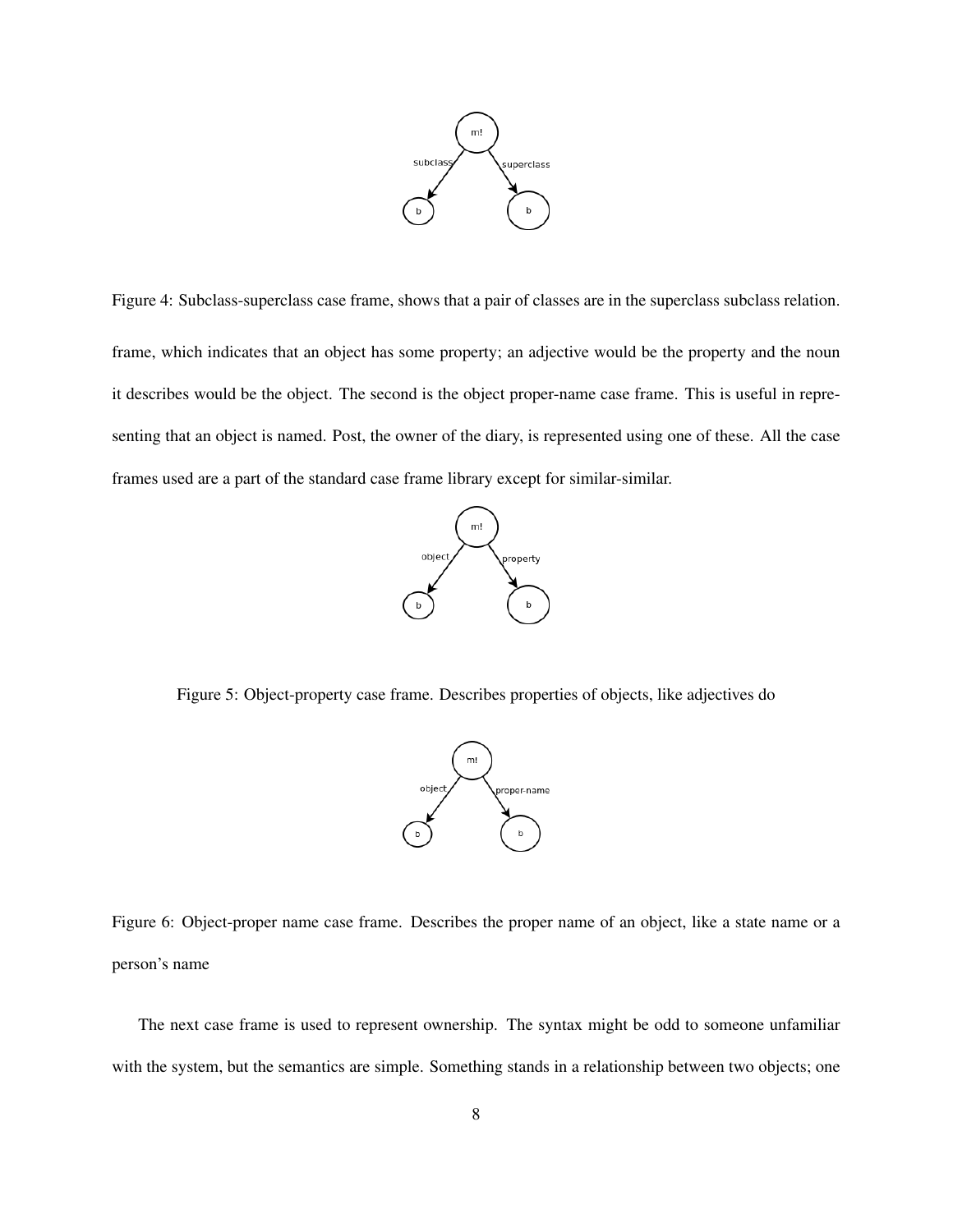is the possessor and the other is the possessed. The node created is depicted in Figure 7.



Figure 7: Object-rel-possessor case frame. Represents possession of the kind of thing represented by word of which the object is by the possessor.

Each of the previous case frames represents some belief about a thing, or an object. None of them give further information about how to connect the information or how it relates. SNePS implements the universal quantifier,  $\forall$ , quite nicely, and it is used to represent the rules that the informants gave. There are two types of for-all case frames which are used. Both can have any arbitrary number of variables, but the first relies on one antecedent and the latter has any number of conjunctive antecedents. Both have only one consequent. These are shown, in part, in Figures 8 and 9.



Figure 8: For all case frame. This is used to represent some universally quantified rule over the set of variables defined by the actual forall arc

These case frames all are used to represent the information and rules that the informants provided as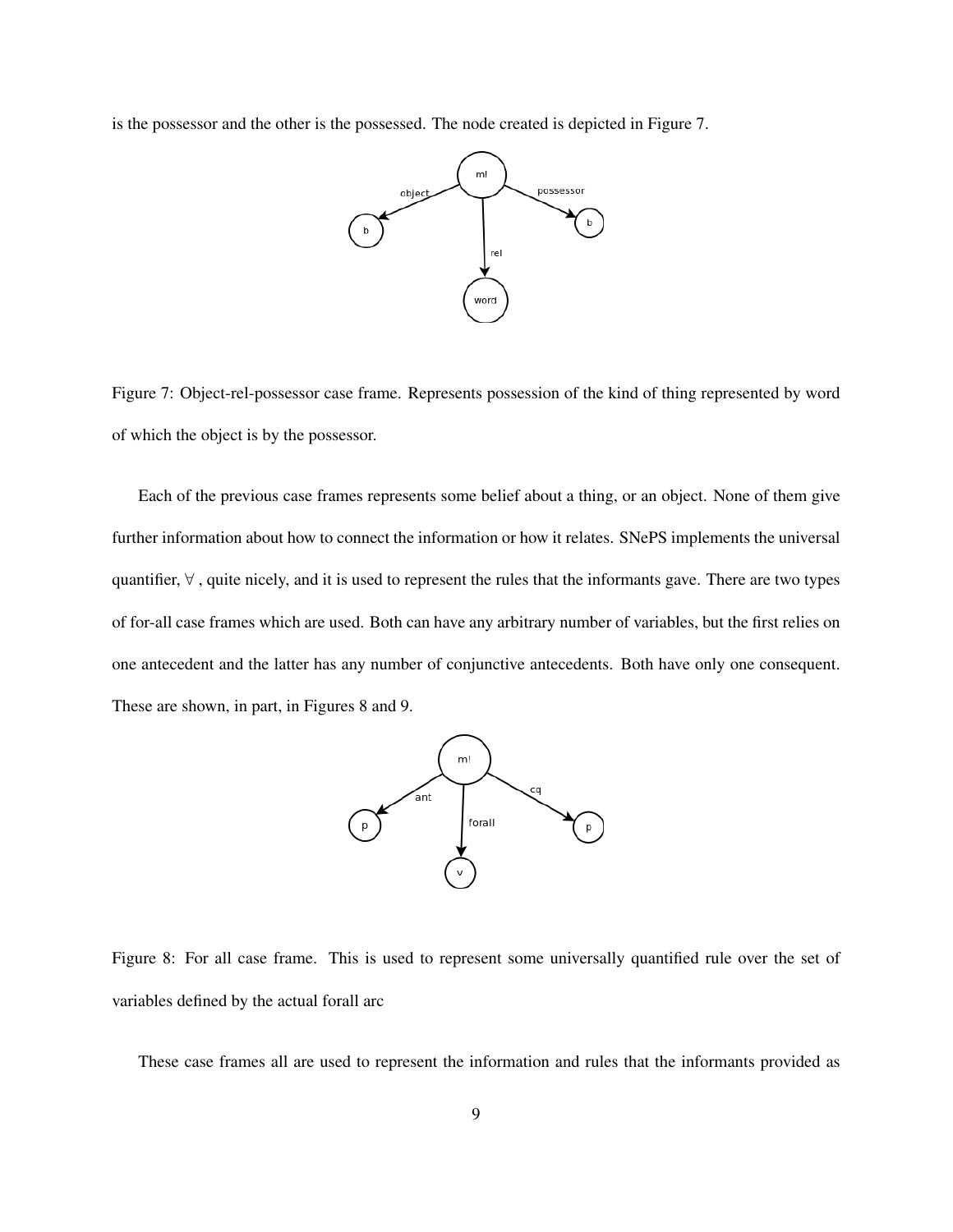

Figure 9: For all case frame with conjunct antecedents. Used whenever there are multiple criteria which must be matched for a rule to be used. N represents some number, which is appended to the letter in question, incrementing for every number of arguments and overall for the different kinds of nodes created.

part of their prior knowledge and the cotext itself, or a simplified version of it.

# 4 Description of Inference Rules

The background knowledge is made up of two primary parts: static knowledge, such as the fact that two words are 'similar,' and inference rules, such as the belief that if a string of adjectives describe a word, and one of them is unknown, then the unknown word is some sum of the others. When the cotext is 'read' by the computational agent - a process in which information is added to the knowledge base step by step - the different inference rules are triggered, adding more information to the knowledge base. Once this process of information adding and inference is complete, it is possible to query the knowledge base and the cognitive agent about what information it contains.

The rules that were used in the analysis and computational CVA of 'gnomic' were fairly simplistic semantically, if syntactically a bit complicated. In English, they can be explained as follows: If an object is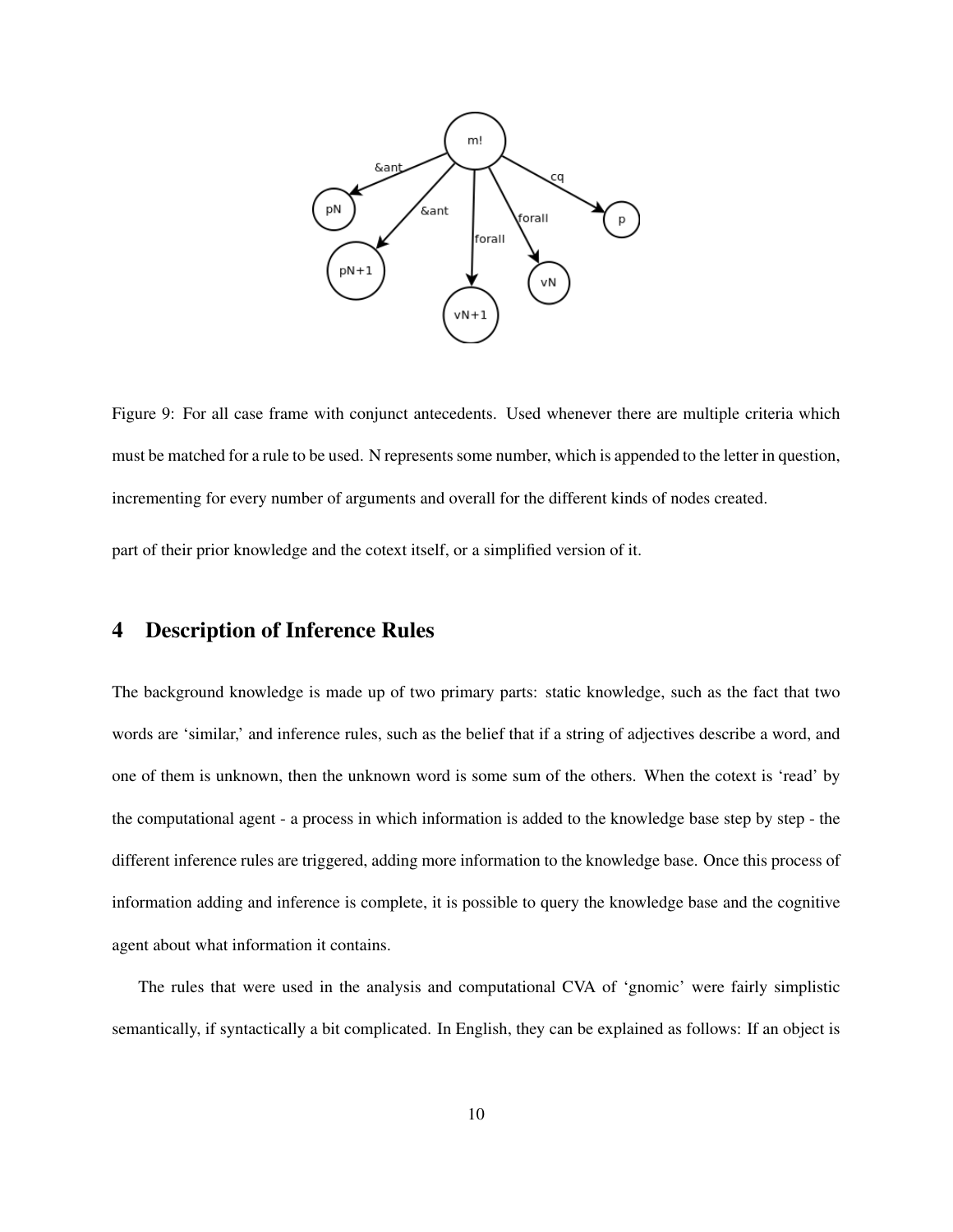described by a series of adjectives, one of them being unknown, a meaning of the unknown adjective can be found by taking a weighted sum of the meanings of the other adjectives, if the list of other adjectives is equal to four in number. Different numbers of other adjectives will be examined later. The meaning of 'weighted sum,' is some combination of the meanings of the adjectives, stuck together in some fashion. What that translates into procedurally is a search through the similar words to the adjective list given. If four of them share the same 'meaning,' expressed as a similar word, then that similar word must have the same meaning as the unknown word, as it is the most general information available. The search then goes through each combination until the least general is found. The latter step is only taken for each set of adjectives where there is not already a given similar word. For example, the search on pairs of words sharing a similar word is not conducted if there already was a similar word found in the search for three sharing a common similar word. In practicality, this comes down to the pairs of given adjectives having similar words being dominant as there were not any similar words found between all four other adjectives in the sentence. This set of rules gives a fairly accurate definition of what the 'gnomic' means, at least as far as the informants were able to describe. The problem is that it only gives what words are similar to the adjective, rather than an actual 'definition' for an adjective, whatever that truly may be<sup>1</sup>.

In order to provide more information for a definition, another set of rules were implemented. Informants were asked if they could give some basic class membership information about the unknown word. When polled, they said that the adjective was one which described a mental thing, which can be generalized into the realm of internal ideas. These contrast to external properties and adjectives, such as a thing's size or color. A basic set of rules were implemented to handle this functionality. For example: if a number of adjectives all belonged to the same class, then the unknown adjective also belonged to that class. Also, the subclass and superclass relations of the given adjective were used to place the unknown word into classes. If

<sup>&</sup>lt;sup>1</sup>Some dictionaries do no more than this, that is, provide a list of near-synonyms for the given adjective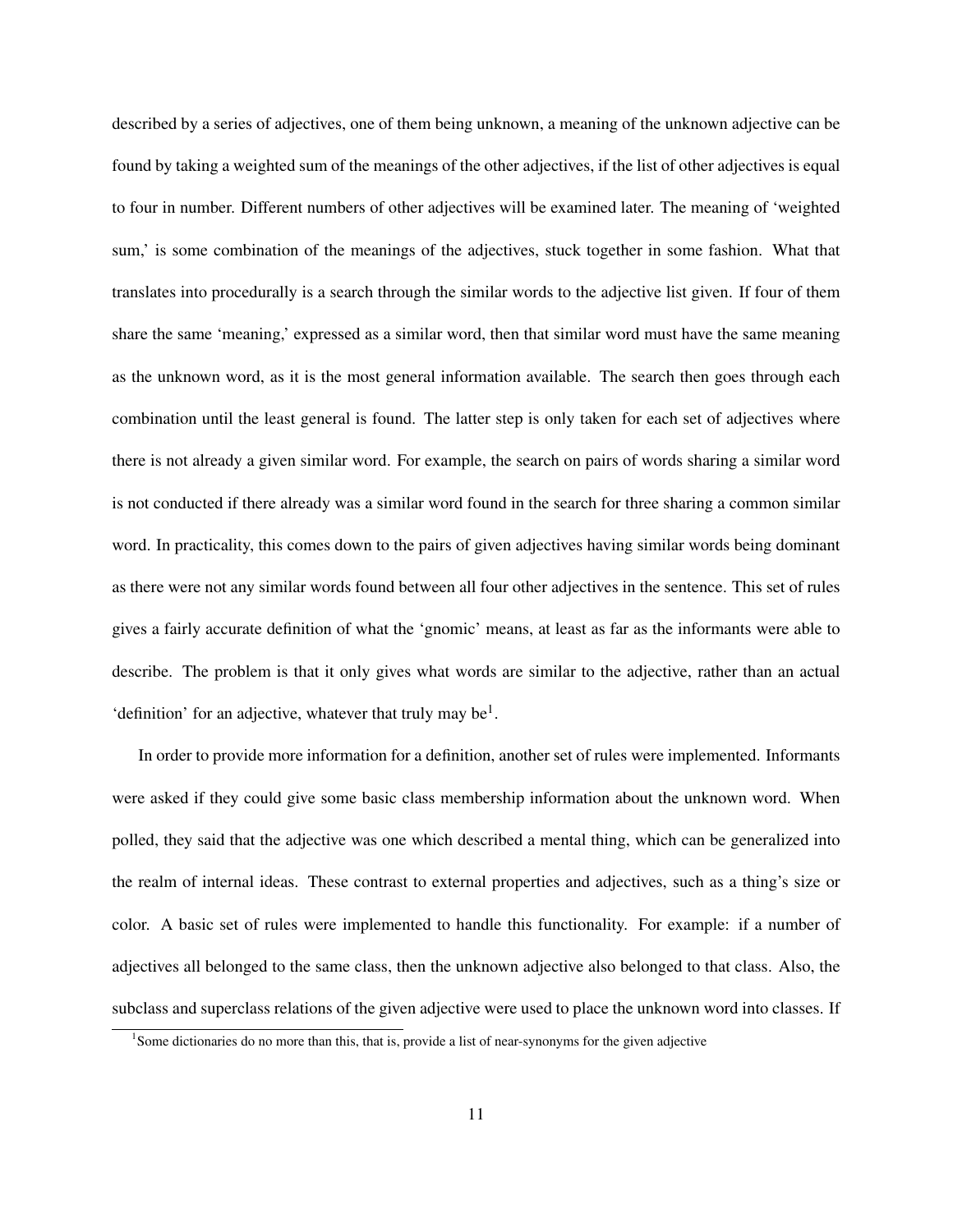the known adjectives are members of a class which has a series of super classes, then the unknown adjective is likely also in that category. This facility was added to help overcome the problem of a definition strictly created by similar words or synonyms.

# 5 Results of Computational Contextual Vocabulary Acquisition With 'Gnomic'

When CVA was performed in SNePS using these rules and background info, the definition that was given was fairly accurate. When asked what words were similar, the system returned that gnomic was similar to: arcane, cryptic, puzzling, incomprehensible, mysterious and ambiguous. When compared to a dictionary definition of the word, this is not too far off. The class membership information, as predicted, attributed gnomic to the class of mental and internal ideas, which follows from the other adjectives being in those classes. Despite the lack of a formal algorithm with which to perform CVA with adjectives, it is fair to say that this project was successful in defining gnomic from context.

A sample run using SNePS 2.7.1, slightly edited for readability, can be found in Appendix B. The source code itself can be found in Appendix A.

# 6 Thoughts on an Adjective Algorithm, the Use of the Acting Engine and Future Work

The contextual analysis of 'gnomic' is largely complete. However, to further the overall task of computational contextual vocabulary acquisition, with particular attention to adjectives, there remain several problems which require more research. Some of the preliminary work on these can be seen in the previous section. One of the tasks which needs to be addressed is the implementation of the CVA algorithms in the acting engine of SNePS, the SNePS Rational Engine, SNeRE. The way that the current algorithms work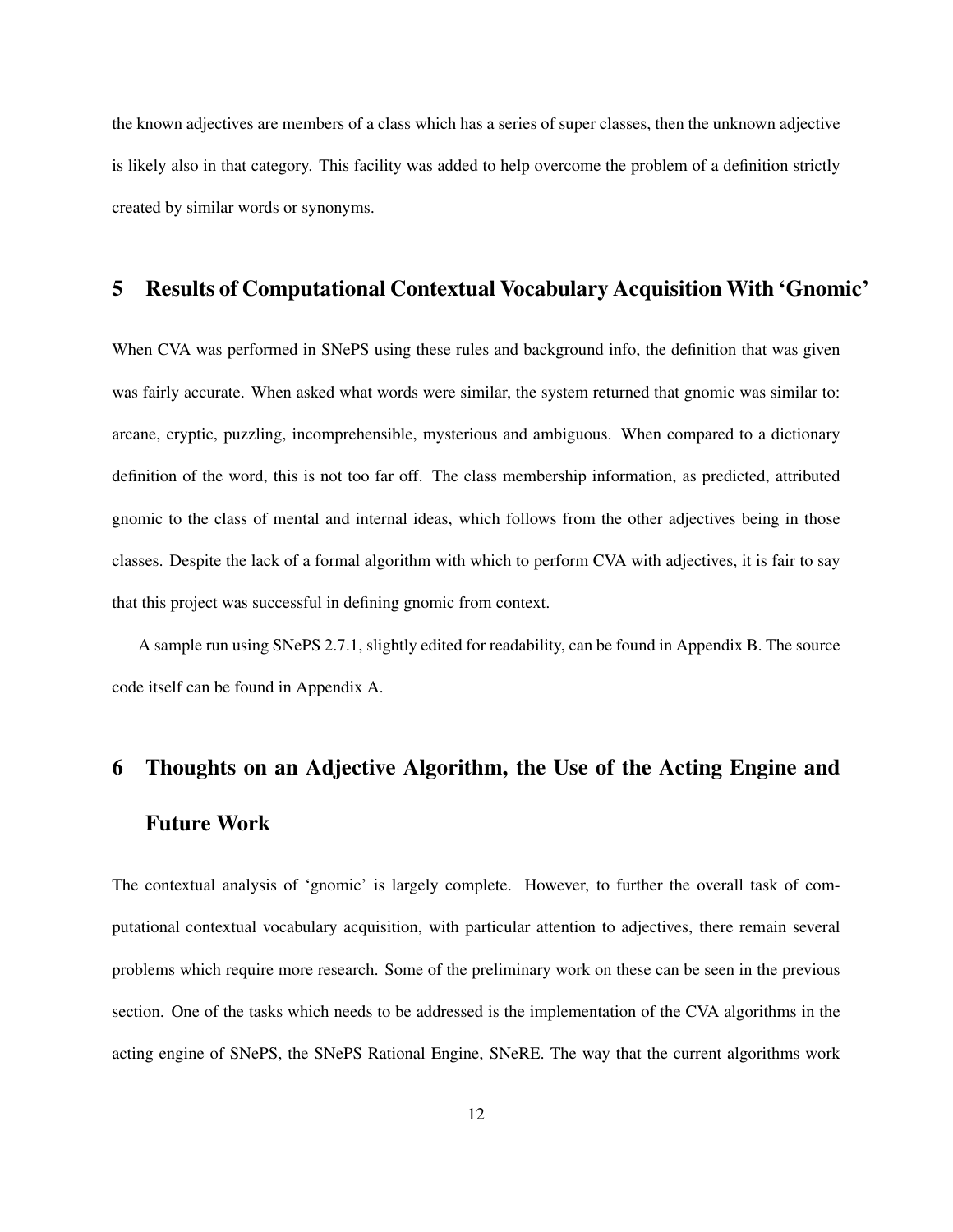is not actually a cognitive process. The analogy that is often drawn with regards to this is that of opening up someone's brain and examining all the information that is present, drawing conclusions based on that information, then putting those conclusions into the brain. The point of re-writing the extant algorithms in SNeRE is to model more closely the thinking process. Simply developing the algorithms for CVA will further the project, but having a better cognitive model might further it more.

In the process of implementing this project, code was written which used SNeRE to implement the 'weighted sum' mentioned in previous sections. This was successful, and allowed for more control over the universally quantified statements. Implementing a form of sequence, selection and loop, SNeRE follows the principles of a programming language and is therefore slightly more intuitive in some cases. After an examination of the current algorithms and developing an understanding of the syntax and capabilities of SNeRE, it should not be particularly difficult to 'transcode' the algorithms. The primary reason that this was not accomplished as a part of this project was the time constraint and the need to come up with a process for extracting information about adjectives.

Another task which remains for future researchers is that of formalizing an adjective algorithm to parallel those which have been made for nouns and verbs. At the time of this project, there were several adjectives being processed. Although each did not follow precisely the same rules for CVA, they did have certain similarities. In addition to the 'weighted sum' algorithm for long lists of similar adjectives, there was another algorithm which worked for groups of adjectives all belonging to the same set. For a further examination of this algorithm, see the research of Yalei Song. Briefly, if there are adjectives describing the same thing, there is a chance that one will mean the complement of the other, in a binary relation, or the set difference of the rest, in a longer list scenario. These two algorithms might have some merit in a more general sense, but further research is required. To perform this research, it would be necessary to formulate surveys containing examples of naturally existing cotexts, likely to either support or contradict the claims of generality proposed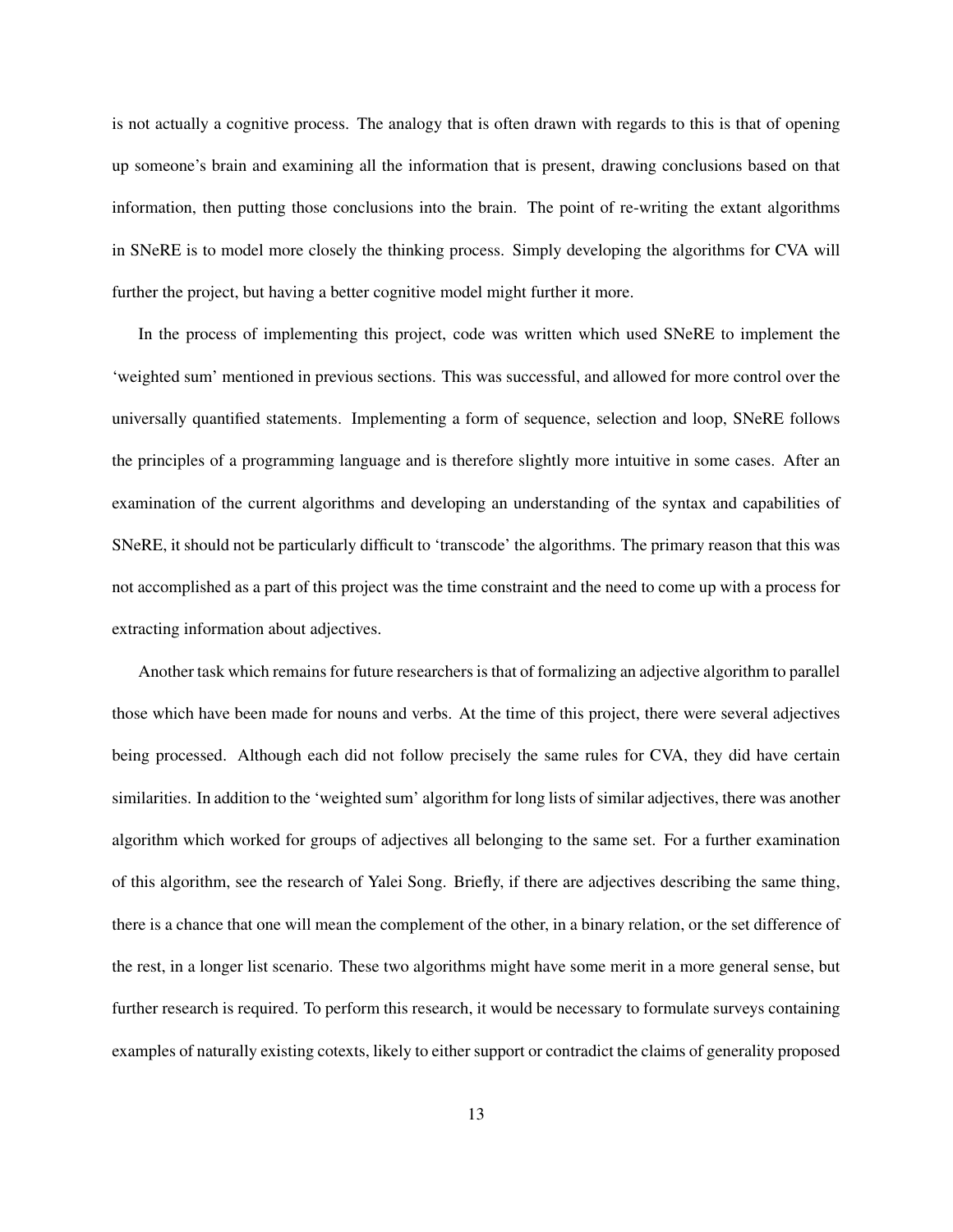here. Once a general survey of the population has been completed, implementation of universal adjective algorithms could be attempted. At the very least, algorithms for very specific cases could be developed, such as in the case of several similar known adjectives describing the same object along with an unknown one.

Be it through SNeRE, an adjective algorithm or further analysis of different adjective cases, there is much work still to do with computational contextual vocabulary acquisition. Hopefully, future researchers will be able to formalize this theory of vocabulary acquisition and deliver it to potential candidates, be them foreign students or English speaking youth.

# References

- Adams, Marilyn Jager (2010-2011), "Advancing Our Students' Language and Literacy: The Challenge of Complex Texts", American Educator 34(4) (Winter): 311, 53.
- Clarke, D.F., & Nation, I.S.P. (1980), "Guessing the Meanings of Words from Context: Strategy and Techniques", System 8: 211-220.
- Dligach, Dmitriy (2004), "SNePS and WordNet: Using WordNet as a Source of Background Knowledge in Contextual Vocabulary Acquisition"
- Rapaport, William J. & Kibby, Michael W. (submitted, 2010), "Contextual Vocabulary Acquisition: From Algorithm to Curriculum".
- Rapaport, William J. (2003), "What Is the 'Context' for Contextual Vocabulary Acquisition?" (PDF), in Peter P. Slezak (ed.), Proceedings of the 4th International Conference on Cognitive Science/7th Australasian Society for Cognitive Science Conference (ICCS/ASCS-2003; Sydney, Australia) (Sydney: University of New South Wales), Vol. 2, pp. 547-552.
- Rescorla, Michael (2007), "Church's Thesis and the Conceptual Analysis of Computability", Notre Dame Journal of Formal Logic 48(2): 253280; passages from pp. 265, 277n19, and 275, respectively.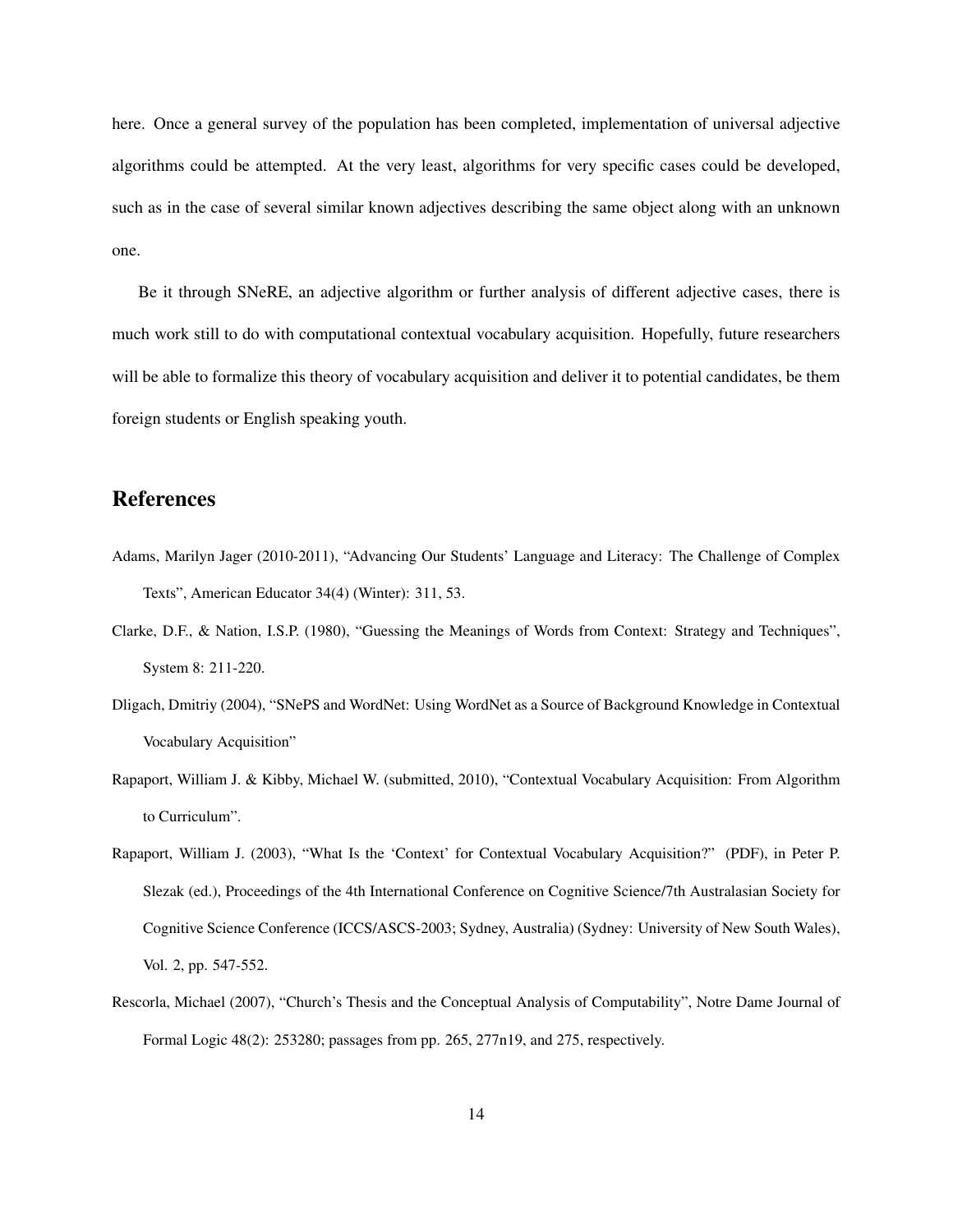- Shapiro, S.C., and Rapaport, William J. (1987) "SNePS considered as a fully intensional propositional semantic network." In N. Cercone and G. McCalla, editors, The Knowledge Frontier, pages 263-315. Springer-Verlag, New York, 1987.
- Shapiro, S.C. and The SNePS Implementation Group, (2010) SNePS 2.7.1 User's Manual, Department of Computer Science and Engineering, University at Buffalo, Buffalo, NY, September 3, 2010.
- Stuart C. Shapiro. (1991) "Cables, paths and "subconscious" reasoning in propositional semantic networks." In John F. Sowa, editor, Principles of Semantic Networks, chapter 4, pages 137-156. Morgan Kaufmann, San Mateo, CA, 1991.

# Appendix A - Source Code of Gnomic CVA

```
; =======================================================================
; FILENAME: gnomic-demo.txt
; DATE: 5_12_11
; PROGRAMMER: Richard Doell
; Lines beginning with a semi-colon are comments.
; Lines beginning with "ˆ" are Lisp commands.
; All other lines are SNePSUL commands.
;
; To use this file: run SNePS; at the SNePS prompt (*), type:
;
; (demo "rdfoell-GNOMIC-demo.txt" :av)
;
; Make sure all necessary files are in the current working directory
; or else use full path names.
; =======================================================================
; Turn off inference tracing.
; This is optional; if tracing is desired, then delete this.
ˆ(setq snip:*infertrace* nil)
;Using a custom 'algorithm' for adjective
; Clear the SNePS network:
(resetnet t)
```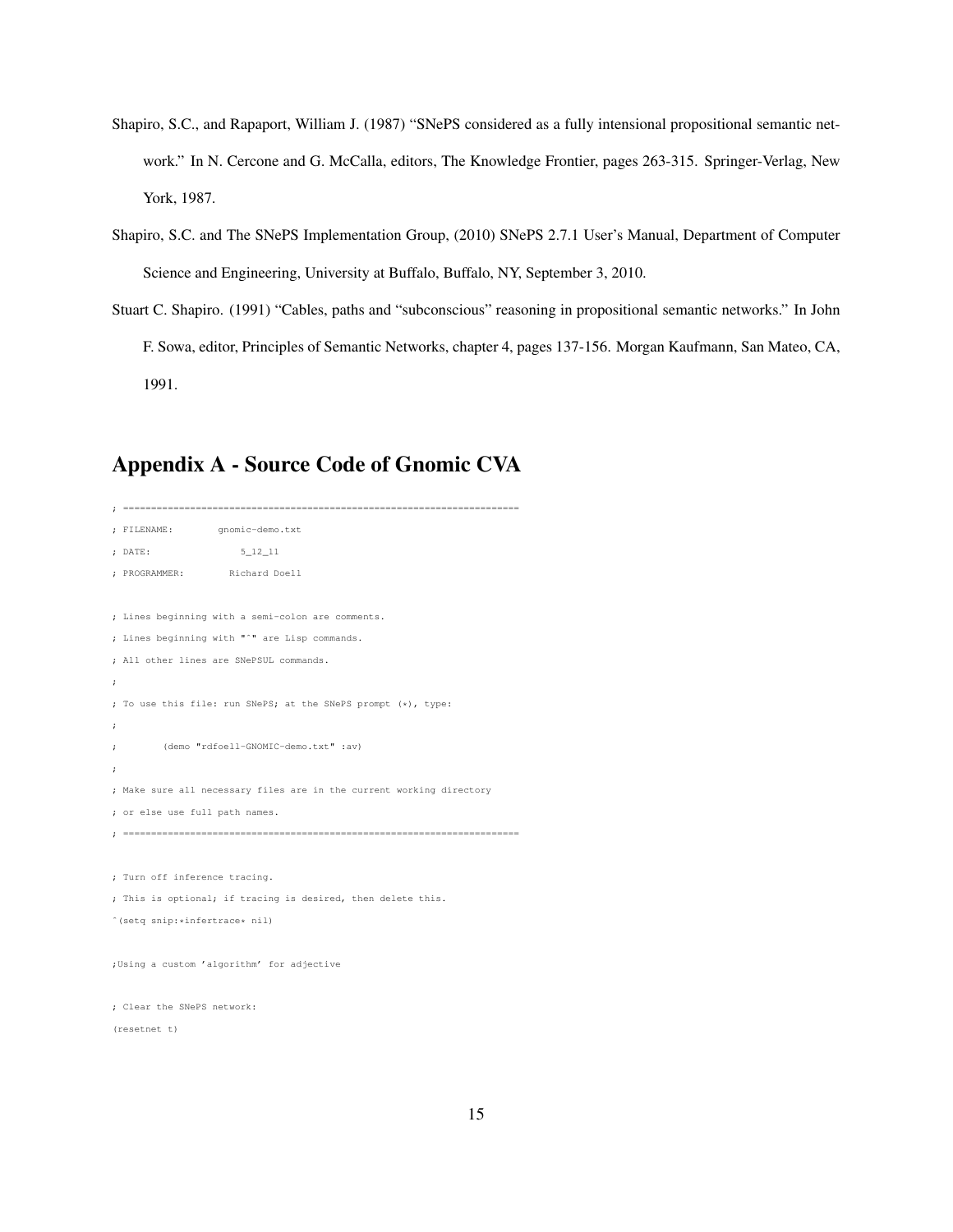```
; OPTIONAL:
```
; UNCOMMENT THE FOLLOWING CODE TO TURN FULL FORWARD INFERENCING ON:

```
;
```
;enter the "snip" package:

```
ˆ(in-package snip)
```

```
; Leave ffi off
```
- ; ˆ(defun broadcast-one-report (represent)
- ; (let (anysent)
- ; (do.chset (ch \*OUTGOING-CHANNELS\* anysent)
- ; (when (isopen.ch ch)
- ; (setq anysent
- ; (or (try-to-send-report represent ch)
- ; anysent)))))
- ; nil)
- ;

;re-enter the "sneps" package:

ˆ(in-package sneps)

; load all pre-defined relations:

- ; NB: If "intext" causes a "nil not of expected type" error,
- ; then comment-out the "intext" command and then
- ; uncomment & use the load command below, instead
- ˆ(load "/projects/rapaport/CVA/STN2/demos/rels")
- ;(intext "/projects/rapaport/CVA/STN2/demos/rels")

; load all pre-defined path definitions:

;(intext "/projects/rapaport/CVA/mkb3.CVA/paths/paths")

ˆ(load "/projects/rapaport/CVA/mkb3.CVA/paths/paths")

; Define a 'similar' arc to avoid problems with synonym semantics (define similar) ;this should define a path between asserted similar arcs (define-path (similar- ! similar))

; BACKGROUND KNOWLEDGE:

; =====================

; (put annotated SNePSUL code of your background knowledge here)

;Putting in some of the similars for enigmatic, using thesaurus.com and

; the Merriam-Webster online thesaurus

(describe (assert similar (build lex "enigmatic") similar (build lex "ambiguous") similar

(build lex "arcane") similar (build lex "cryptic") similar (build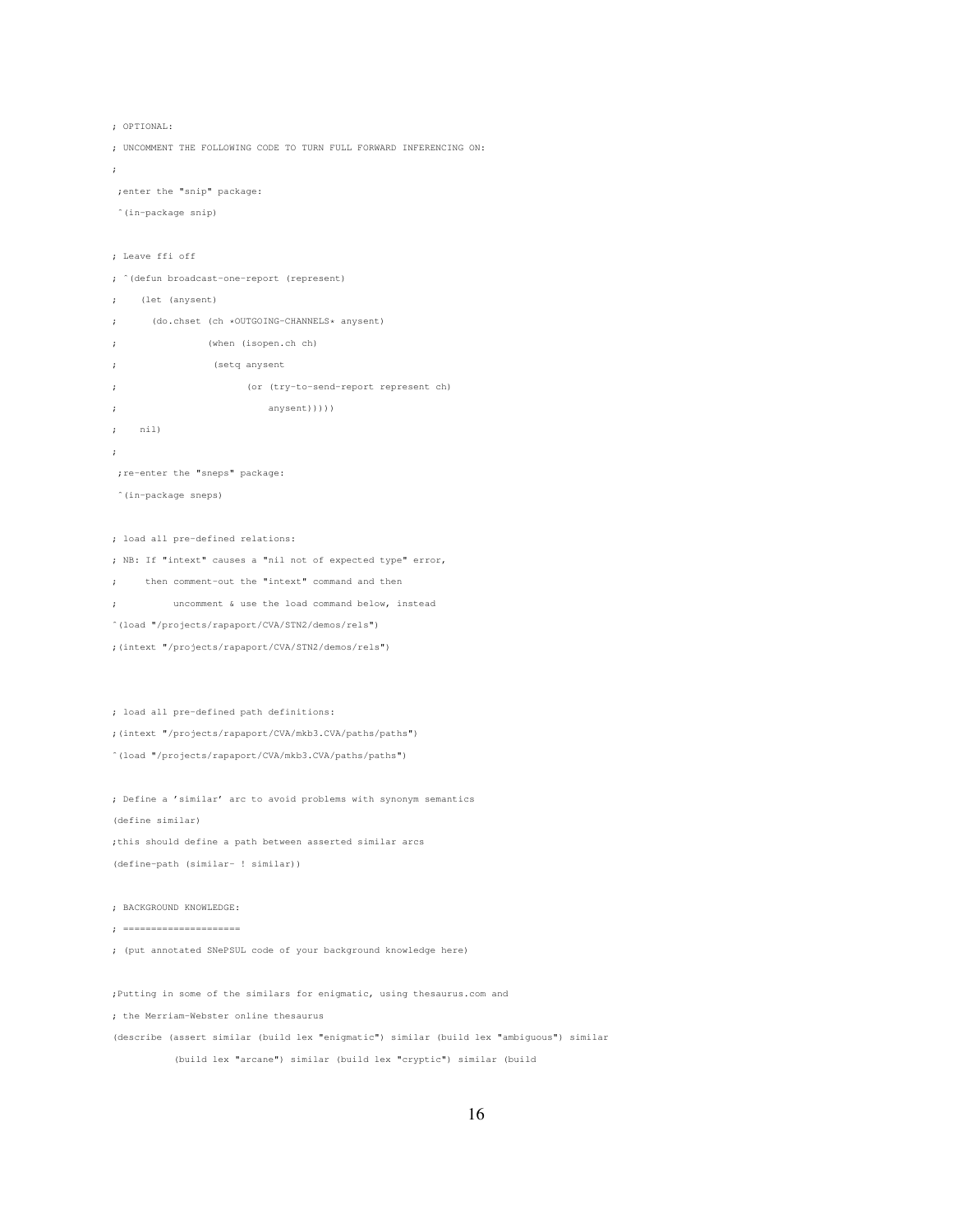lex "dark") similar (build lex "incomprehensible") similar (build lex "obscure") similar (build lex "occult") similar (build lex "perplexing") similar (build lex "puzzling") similar (build lex "mysterious")))

;Same, only for fragmentary

; Interestingly, fragmentary is the only one which has no similars among ; the other words (describe (assert similar (build lex "fragmentary") similar (build lex "broken") similar (build lex "incomplete") similar (build lex "disconnected") similar (build lex "incoherent") similar (build lex "partial")))

#### ;Now elusive

(describe (assert similar (build lex "elusive") similar (build lex "evasive") similar (build lex "deceptive") similar (build lex "mysterious") similar (build lex "ambiguous") similar (build lex "incomprehensible") similar (build lex "indefinable") similar (build lex "insubstantial") similar \*occult similar (build lex "puzzling")))

#### ;Finally mystical

(describe (assert similar (build lex "mystical") similar \*occult similar (build lex "arcane") similar (build lex "cryptic") similar (build lex "esoteric")))

;Say that all the properties that directly describe the diary are mental concepts, things which are characteristics given ; by humans to things, ideas about things which don't exist outside the mind (giving a partial allowance to fragmentary for now, ; also using the 'sense' of elusive and fragmentary which are more 'inside the mind' than not): (describe (assert member ((build lex mystical) (build lex elusive) (build lex fragmentary) (build lex enigmatic)) class (build lex mental)))

;Now say that mental ideas are subclasses of the intensional group of things

(describe (assert subclass (build lex mental) superclass (build lex intensional)))

; This will take care of the extensional or intensional categorization ; that was used in previous demos as two split rules, instead; this ; follows any/all subclass/superclass paths and says that if four things ; all have the same superclass, then the fifth thing is a member of that ; class. This will be used with the subclass/superclass assertion above ; to say that gnomic is 'intensional' because it is a superclass of the ; idea of mental concepts/ideas, of which fragmentary, elusive, mystical ; and enigmatic are members of. (describe (assert forall (\$w \$x \$y \$z \$p \$q \$c) &ant(

> (build member \*p class unknown) (build object \*q property \*w)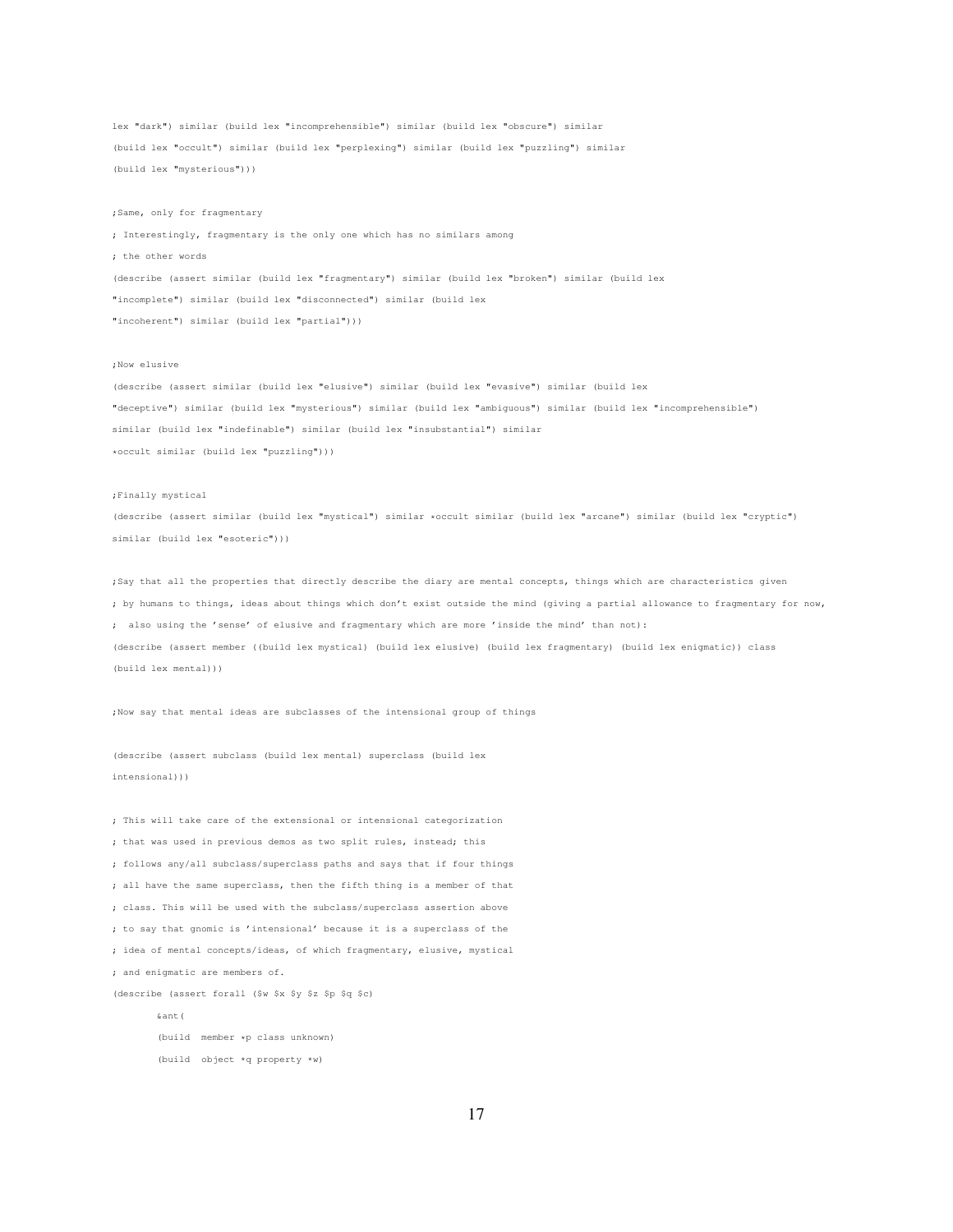```
(build object *q property *x)
(build object *q property *y)
(build object *q property *z)
(build object *q property *p)
(build subclass ((find (class- member) *w)
            (find (class- member) *x)
            (find (class- member) *y)
            (find (class- member) *z))
   superclass (build lex *c)))
cq (build member *p class (build lex *c))))
```
; This is a slightly modified rule of the above, which says that if ; the adjectives are all of the same category, the unknown one is ; also in that category.

```
(describe (assert forall ($w $x $y $z $s $p $q)
       &ant(
       (build member *p class unknown)
       (build object *q property *w)
       (build object *q property *x)
       (build object *q property *y)
       (build object *q property *z)
       (build object *q property *p)
       (build member (*w *x *y *z) class *s))
       cq (build member *p class *s )))
```
; The idea for the following series of rules is as follows: ; If four words have something in common, then the fifth has ; that word in common.

;Then, if that doesn't trigger, check again for the more general case ; where three of the words have something in common. Then, if that doesn't ; happen, then trigger the rule for if two things have common. The idea is ; to get the mots general, and hopefully most correct, data about the unknown ; word. To implement this functionality, uncomment the bits about min/max

;; The following assertion says that we know no similar words to gnomic ;(describe (assert min 0 max 0 arg (build (similar (build lex gnomic)))))

; This rule states that if an object has four properties, and they ; all have a similar word to each of them, then the unknown word, the ; fifth property, is also similar to that word. (describe (assert forall (\$w \$x \$y \$z \$p \$q) &ant(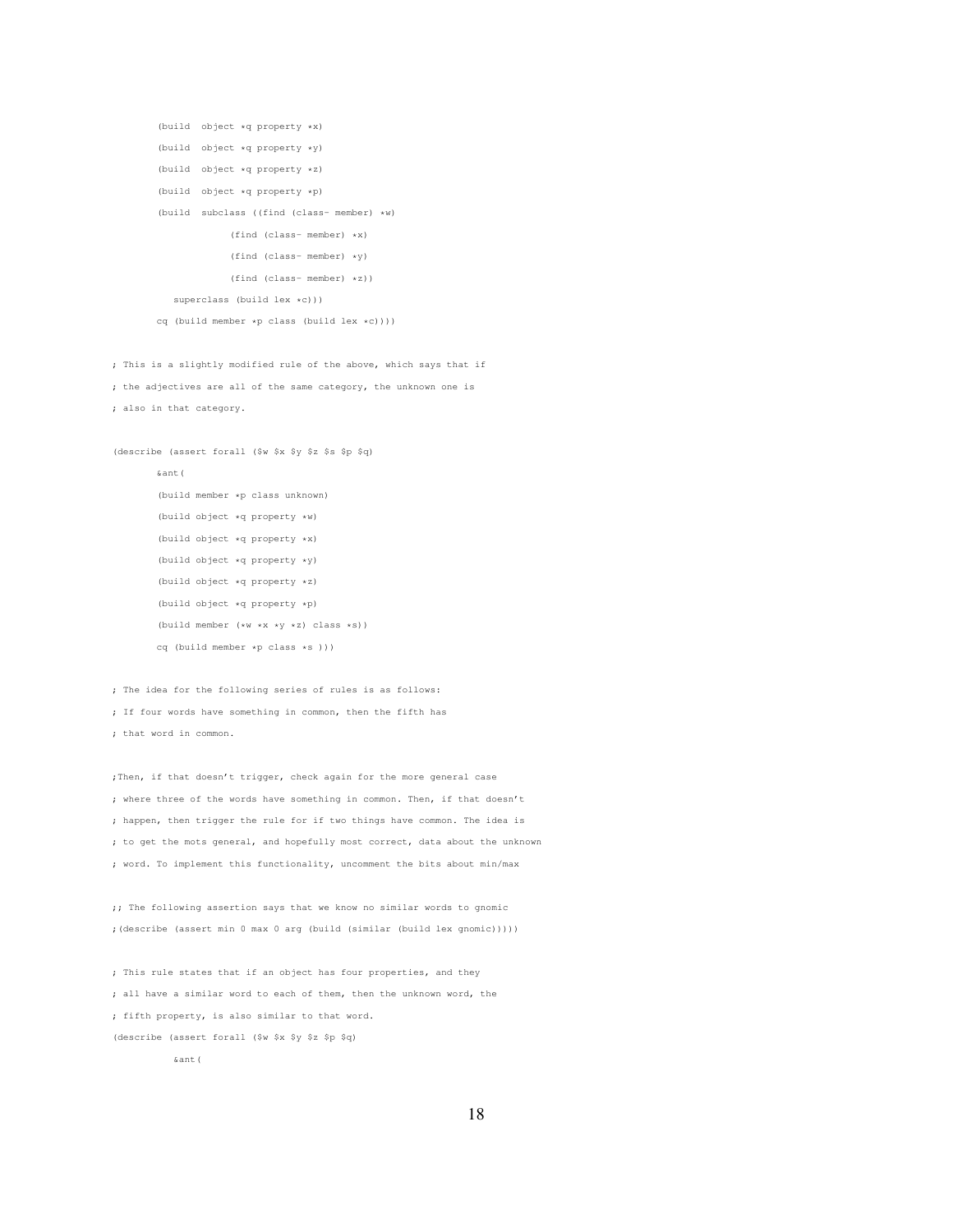```
; The properties all describe the same object
     ; Note: it's not actually possible to have all of these in one line-
     ; the original node which built them had to have the form of all arcs
     ; to one set.
     (build object *q property *p)
     (build object *q property *w)
     (build object *q property *x)
     (build object *q property *y)
     (build object *q property *z)
     ; p is unknown
     (build member *p class unknown))
cq (
      build forall $s
            ; The main properties all share a similar word
            &ant(
                   (build similar *w similar *s)
                   (build similar *x similar *s)
                   (build similar *y similar *s)
                   (build similar *z similar *s))
            cq (build similar *s similar *p))))
```
; This rule states that if an object has three properties, and they ; all have a similar word to each of them, then the unknown word, the ; fourth property, is also similar to that word. (describe (assert forall (\$x \$y \$z \$p \$q)

 $\&$  ant (

```
; The properties all describe the same object
```

```
(build object *q property *p)
```
(build object \*q property \*x)

(build object \*q property \*y)

(build object \*q property \*z)

;(build min 0 max 0 arg (build similar \*p))

; p is unknown

(build member \*p class unknown))

```
cq (
```
build forall \$s

; The main properties all share a similar word

&ant(

(build similar \*x similar \*s)

```
(build similar *y similar *s)
(build similar *z similar *s))
```
cq (build similar \*s similar \*p))))

; This rule states that if an object has two properties, and they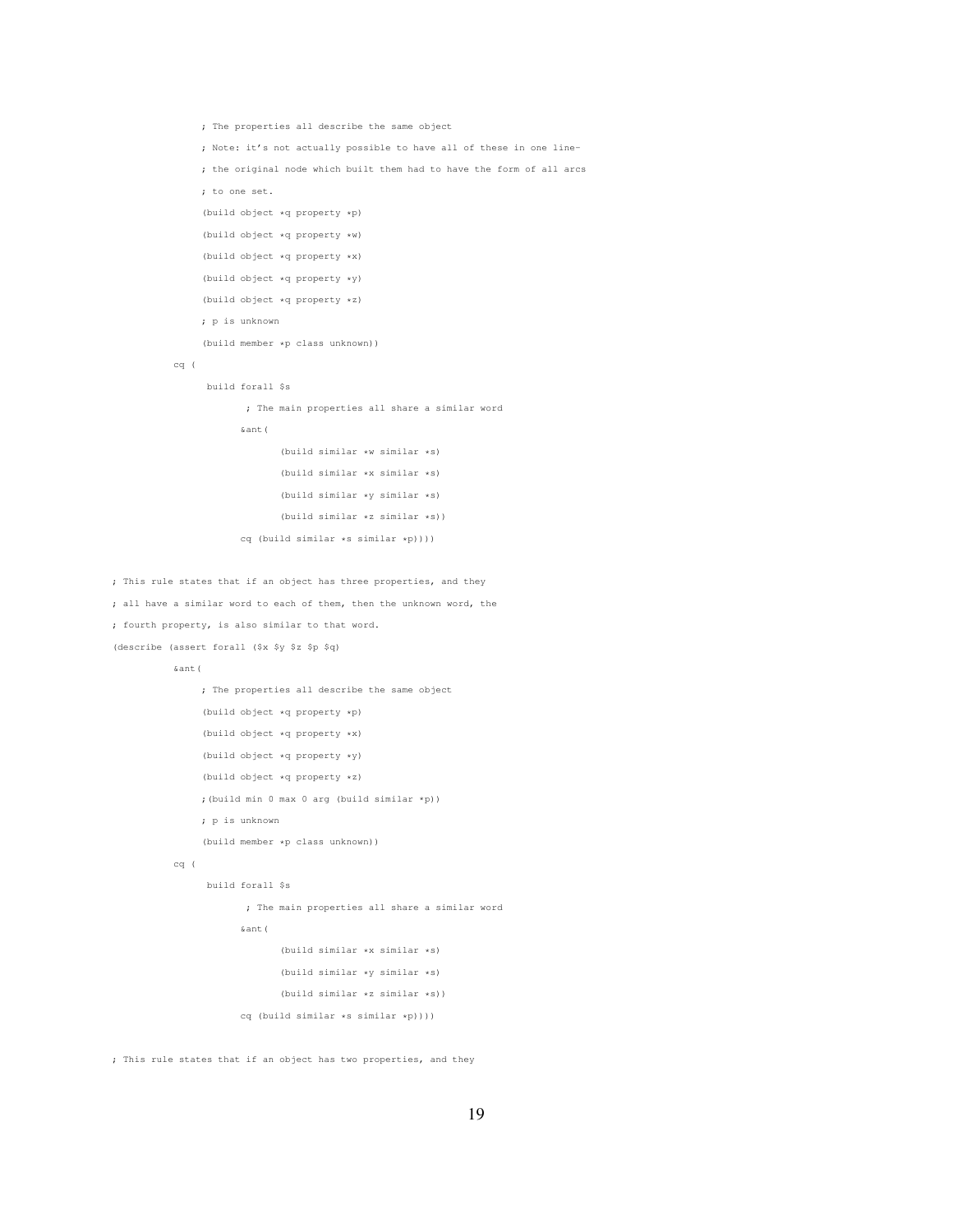```
; all have a similar word to each of them, then the unknown word, the
; third property, is also similar to that word.
```

```
(describe (assert forall ($x $y $p $q)
```

```
&ant(
     ; The properties all describe the same object
     (build object *q property *p)
     (build object *q property *x)
     (build object *q property *y)
     ;(build min 0 max 0 arg (build similar *p))
     ; p is unknown
     (build member *p class unknown))
cq (
```
build forall \$s

; The main properties all share a similar word

```
&ant(
```
(build similar \*x similar \*s)

(build similar \*y similar \*s))

;(build similar \*z similar \*s))

cq (build similar \*s similar \*p))))

; CASSIE READS THE PASSAGE:

- ; =========================
- ; (put annotated SNePSUL code of the passage here)

; Post has a proper name of 'Post'

(describe (add object #Post proper-name (build lex "Post")))

; A diary is owned by Post

(describe (add object #diary rel (build lex "diary") possessor \*Post))

; The diary is a diary

(describe (add member \*diary class (build lex "diary")))

; The diary is enigmatic

(describe (add object \*diary property (build lex "enigmatic")))

; The diary is fragmentary

(describe (add object \*diary property (build lex "fragmentary")))

; The diary is elusive

(describe (add object \*diary property (build lex "elusive")))

; The diary is mystical

(describe (add object \*diary property (build lex "mystical")))

;The diary is 'gnomic,' which is a member of the ; class of unknown things

(describe (add object \*diary property (build lex "gnomic")))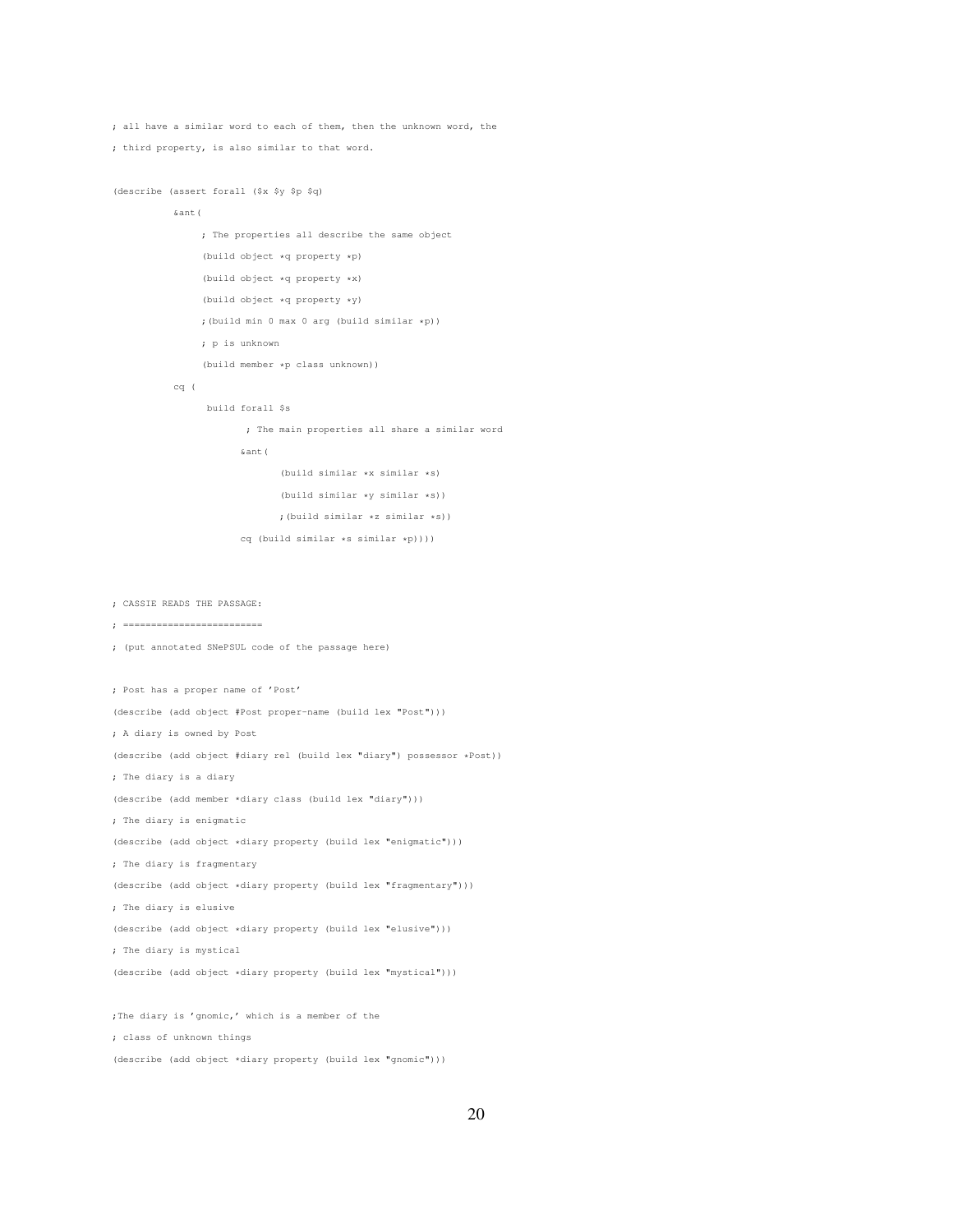; Saying that the word gnomic is unknown (describe (add member (build lex "gnomic") class unknown)) ; Ask Cassie what "gnomic" means: ;First, ask what classes gnomic is in: (describe (find (class- ! member) (build lex gnomic)))

; Then, get the words which are 'similar' to it: (describe (findassert similar (build lex gnomic)))

# Appendix B - Demo Run

/Sneps-Linux-Exe-2.7.1\$ ./sneps.sh International Allegro CL Enterprise Edition 8.2 [Linux (x86)] (Sep 16, 2010 13:53) Copyright (C) 1985-2010, Franz Inc., Oakland, CA, USA. All Rights Reserved.

This standard runtime copy of Allegro CL was built by:

[4549] University at Buffalo

 $;;---$ 

;; Current reader case mode: :case-sensitive-lower SNePS-2.7 [PL:1 2009/03/24 14:53:32] loaded. Type '(sneps)' or '(snepslog)' to get started. cl-user(1): (sneps)

21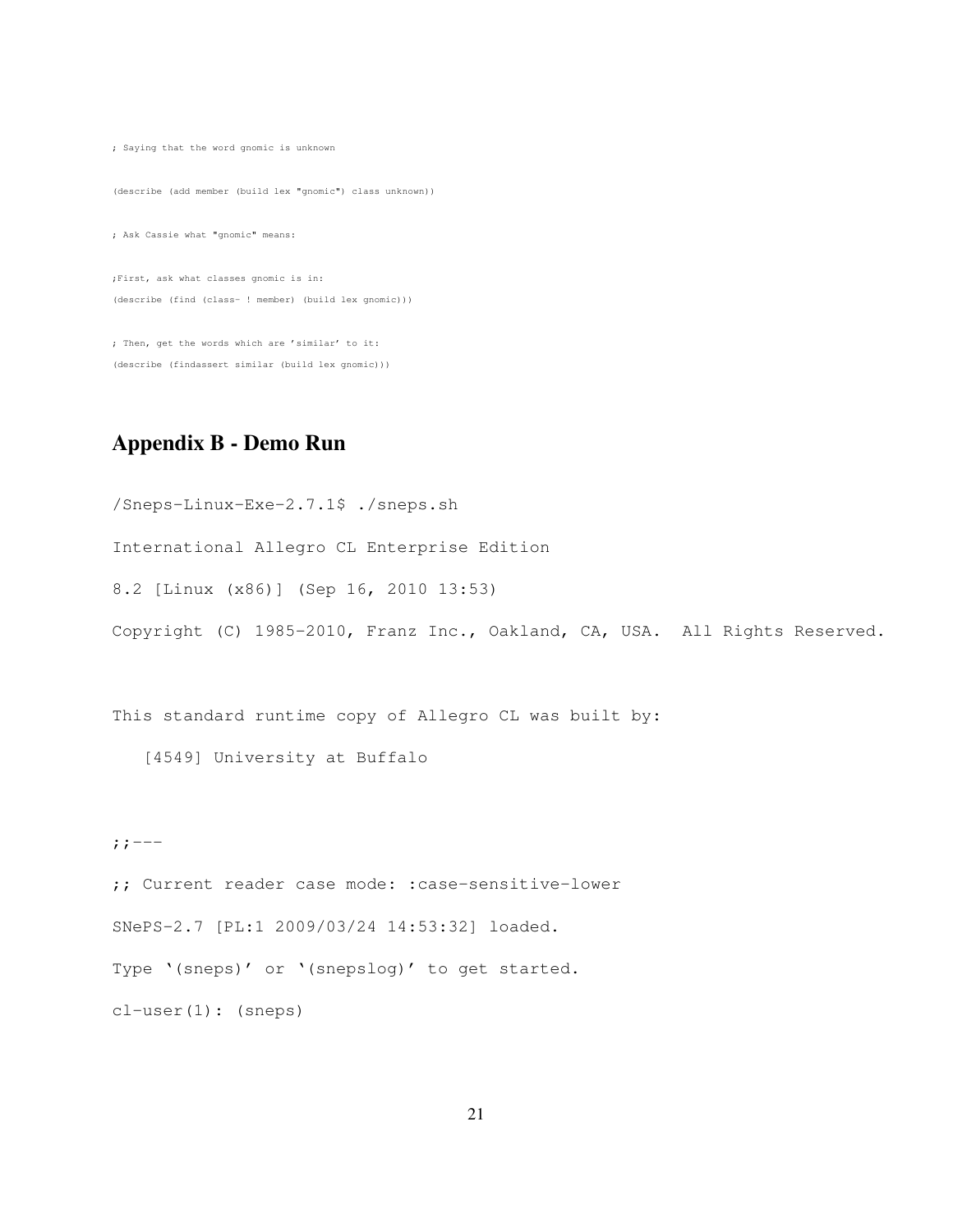Welcome to SNePS-2.7 [PL:1 2009/03/24 14:53:32]

Copyright (C) 1984--2007 by Research Foundation of State University of New York. SNePS comes with ABSOLUTELY NO WARRANTY! Type '(copyright)' for detailed copyright information. Type '(demo)' for a list of example applications.

5/12/2011 13:13:46

\* (demo "demo/CVA/rfdoell-GNOMIC-demo.txt")

File CVA/rfdoell-GNOMIC-demo.txt is now the source of input.

CPU time : 0.00

\* ; =======================================================================

; FILENAME: gnomic-demo.txt

; DATE: 5\_12\_11

; PROGRAMMER: Richard Doell

; Lines beginning with a semi-colon are comments.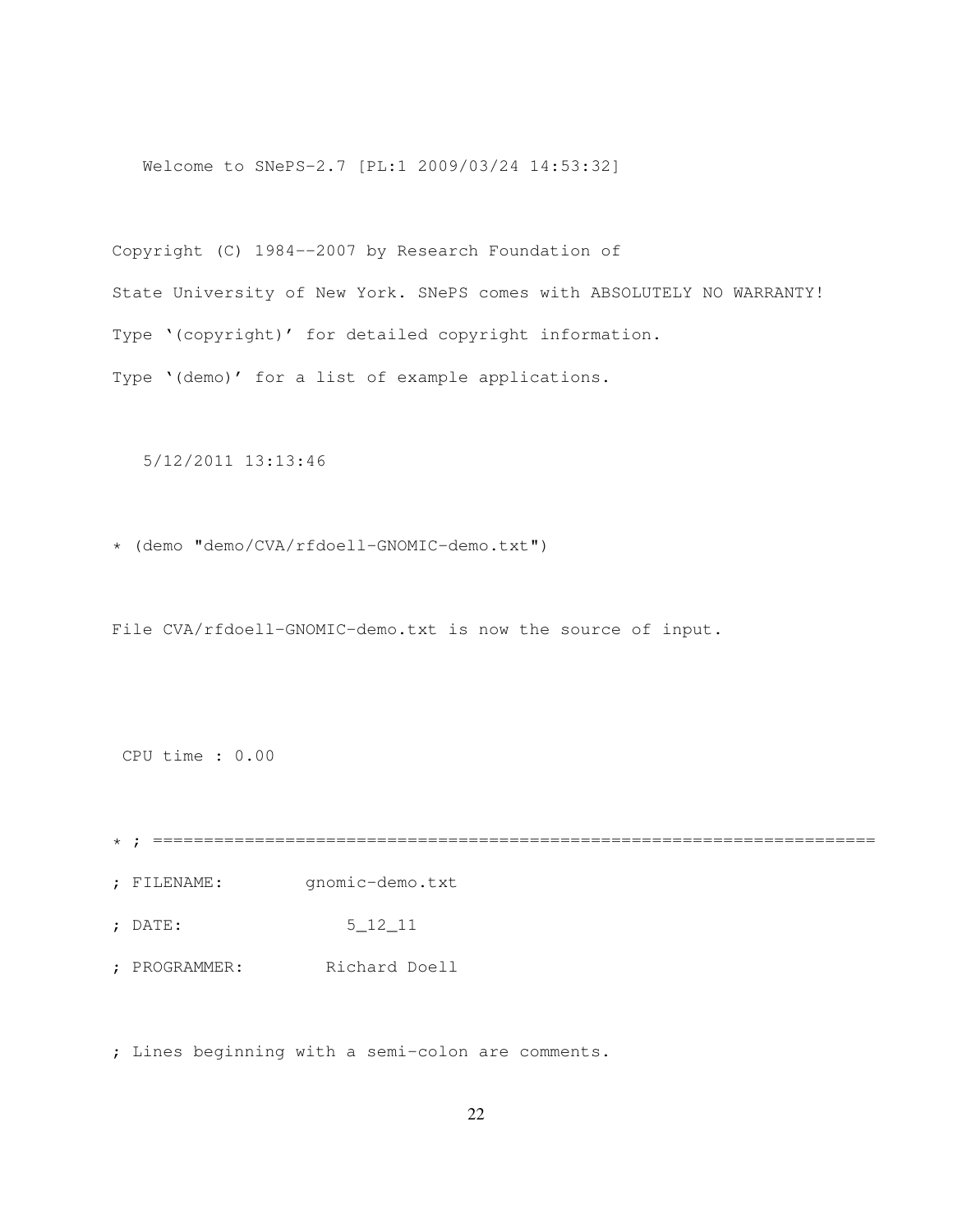```
; Lines beginning with "ˆ" are Lisp commands.
; All other lines are SNePSUL commands.
;
; To use this file: run SNePS; at the SNePS prompt (*), type:
;
; (demo "rdfoell-GNOMIC-demo.txt" :av)
;
; Make sure all necessary files are in the current working directory
; or else use full path names.
; =======================================================================
; Turn off inference tracing.
; This is optional; if tracing is desired, then delete this.
```

```
\hat{\ } (
```
--> setq snip: \*infertrace\* nil)

#### nil

CPU time : 0.00

\*

;Using a custom 'algorithm' for adjective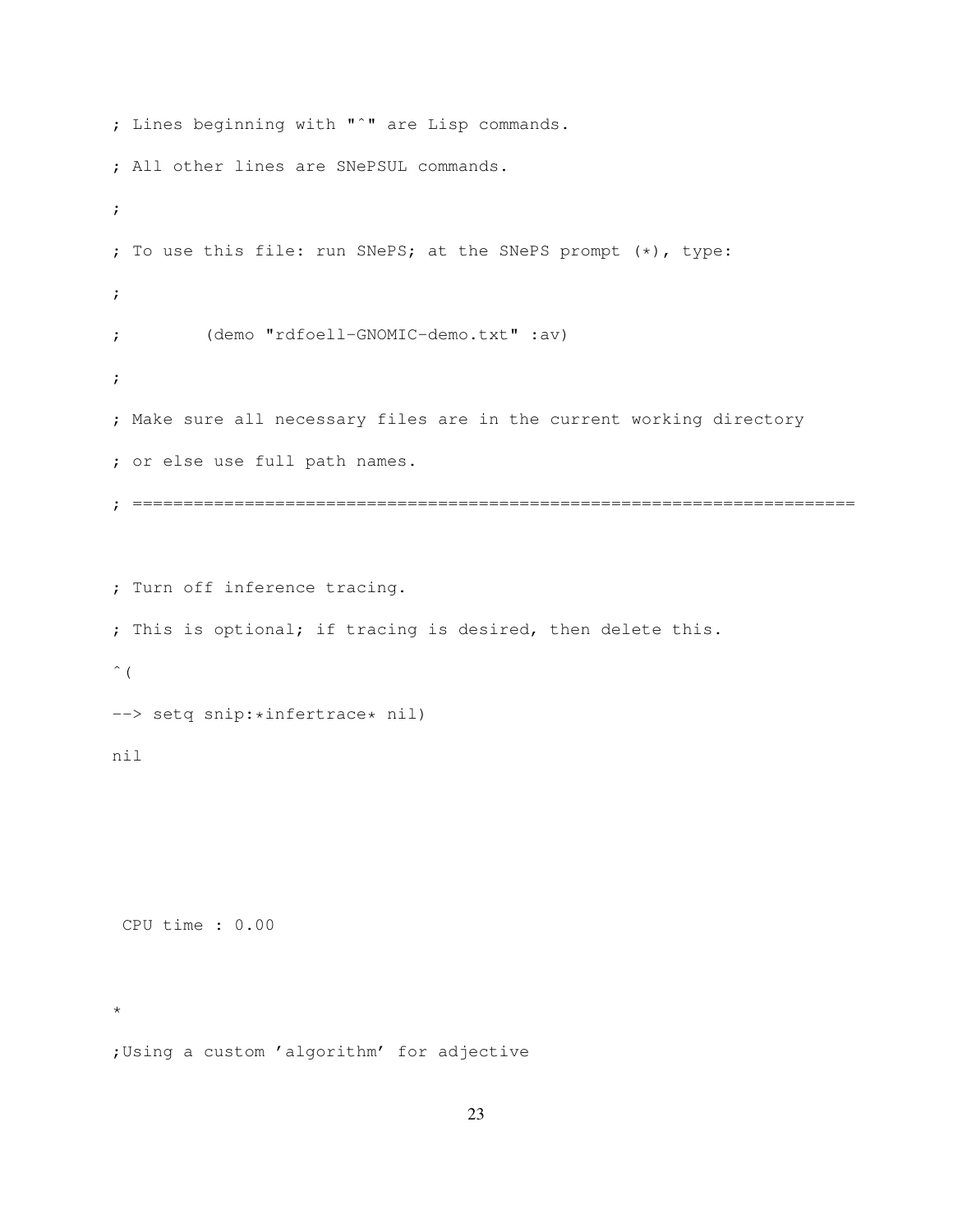; Clear the SNePS network:

(resetnet t)

Net reset

CPU time : 0.00

\*

```
; OPTIONAL:
```
; UNCOMMENT THE FOLLOWING CODE TO TURN FULL FORWARD INFERENCING ON:

;

```
;enter the "snip" package:
```
 $\hat{\zeta}$ 

\*

```
--> in-package snip)
```
#<The snip package>

```
CPU time : 0.00
```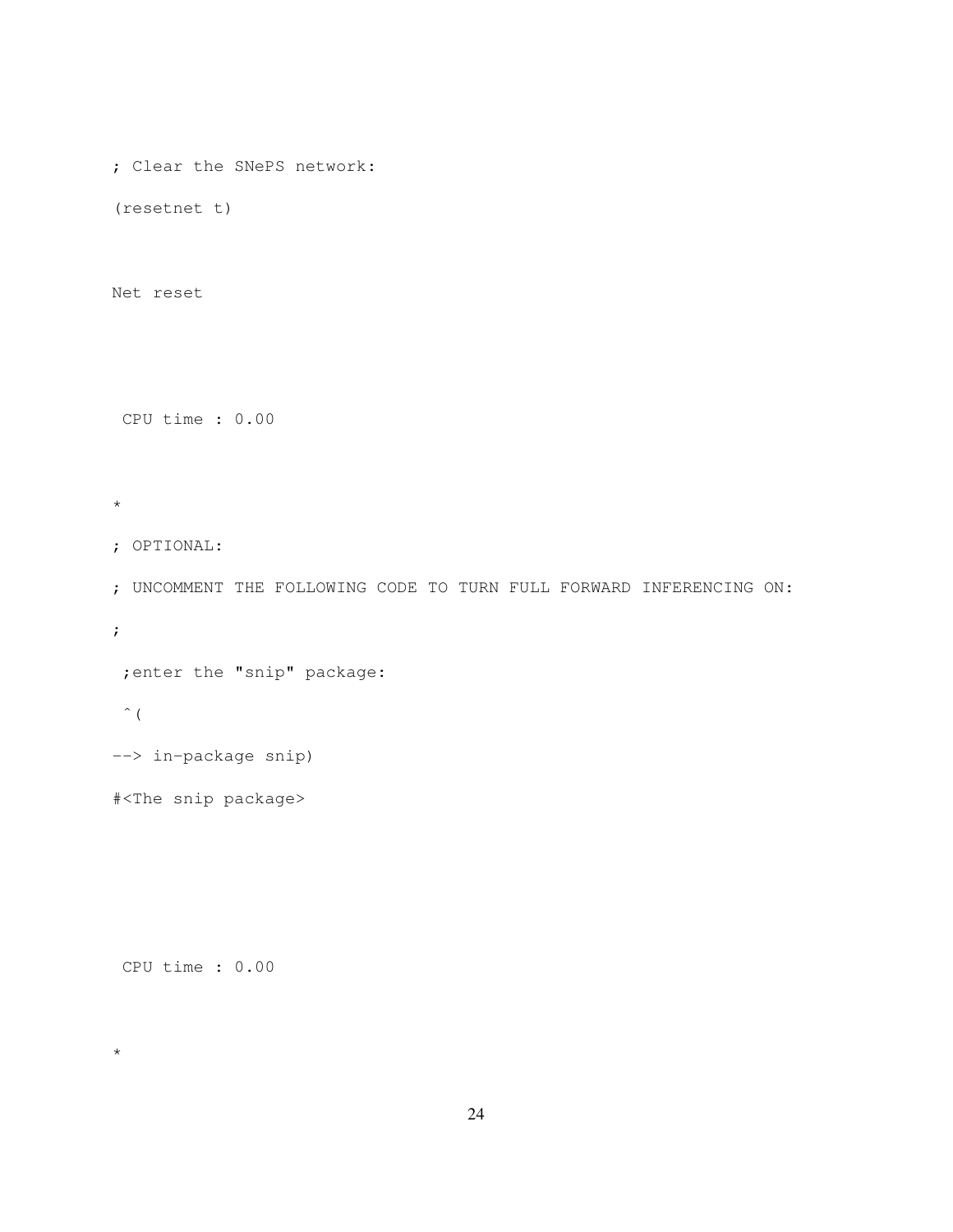```
; Leave ffi off
; ˆ(defun broadcast-one-report (represent)
; (let (anysent)
; (do.chset (ch *OUTGOING-CHANNELS* anysent)
; (when (isopen.ch ch)
; (setq anysent
; (or (try-to-send-report represent ch)
; anysent)))))
; nil)
;
; re-enter the "sneps" package:
\hat{\ } (
--> in-package sneps)
#<The sneps package>
CPU time : 0.00
*
; load all pre-defined relations:
; NB: If "intext" causes a "nil not of expected type" error,
; then comment-out the "intext" command and then
```

```
25
```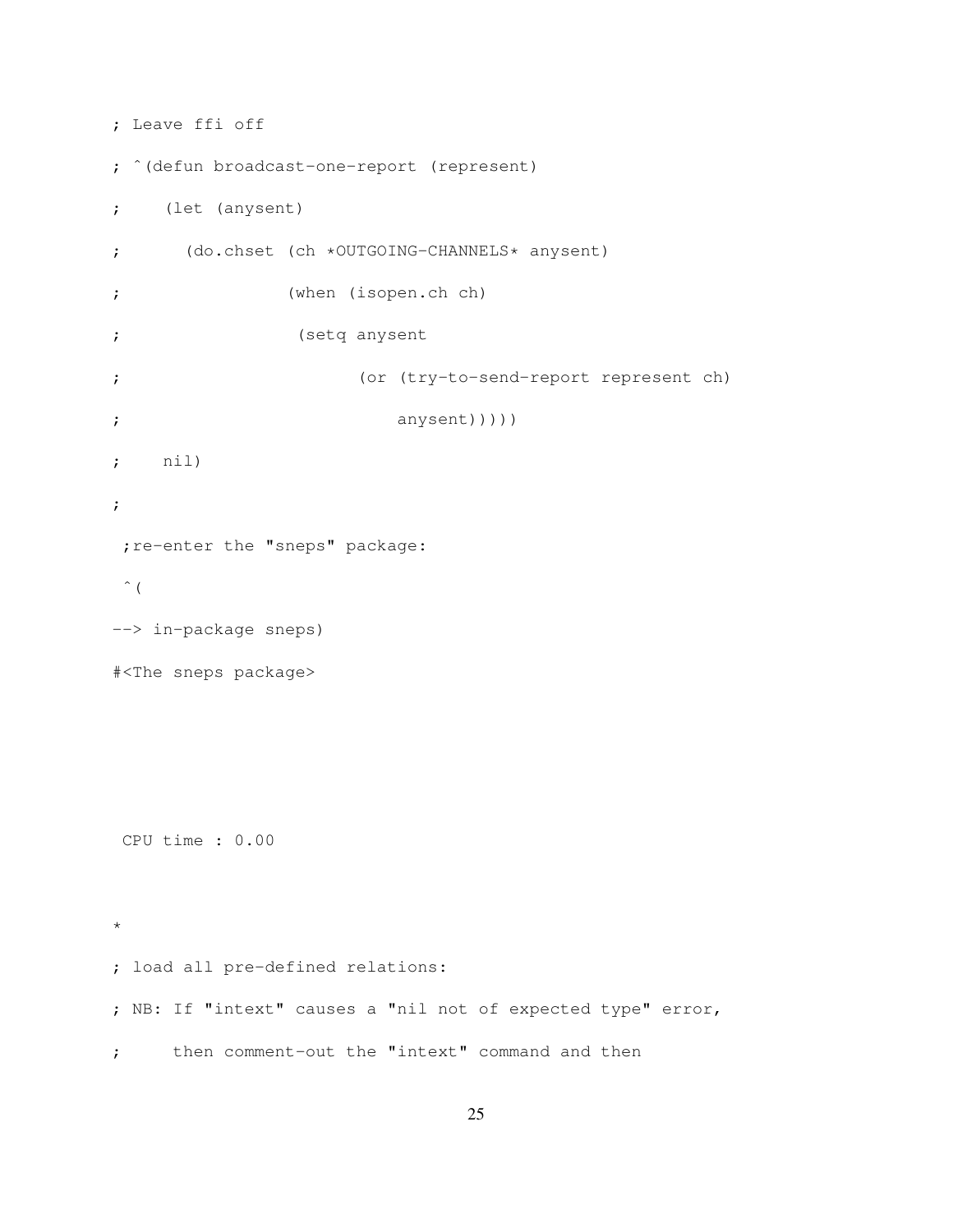; uncomment & use the load command below, instead  $\hat{\ }$  ( --> load "/projects/rapaport/CVA/STN2/demos/rels") t

CPU time : 0.01

\* ;(intext "/projects/rapaport/CVA/STN2/demos/rels")

; load all pre-defined path definitions: ;(intext "/projects/rapaport/CVA/mkb3.CVA/paths/paths")  $\hat{\ }$  ( --> load "/projects/rapaport/CVA/mkb3.CVA/paths/paths") before implied by the path (compose before (kstar (compose after- ! before))) before- implied by the path (compose (kstar (compose before- ! after)) before-) after implied by the path (compose after (kstar (compose before- ! after))) after- implied by the path (compose (kstar (compose after- ! before))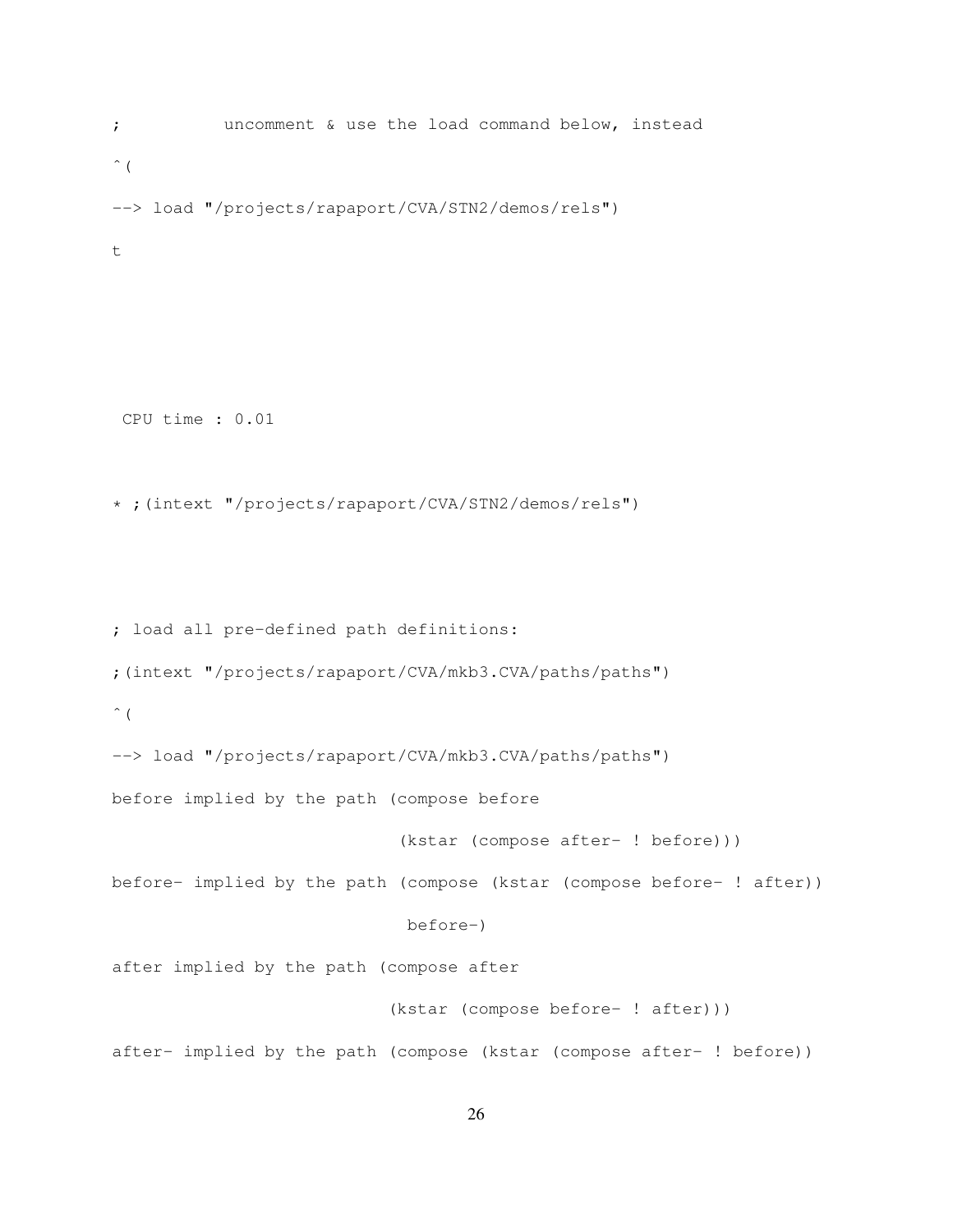- sub1 implied by the path (compose object1- superclass- ! subclass superclass- ! subclass)
- sub1- implied by the path (compose subclass- ! superclass subclass- ! superclass object1)

super1 implied by the path (compose superclass subclass- ! superclass object1- ! object2)

super1- implied by the path (compose object2- ! object1 superclass- !

subclass superclass-)

superclass implied by the path (or superclass super1) superclass- implied by the path (or superclass- super1-)

t

CPU time : 0.00

\*

; Define a 'similar' arc to avoid problems with synonym semantics (define similar)

(similar)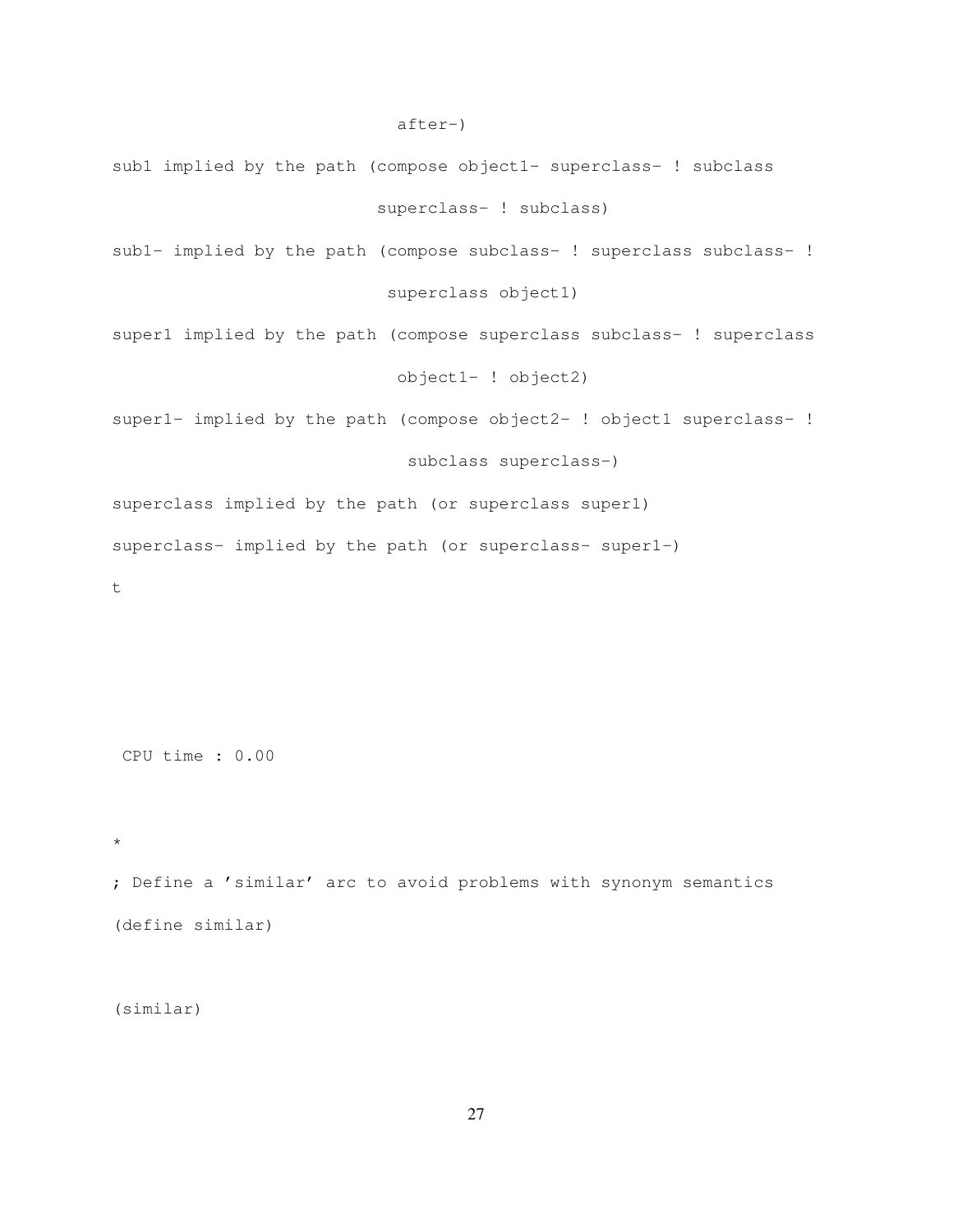CPU time : 0.00

\* ;this should define a path between asserted similar arcs (define-path (similar- ! similar))

CPU time : 0.00

\*

; BACKGROUND KNOWLEDGE:

; =====================

; (put annotated SNePSUL code of your background knowledge here)

;Putting in some of the similars for enigmatic, using thesaurus.com and

; the Merriam-Webster online thesaurus

(describe (assert similar (build lex "enigmatic") similar

(build lex "ambiguous") similar

(build lex "arcane") similar (build lex "cryptic") similar

(build lex "dark") similar (build lex "incomprehensible") similar

(build lex "obscure") similar

(build lex "occult") similar

(build lex "perplexing") similar

(build lex "puzzling") similar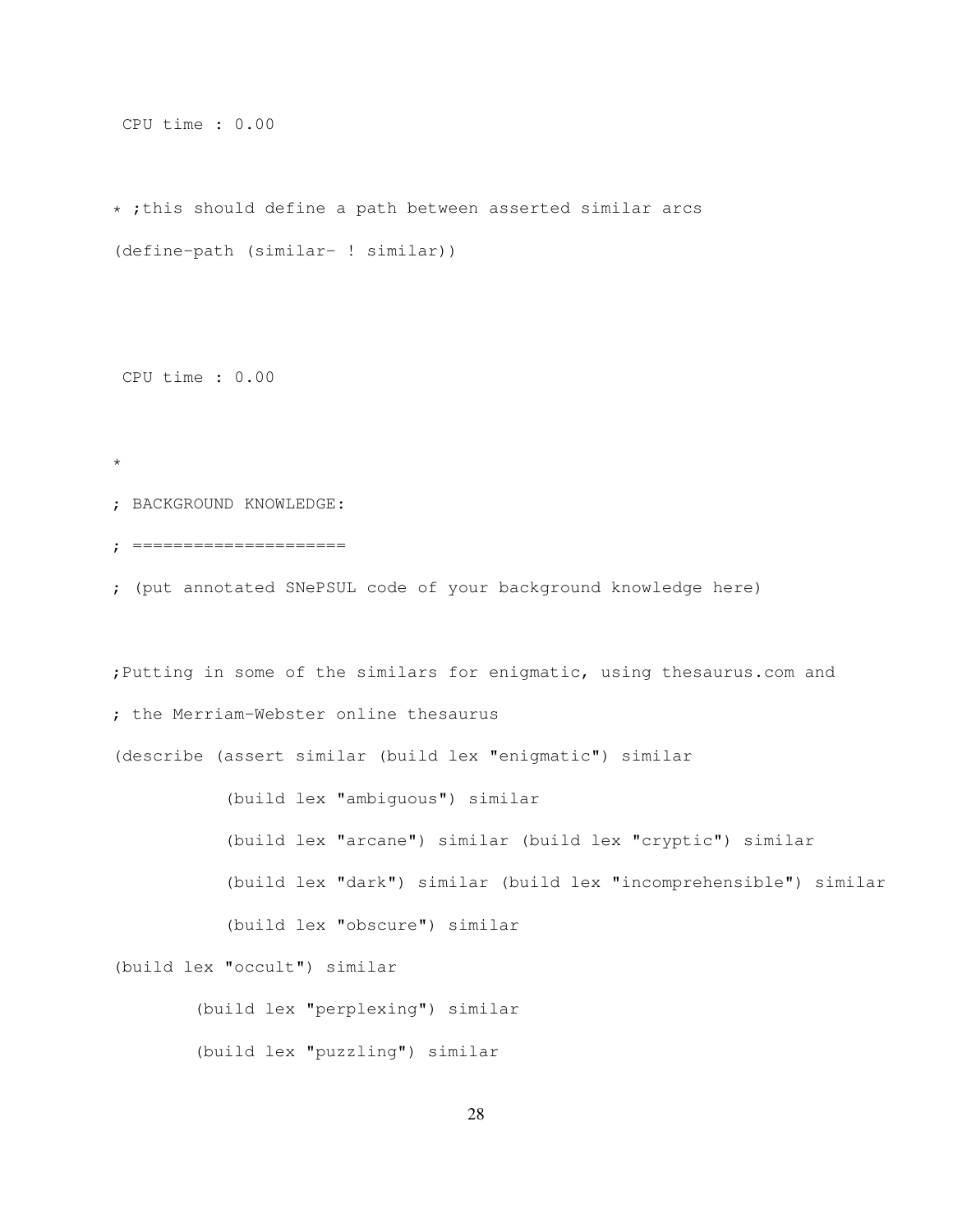(build lex "mysterious")))

(m12!

(similar (m11 (lex mysterious)) (m10 (lex puzzling)) (m9 (lex perplexing)) (m8 (lex occult)) (m7 (lex obscure)) (m6 (lex incomprehensible)) (m5 (lex dark)) (m4 (lex cryptic)) (m3 (lex arcane)) (m2 (lex ambiguous)) (m1 (lex enigmatic))))

(m12!)

CPU time : 0.02

\*

;Same, only for fragmentary

; Interestingly, fragmentary is the only one which has no similars among ; the other words

(describe (assert similar (build lex "fragmentary") similar

(build lex "broken") similar (build lex "incomplete") similar (build lex "disconnected") similar (build lex "incoherent") similar (build lex "partial")))

#### (m19!

(similar (m18 (lex partial)) (m17 (lex incoherent))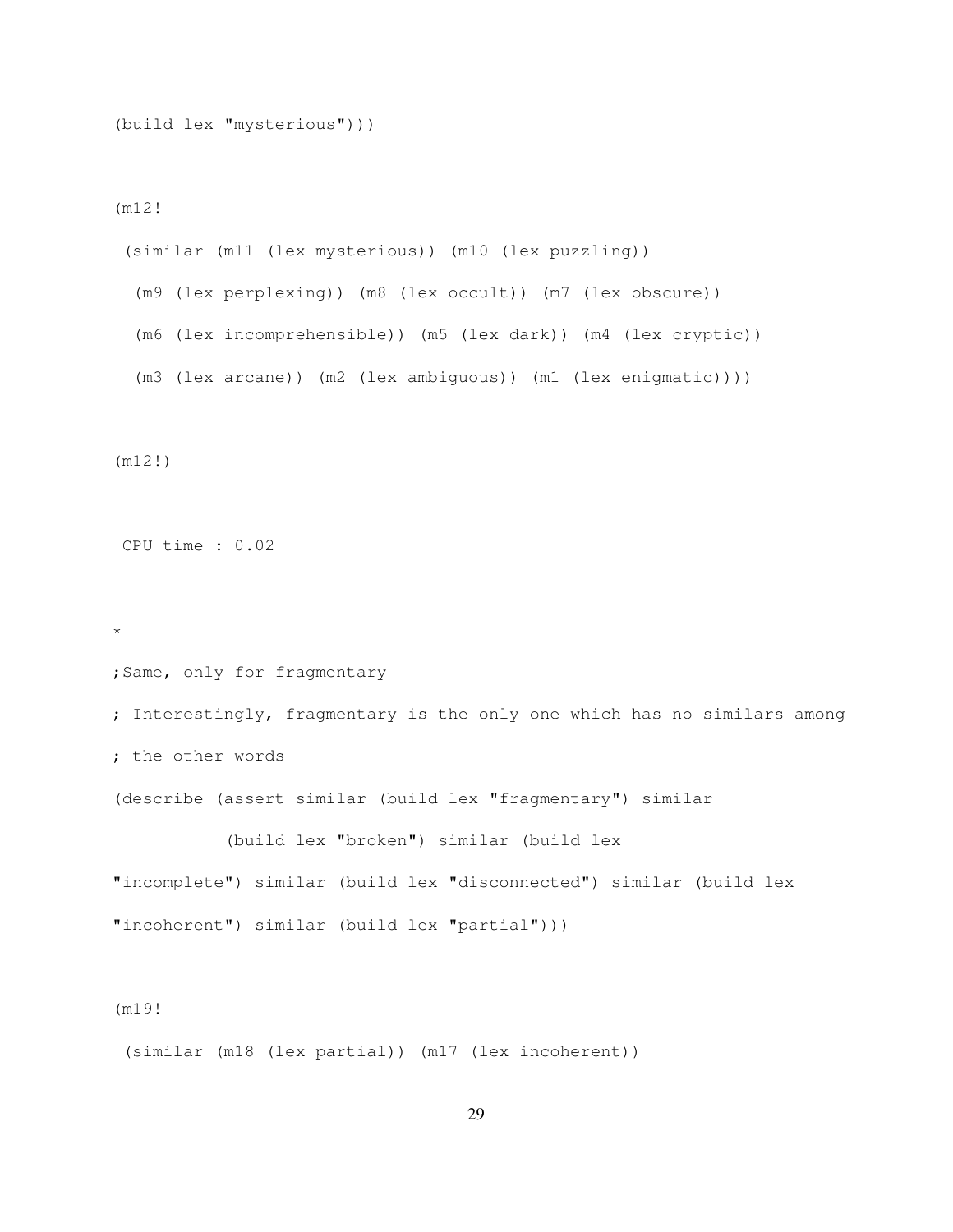```
(m16 (lex disconnected)) (m15 (lex incomplete)) (m14 (lex broken))
(m13 (lex fragmentary))))
```
(m19!)

CPU time : 0.00

\*

```
;Now elusive
```
(describe (assert similar (build lex "elusive") similar

(build lex "evasive") similar (build lex

"deceptive") similar

(build lex "mysterious") similar (build lex "ambiguous") similar (build lex "incomprehensible") similar (build lex "indefinable") similar (build lex "insubstantial") similar \*occult similar (build lex "puzzling")))

#### (m25!

(similar (m24 (lex insubstantial)) (m23 (lex indefinable)) (m22 (lex deceptive)) (m21 (lex evasive)) (m20 (lex elusive)) (m11 (lex mysterious)) (m10 (lex puzzling))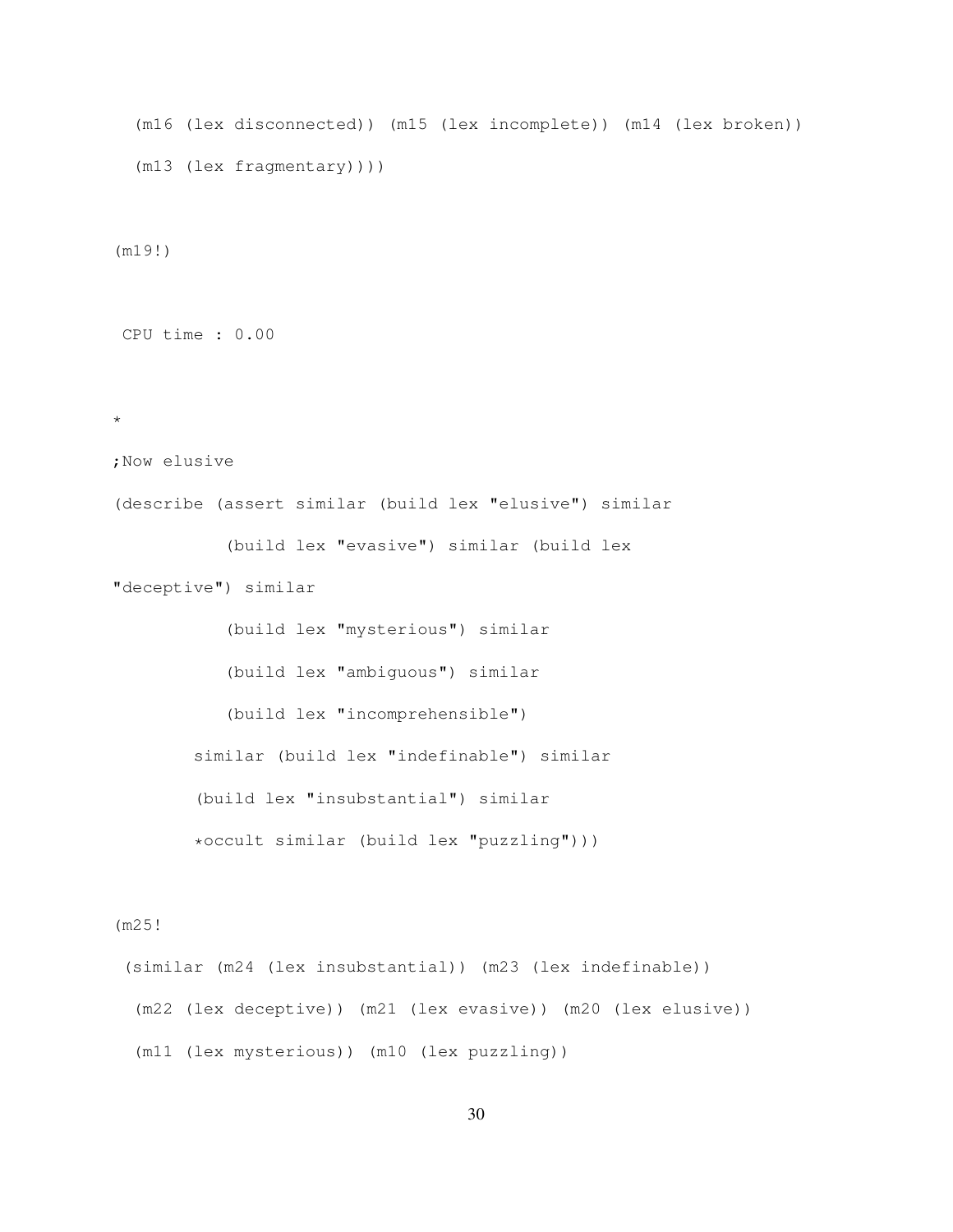(m6 (lex incomprehensible)) (m2 (lex ambiguous)))) (m25!) CPU time : 0.00 \* ;Finally mystical (describe (assert similar (build lex "mystical") similar \*occult similar (build lex "arcane") similar (build lex "cryptic") similar (build lex "esoteric")))

#### (m28!

```
(similar (m27 (lex esoteric)) (m26 (lex mystical)) (m4 (lex cryptic))
(m3 (lex arcane))))
```
(m28!)

CPU time : 0.00

\*

;Say that all the properties that directly describe the diary are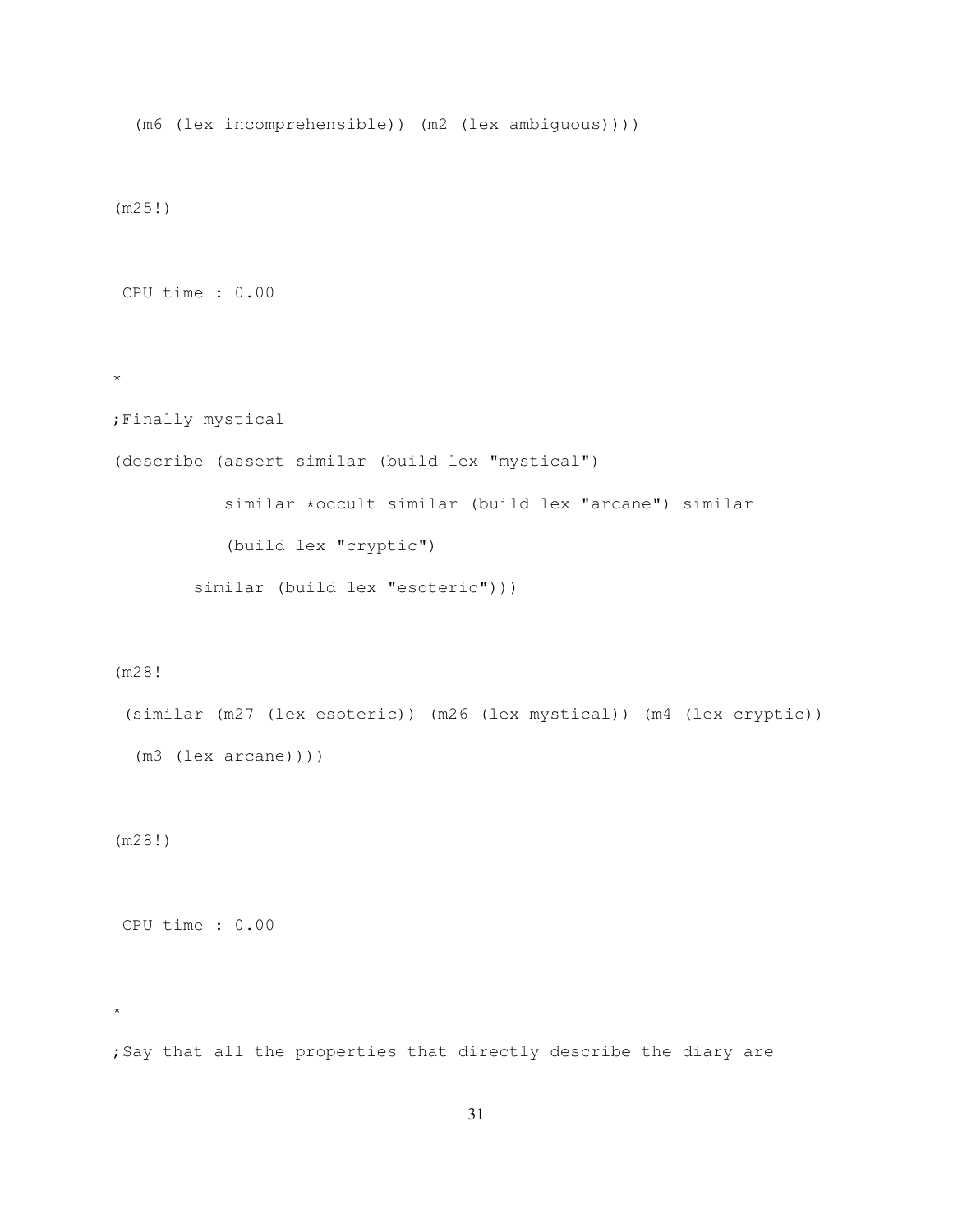mental concepts, things which are characteristics given

; by humans to things, ideas about things which don't exist outside the mind

(giving a partial allowance to fragmentary for now,

; also using the 'sense' of elusive and fragmentary which are more

'inside the mind' than not):

(describe (assert member ((build lex mystical)

(build lex elusive) (build lex fragmentary)

(build lex enigmatic)) class

```
(build lex mental)))
```
(m30! (class (m29 (lex mental))) (member (m26 (lex mystical)) (m20 (lex elusive)) (m13 (lex fragmentary)) (m1 (lex enigmatic))))

(m30!)

CPU time : 0.00

\*

;Now say that mental ideas are subclasses of the intensional group of things

(describe (assert subclass (build lex mental) superclass (build lex intensional)))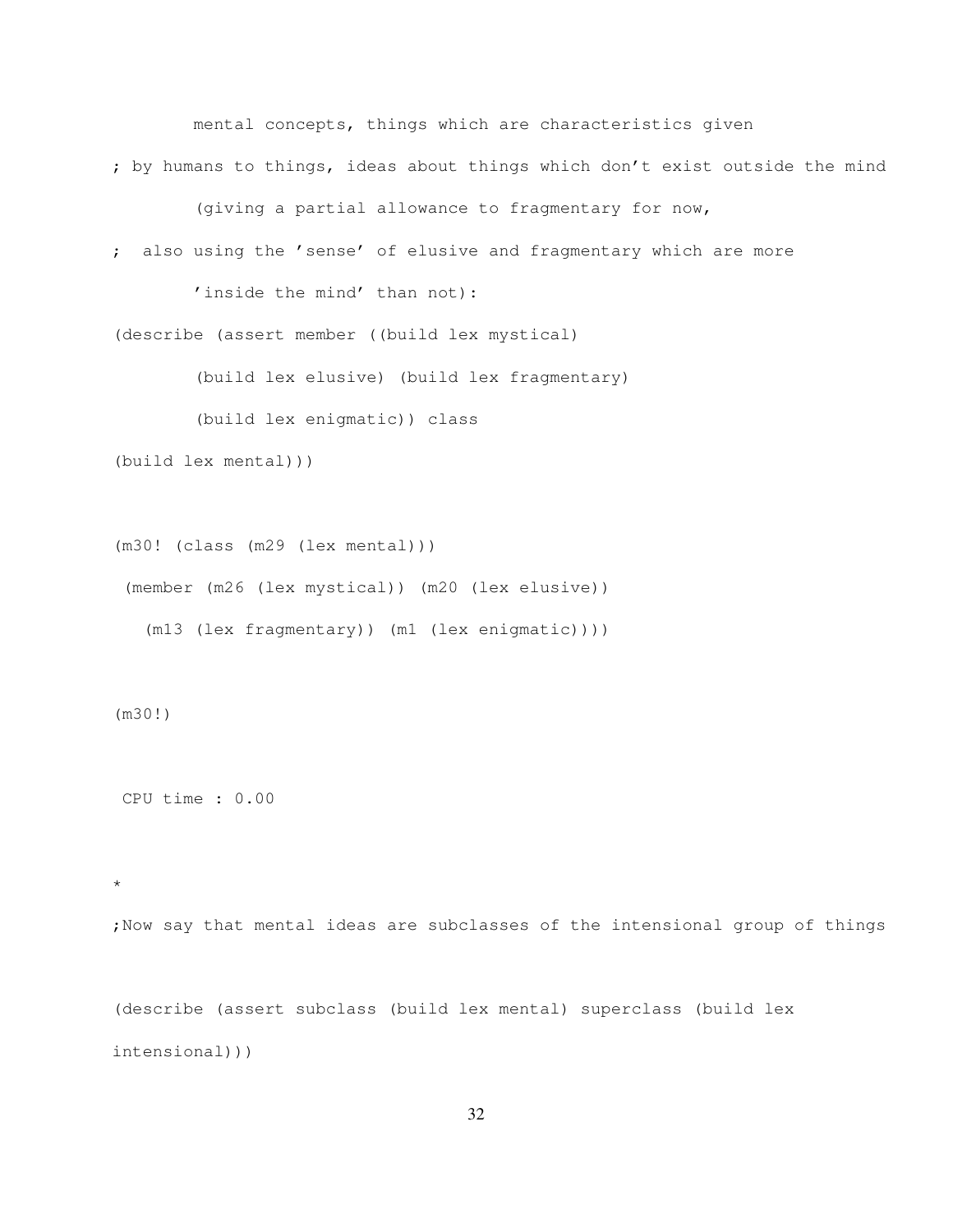(m32! (subclass (m29 (lex mental))) (superclass (m31 (lex intensional))))

(m32!)

CPU time : 0.01

\*

; This will take care of the extensional or intensional categorization ; that was used in previous demos as two split rules, instead; this ; follows any/all subclass/superclass paths and says that if four things ; all have the same superclass, then the fifth thing is a member of that ; class. This will be used with the subclass/superclass assertion above ; to say that gnomic is 'intensional' because it is a superclass of the ; idea of mental concepts/ideas, of which fragmentary, elusive, mystical ; and enigmatic are members of.

(describe (assert forall (\$w \$x \$y \$z \$p \$q \$c)

&ant( (build member \*p class unknown) (build object \*q property \*w) (build object \*q property \*x) (build object \*q property \*y)

33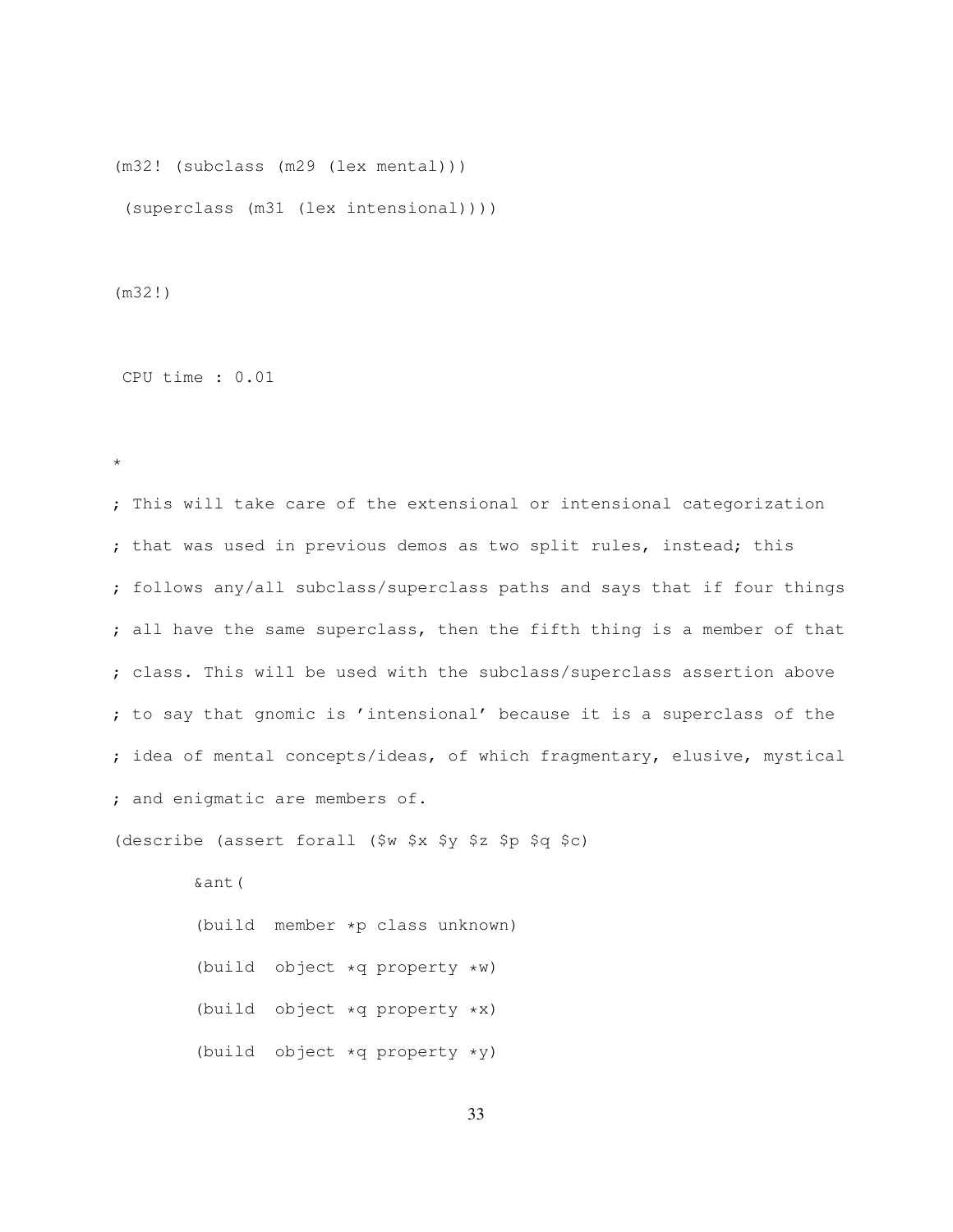(build object \*q property \*z) (build object \*q property \*p) (build subclass ((find (class- member) \*w) (find (class- member) \*x) (find (class- member) \*y) (find (class- member) \*z)) superclass (build lex \*c))) cq (build member \*p class (build lex \*c))))

(m33! (forall v7 v6 v5 v4 v3 v2 v1)

(&ant (p8 (superclass (p7 (lex v7)))) (p6 (object v6) (property v5)) (p5 (object v6) (property v4)) (p4 (object v6) (property v3)) (p3 (object v6) (property v2)) (p2 (object v6) (property v1)) (p1 (class unknown) (member v5)))  $(cq (p9 (class (p7)) (member v5))))$ 

(m33!)

CPU time : 0.00

\*

; This is a slightly modified rule of the above, which says that if ; the adjectives are all of the same category, the unknown one is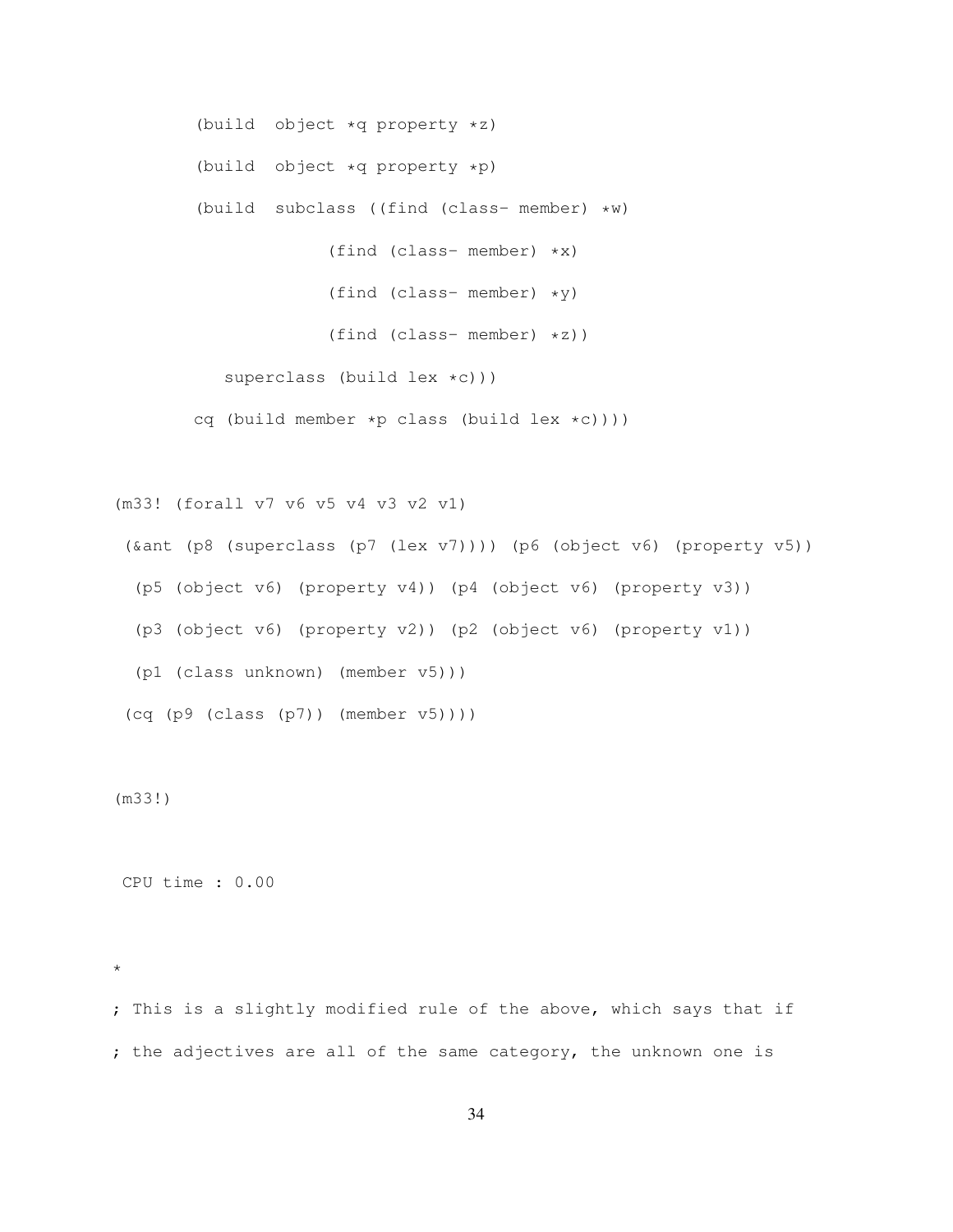(describe (assert forall (\$w \$x \$y \$z \$s \$p \$q) &ant( (build member \*p class unknown) (build object \*q property \*w) (build object \*q property \*x) (build object \*q property \*y) (build object \*q property \*z) (build object \*q property \*p) (build member  $(*w *x *y *z)$  class  $*s)$ ) cq (build member \*p class \*s )))

; also in that category.

(m34! (forall v14 v13 v12 v11 v10 v9 v8)

(&ant (p16 (class v12) (member v11 v10 v9 v8)) (p15 (object v14) (property v13)) (p14 (object v14) (property v11)) (p13 (object v14) (property v10)) (p12 (object v14) (property v9)) (p11 (object v14) (property v8)) (p10 (class unknown) (member v13))) (cq (p17 (class v12) (member v13))))

(m34!)

CPU time : 0.00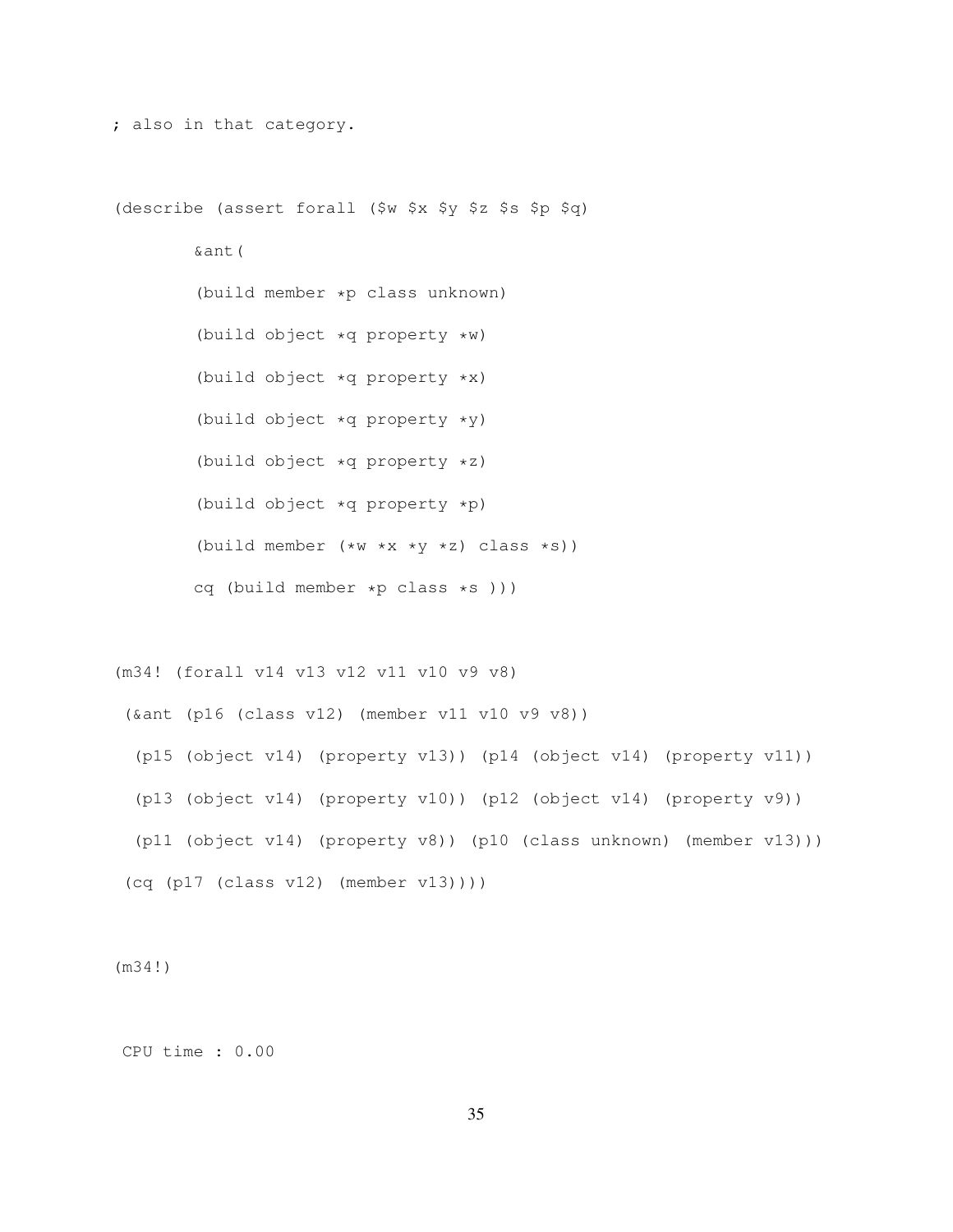; The idea for the following series of rules is as follows: ; If four words have something in common, then the fifth has ; that word in common.

; This rule states that if an object has four properties, and they ; all have a similar word to each of them, then the unknown word, the ; fifth property, is also similar to that word. (describe (assert forall (\$w \$x \$y \$z \$p \$q)

&ant(

- ; The properties all describe the same object
- ; Note: it's not actually possible to have

all of these in one line-

; the original node which built

them had to have the form of all arcs ; to one set. (build object \*q property \*p) (build object \*q property \*w) (build object \*q property \*x) (build object \*q property \*y) (build object \*q property \*z) ; p is unknown

\*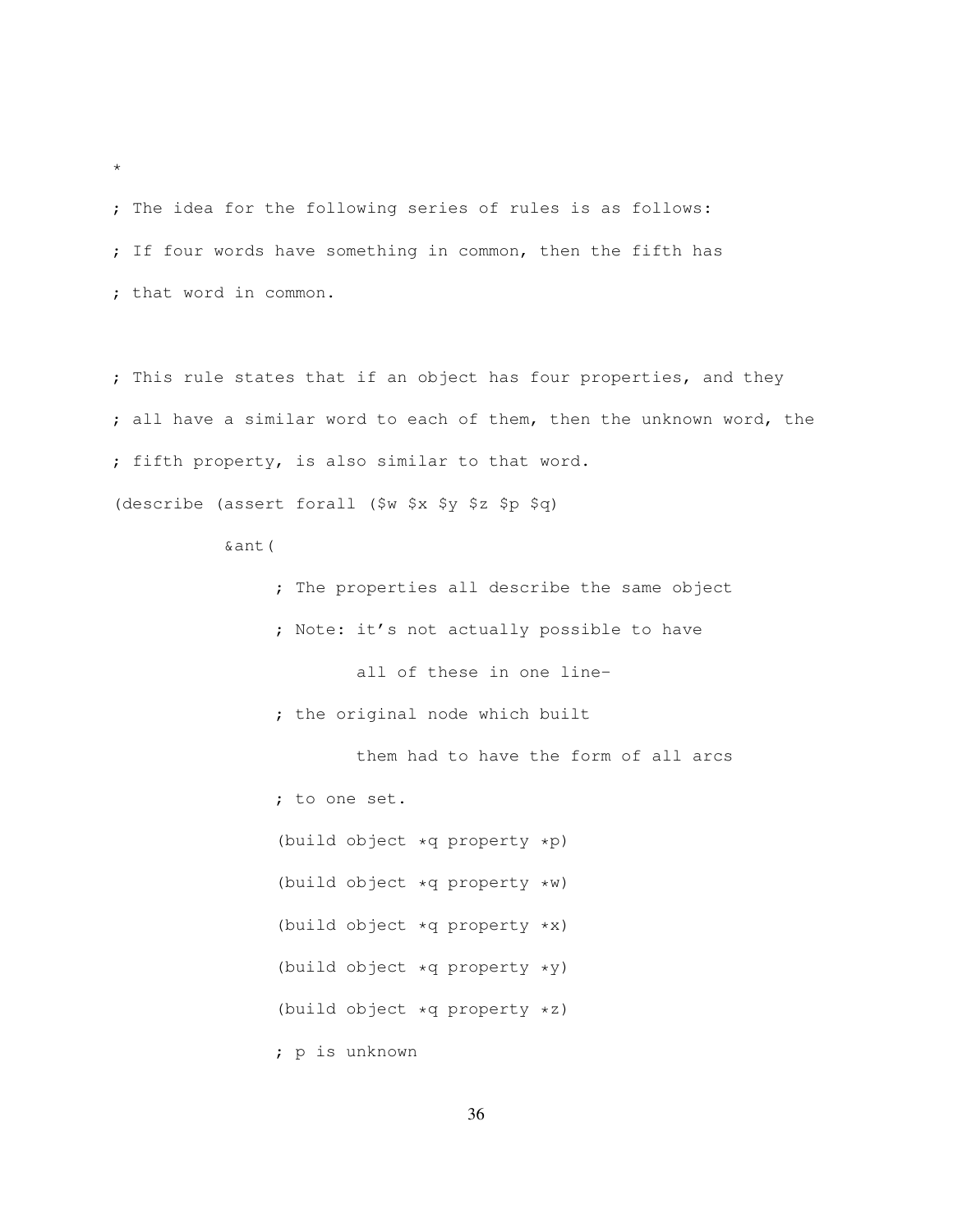```
(build member *p class unknown))
          cq (
                build forall $s
                        ; The main properties all share a similar word
                       &ant(
                              (build similar *w similar *s)
                              (build similar *x similar *s)
                              (build similar *y similar *s)
                              (build similar *z similar *s))
                       cq (build similar *s similar *p))))
(m35! (forall v20 v19 v18 v17 v16 v15)
(&ant (p23 (class unknown) (member v19))
 (p22 (object v20) (property v18)) (p21 (object v20) (property v17))
 (p20 (object v20) (property v16)) (p19 (object v20) (property v15))
 (p18 (object v20) (property v19)))
(cq
 (p29 (forall v21)
  (&ant (p27 (similar v21 v18)) (p26 (similar v21 v17))
   (p25 (similar v21 v16)) (p24 (similar v21 v15)))
  (cq (p28 (similar v21 v19))))))
```
(m35!)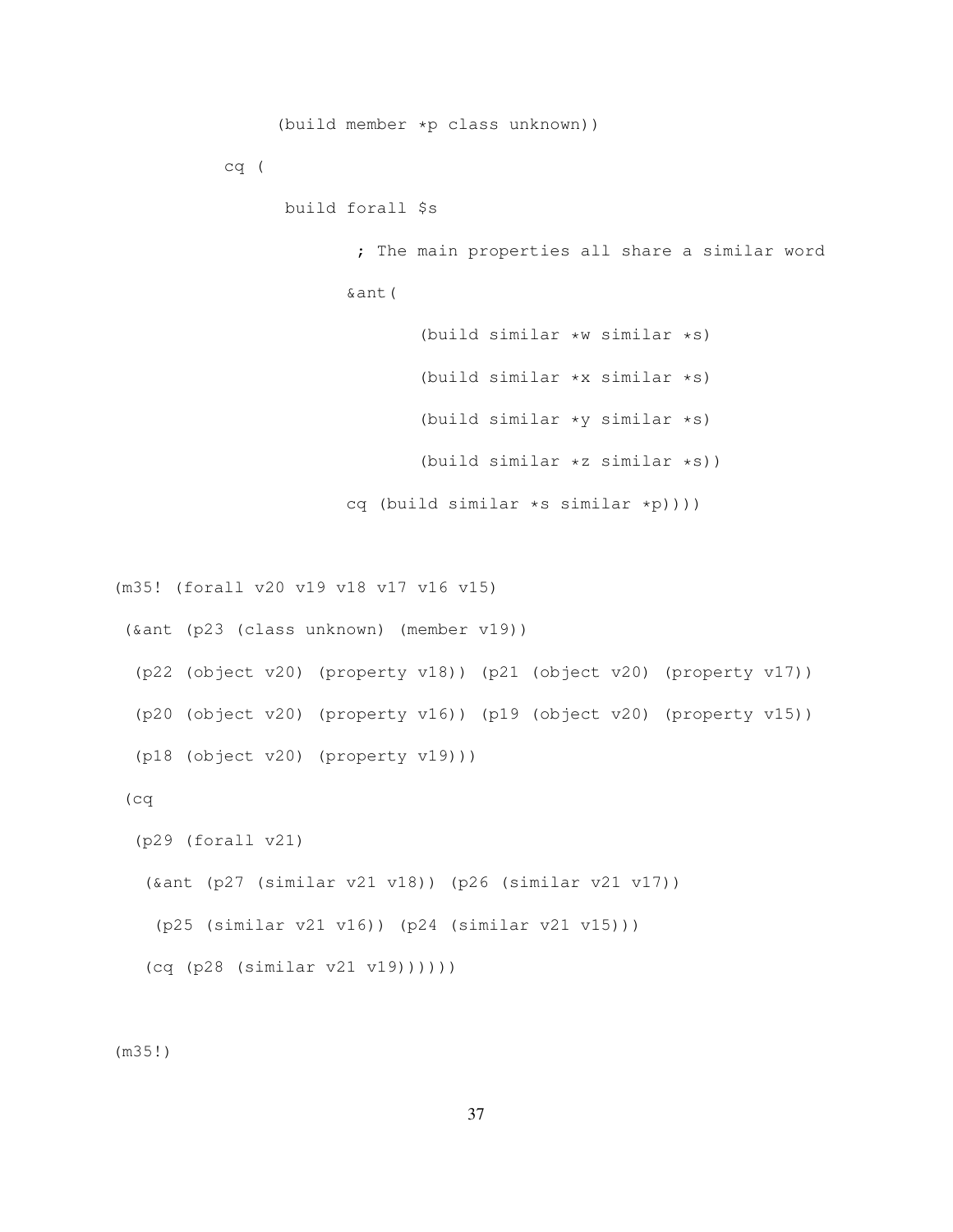CPU time : 0.00

\*

; This rule states that if an object has three properties, and they ; all have a similar word to each of them, then the unknown word, the ; fourth property, is also similar to that word.

(describe (assert forall (\$x \$y \$z \$p \$q)

&ant(

; The properties all describe the same object (build object \*q property \*p) (build object \*q property \*x) (build object \*q property \*y) (build object \*q property \*z) ; p is unknown (build member \*p class unknown)) cq ( build forall \$s

; The main properties all share a similar word &ant(

> (build similar \*x similar \*s) (build similar \*y similar \*s) (build similar \*z similar \*s))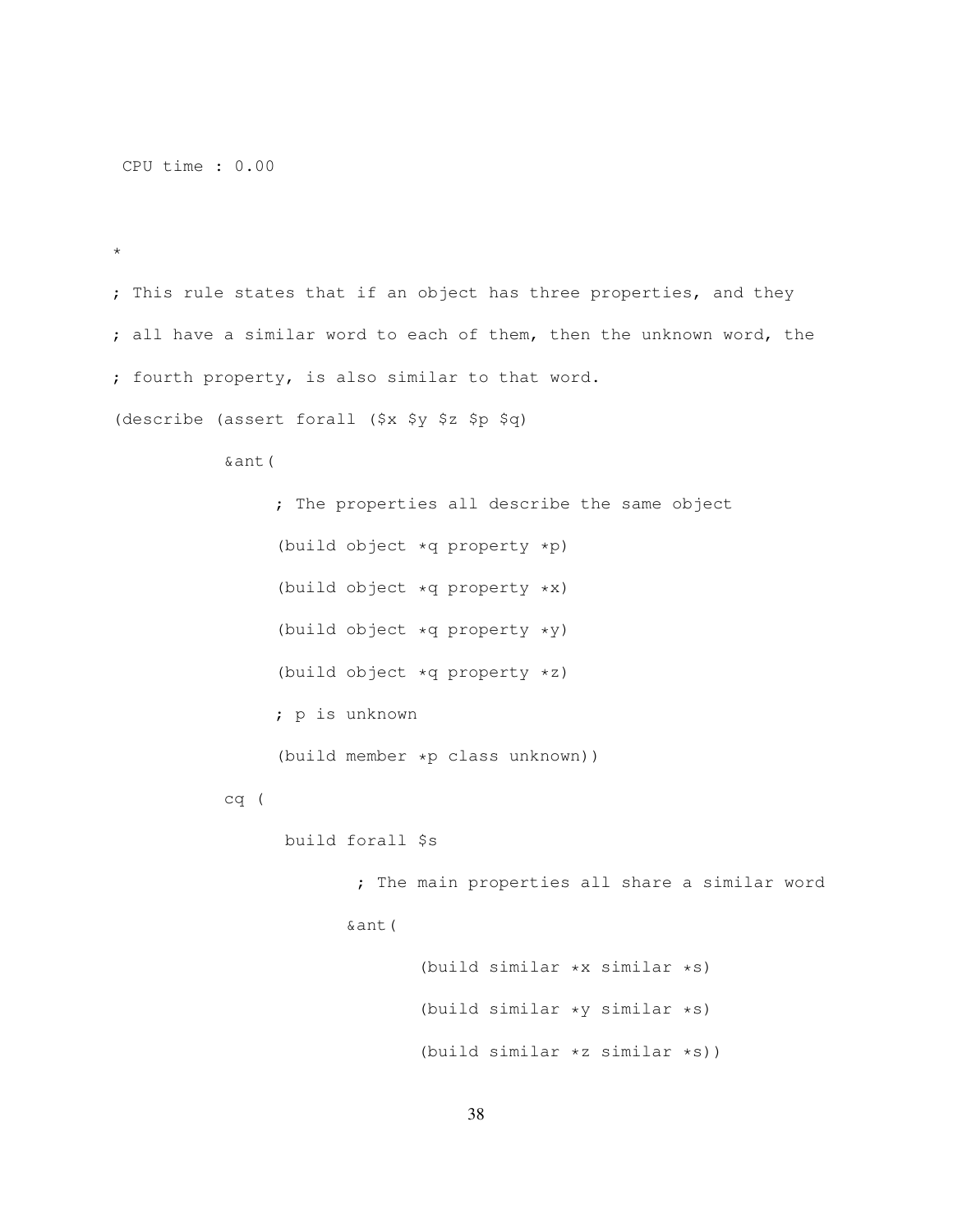```
(m36! (forall v26 v25 v24 v23 v22)
(&ant (p34 (class unknown) (member v25))
 (p33 (object v26) (property v24)) (p32 (object v26) (property v23))
 (p31 (object v26) (property v22)) (p30 (object v26) (property v25)))
(cq
 (p39 (forall v27)
  (&ant (p37 (similar v27 v24)) (p36 (similar v27 v23))
   (p35 (similar v27 v22)))
  (cq (p38 (similar v27 v25))))))
```
cq (build similar \*s similar \*p))))

(m36!)

CPU time : 0.00

\*

; This rule states that if an object has two properties, and they ; all have a similar word to each of them, then the unknown word, the ; third property, is also similar to that word.

(describe (assert forall (\$x \$y \$p \$q)

&ant(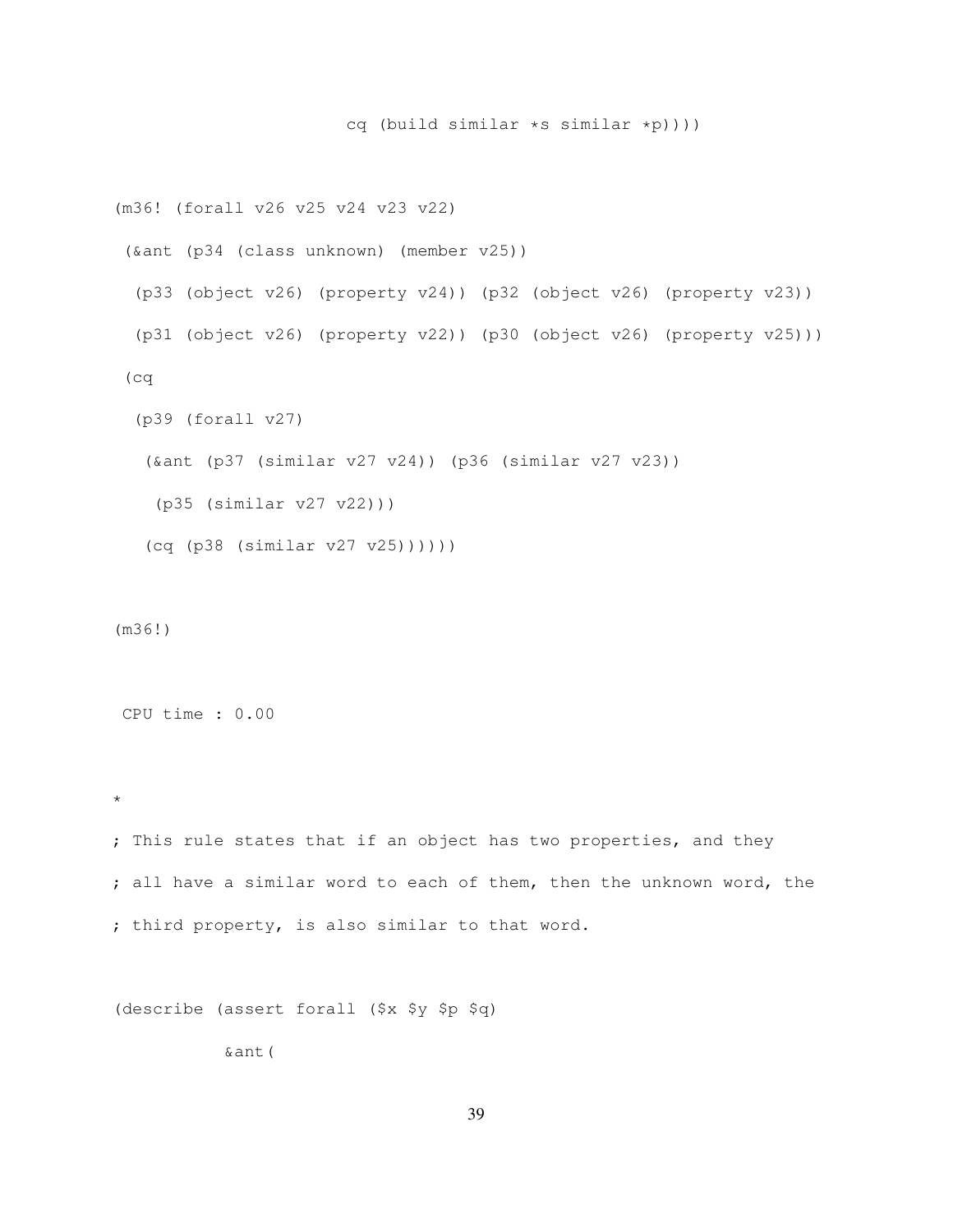; The properties all describe the same object (build object \*q property \*p) (build object \*q property \*x) (build object \*q property \*y) ; p is unknown (build member \*p class unknown)) cq ( build forall \$s ; The main properties all share a similar word &ant(

> (build similar \*x similar \*s) (build similar \*y similar \*s)) ;(build similar \*z similar \*s)) cq (build similar \*s similar \*p))))

```
(m37! (forall v31 v30 v29 v28)
(&ant (p43 (class unknown) (member v30))
 (p42 (object v31) (property v29)) (p41 (object v31) (property v28))
 (p40 (object v31) (property v30)))
 (cq
 (p47 (forall v32)
  (&ant (p45 (similar v32 v29)) (p44 (similar v32 v28)))
  (cq (p46 (similar v32 v30))))))
```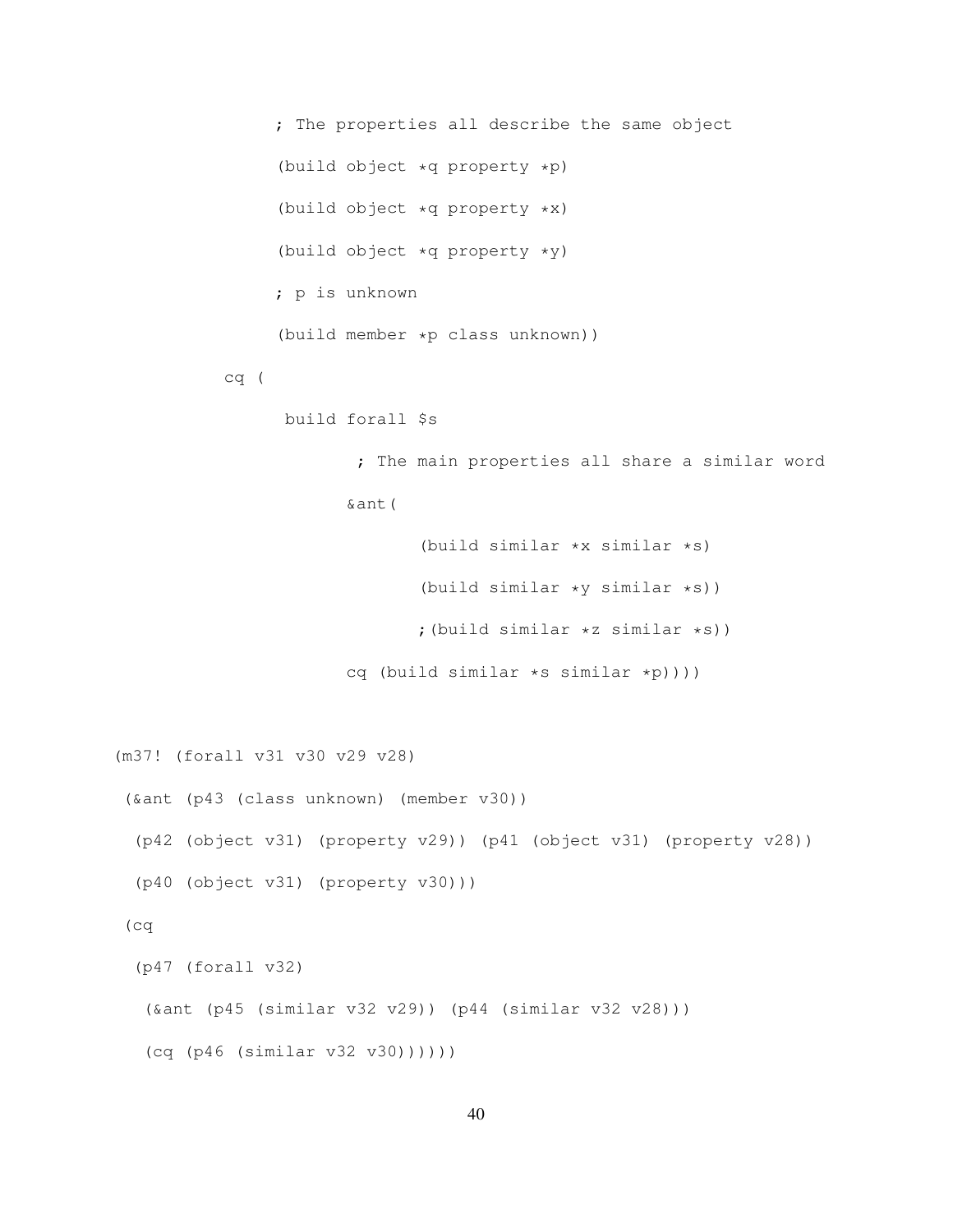(m37!)

CPU time : 0.00

\*

; CASSIE READS THE PASSAGE:

; =========================

; (put annotated SNePSUL code of the passage here)

; Post has a proper name of 'Post'

(describe (add object #Post proper-name (build lex "Post")))

(m39! (object b1) (proper-name (m38 (lex Post))))

(m39!)

CPU time : 0.01

\* ; A diary is owned by Post (describe (add object #diary rel (build lex "diary") possessor \*Post))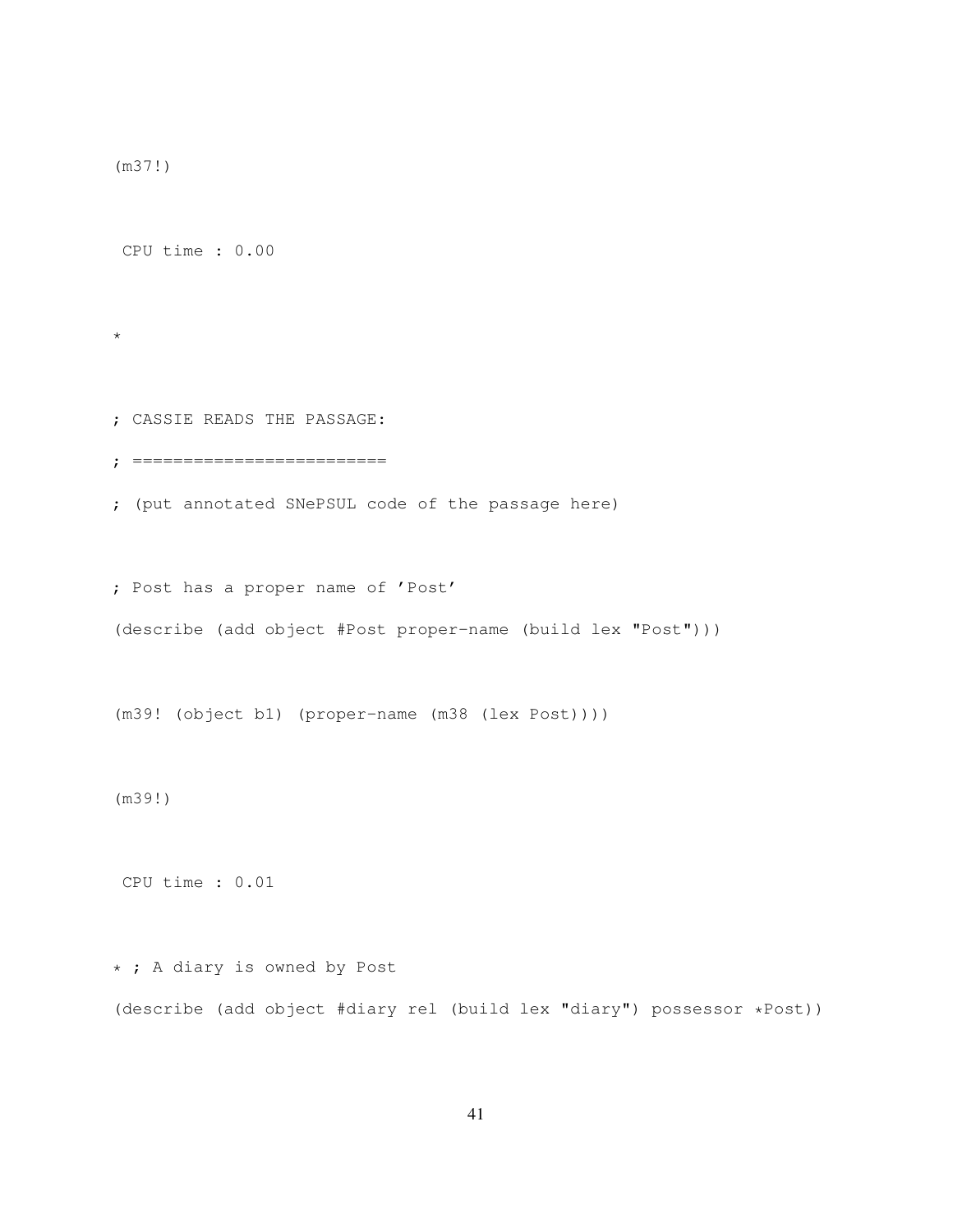(m41! (object b2) (possessor b1) (rel (m40 (lex diary))))

(m41!)

CPU time : 0.00

\* ; The diary is a diary (describe (add member \*diary class (build lex "diary")))

(m42! (class (m40 (lex diary))) (member b2))

(m42!)

CPU time : 0.00

\* ; The diary is enigmatic (describe (add object \*diary property (build lex "enigmatic")))

(m46! (superclass (m31 (lex intensional)))) (m43! (object b2) (property (m1 (lex enigmatic)))) (m30! (class (m29 (lex mental))) (member (m26 (lex mystical)) (m20 (lex elusive)) (m13 (lex fragmentary)) (m1)))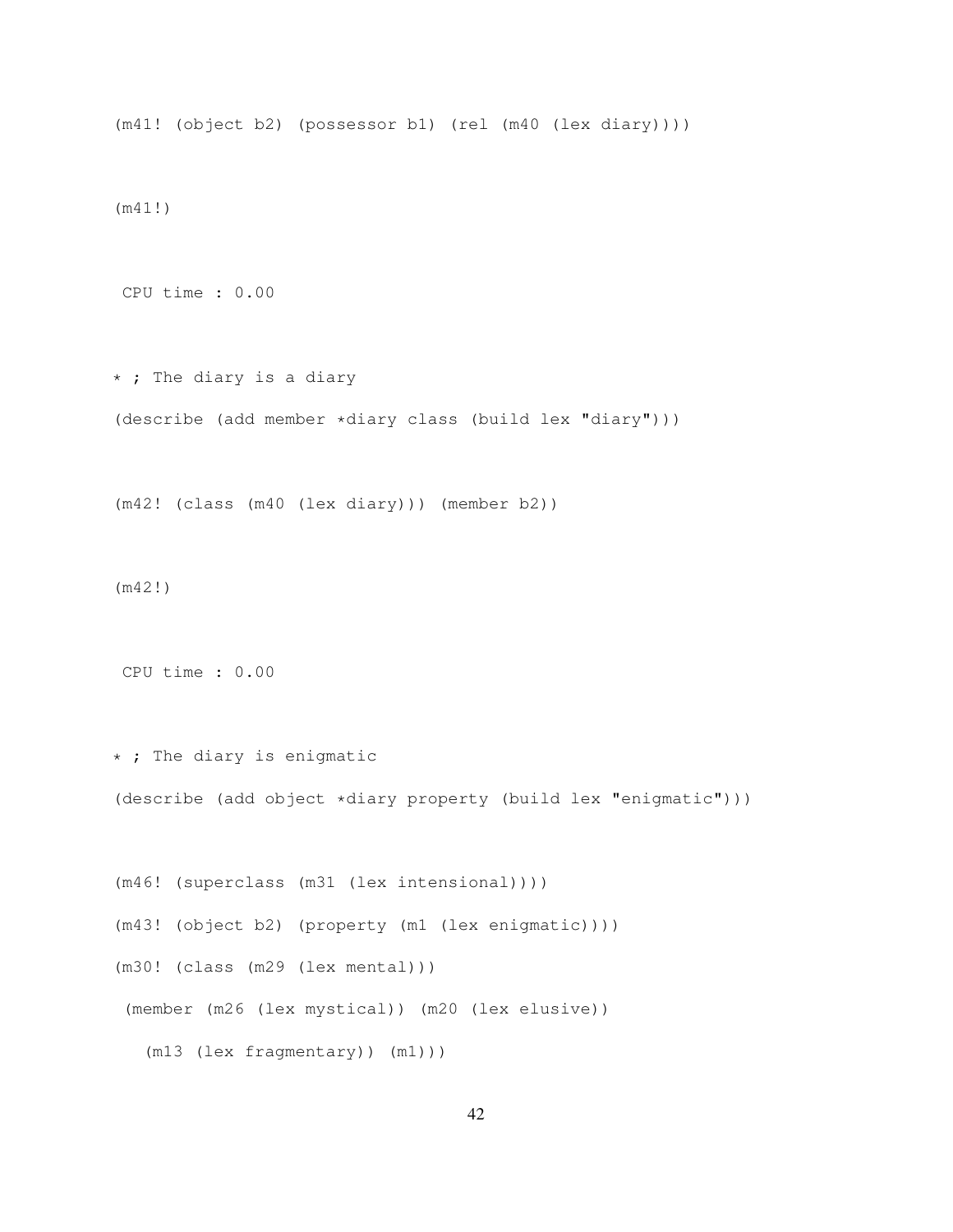(m46! m43! m30!)

CPU time : 0.24

\* ; The diary is fragmentary (describe (add object \*diary property (build lex "fragmentary")))

(m47! (object b2) (property (m13 (lex fragmentary))))

(m47!)

CPU time : 0.07

\* ; The diary is elusive (describe (add object \*diary property (build lex "elusive")))

(m48! (object b2) (property (m20 (lex elusive))))

(m48!)

CPU time : 0.07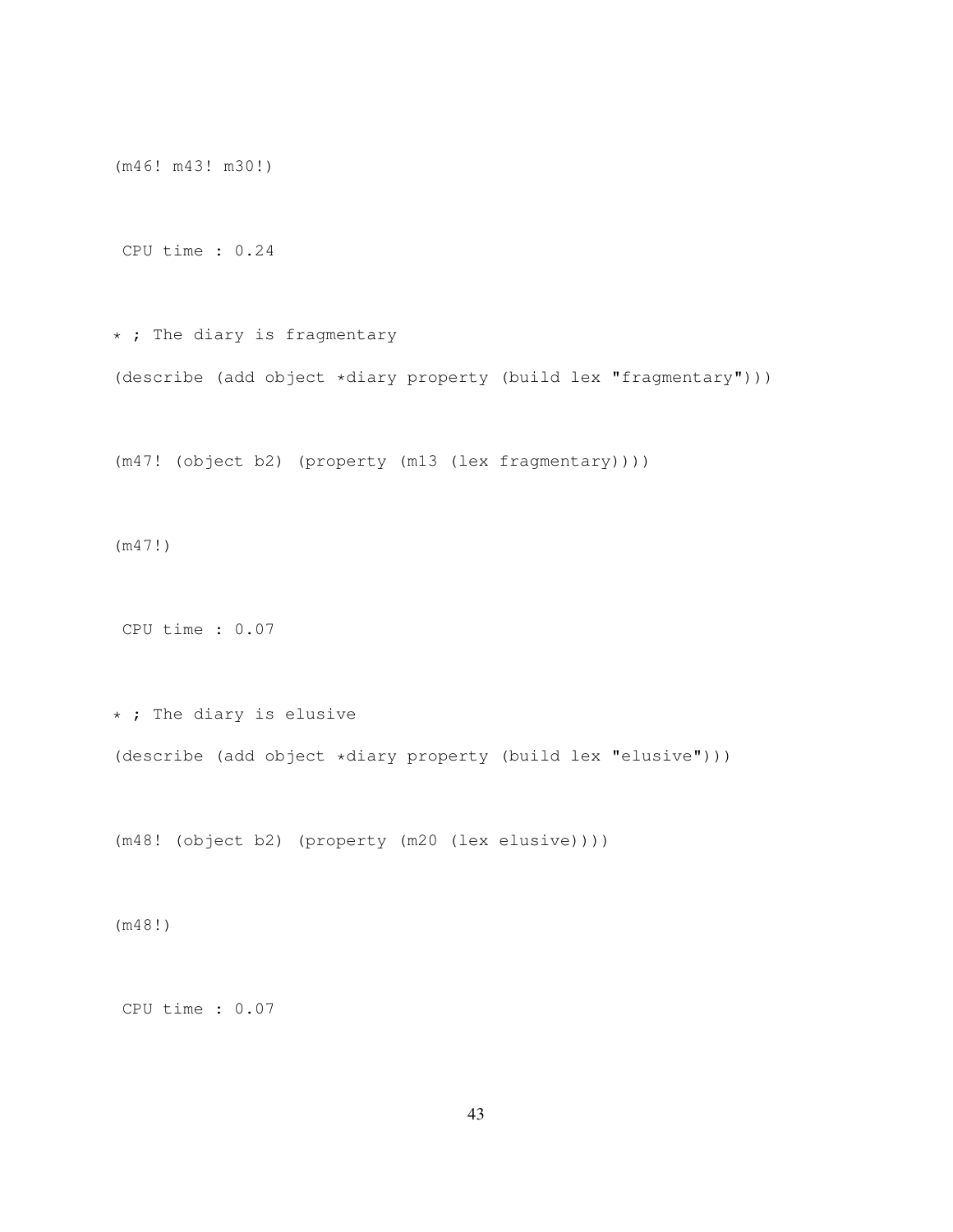\* ; The diary is mystical

(describe (add object \*diary property (build lex "mystical")))

(m49! (object b2) (property (m26 (lex mystical))))

(m49!)

CPU time : 0.07

\*

; The diary is 'gnomic,' which is a member of the

; class of unknown things

(describe (add object \*diary property (build lex "gnomic")))

(m51! (object b2) (property (m50 (lex gnomic))))

(m51!)

\*

CPU time : 0.07

; Saying that the word gnomic is unknown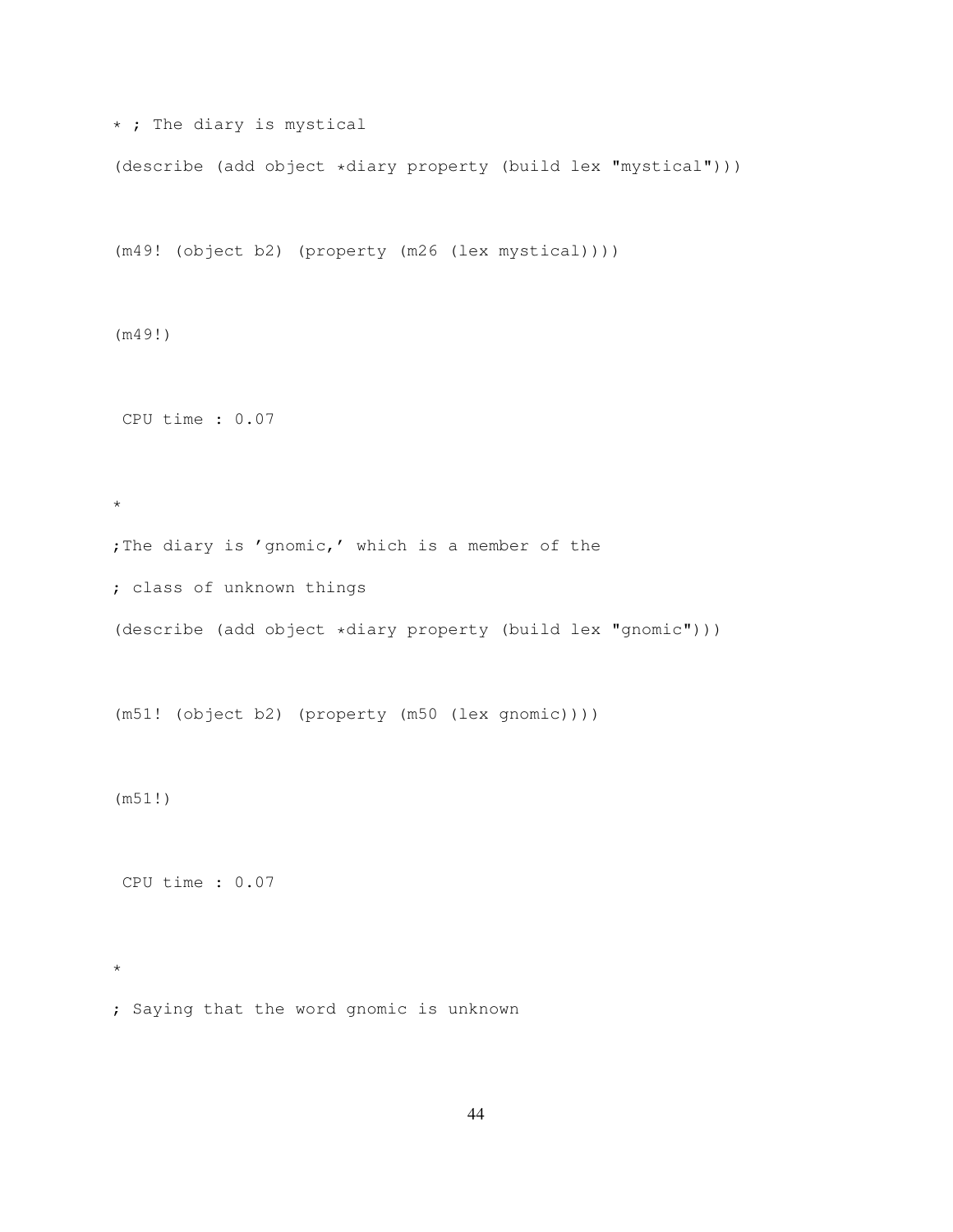(describe (add member (build lex "gnomic") class unknown))

(m158! (forall v32)

(&ant (p97 (similar v32 (m20 (lex elusive))))

(p95 (similar v32 (m26 (lex mystical)))))

(cq (p96 (similar (m50 (lex gnomic)) v32))))

(m157! (forall v32)

(&ant (p98 (similar v32 (m13 (lex fragmentary)))) (p95)) (cq (p96)))

(m156! (forall v32) (&ant (p98) (p97)) (cq (p96)))

- (m155! (forall v27)
- (&ant (p93 (similar v27 (m13))) (p91 (similar v27 (m20)))

(p90 (similar v27 (m26))))

- (cq (p92 (similar (m50) v27))))
- (m148! (similar (m27 (lex esoteric)) (m3 (lex arcane))))
- (m147! (similar (m27) (m4 (lex cryptic))))
- (m146! (similar (m3) (m2 (lex ambiguous))))
- (m145! (similar (m5 (lex dark)) (m3)))
- (m144! (similar (m6 (lex incomprehensible)) (m3)))
- (m143! (similar (m7 (lex obscure)) (m3)))
- (m142! (similar (m8 (lex occult)) (m3)))
- (m141! (similar (m9 (lex perplexing)) (m3)))
- (m140! (similar (m10 (lex puzzling)) (m3)))
- (m139! (similar (m11 (lex mysterious)) (m3)))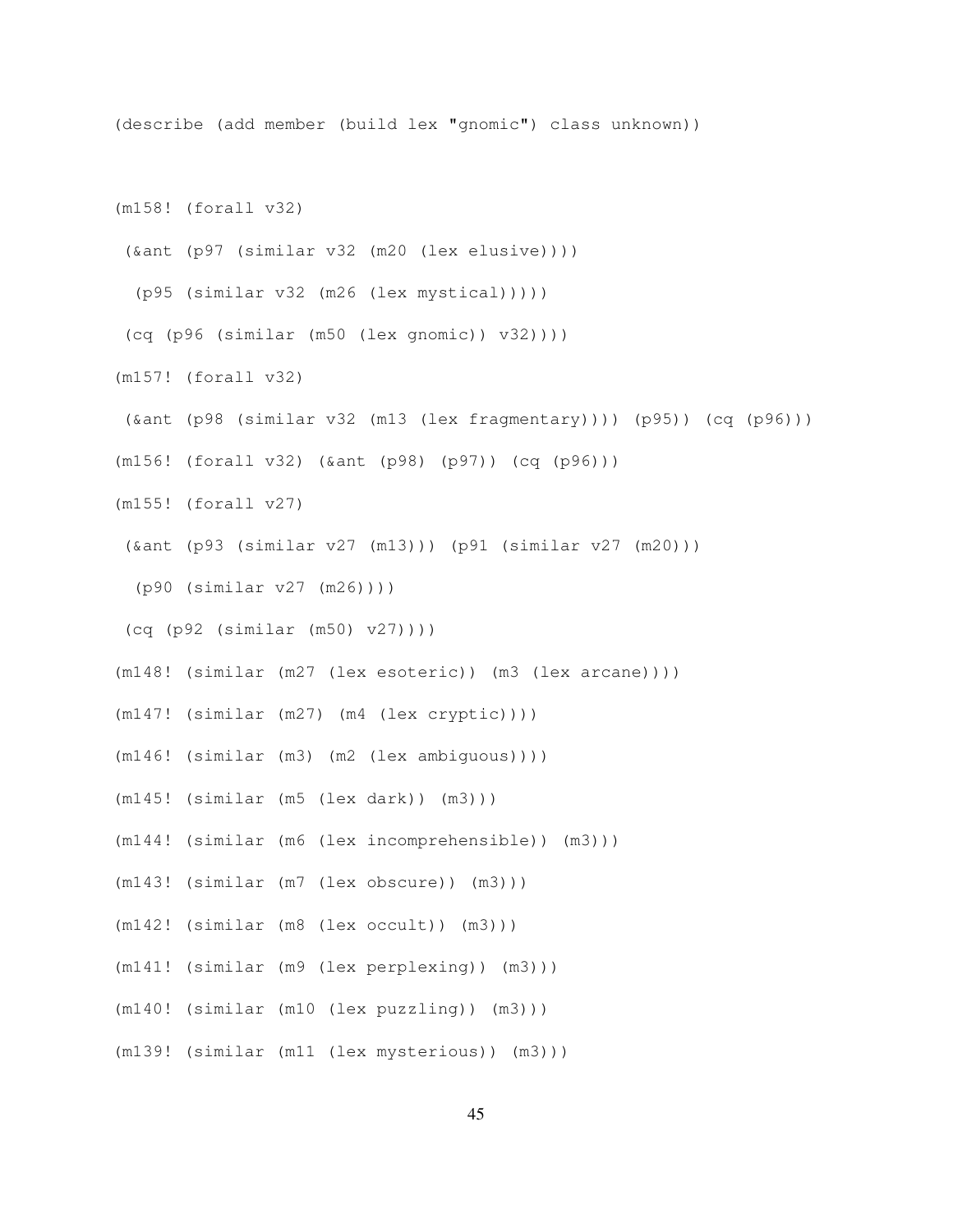- (m138! (similar (m4) (m2)))
- (m137! (similar (m4) (m3)))
- (m136! (similar (m5) (m4)))
- (m135! (similar (m6) (m4)))
- (m134! (similar (m7) (m4)))
- (m133! (similar (m8) (m4)))
- (m132! (similar (m9) (m4)))
- (m131! (similar (m10) (m4)))
- (m130! (similar (m11) (m4)))
- (m121! (similar (m50) (m2)))
- (m120! (similar (m50) (m11)))
- (m119! (similar (m50) (m6)))
- (m118! (similar (m50) (m10)))
- (m117! (similar (m20) (m2)))
- (m116! (similar (m20) (m6)))
- (m115! (similar (m20) (m10)))
- (m114! (similar (m20) (m11)))
- (m113! (similar (m21 (lex evasive)) (m20)))
- (m112! (similar (m22 (lex deceptive)) (m20)))
- (m111! (similar (m23 (lex indefinable)) (m20)))
- (m110! (similar (m24 (lex insubstantial)) (m20)))
- (m109! (similar (m50) (m3)))
- (m108! (similar (m50) (m4)))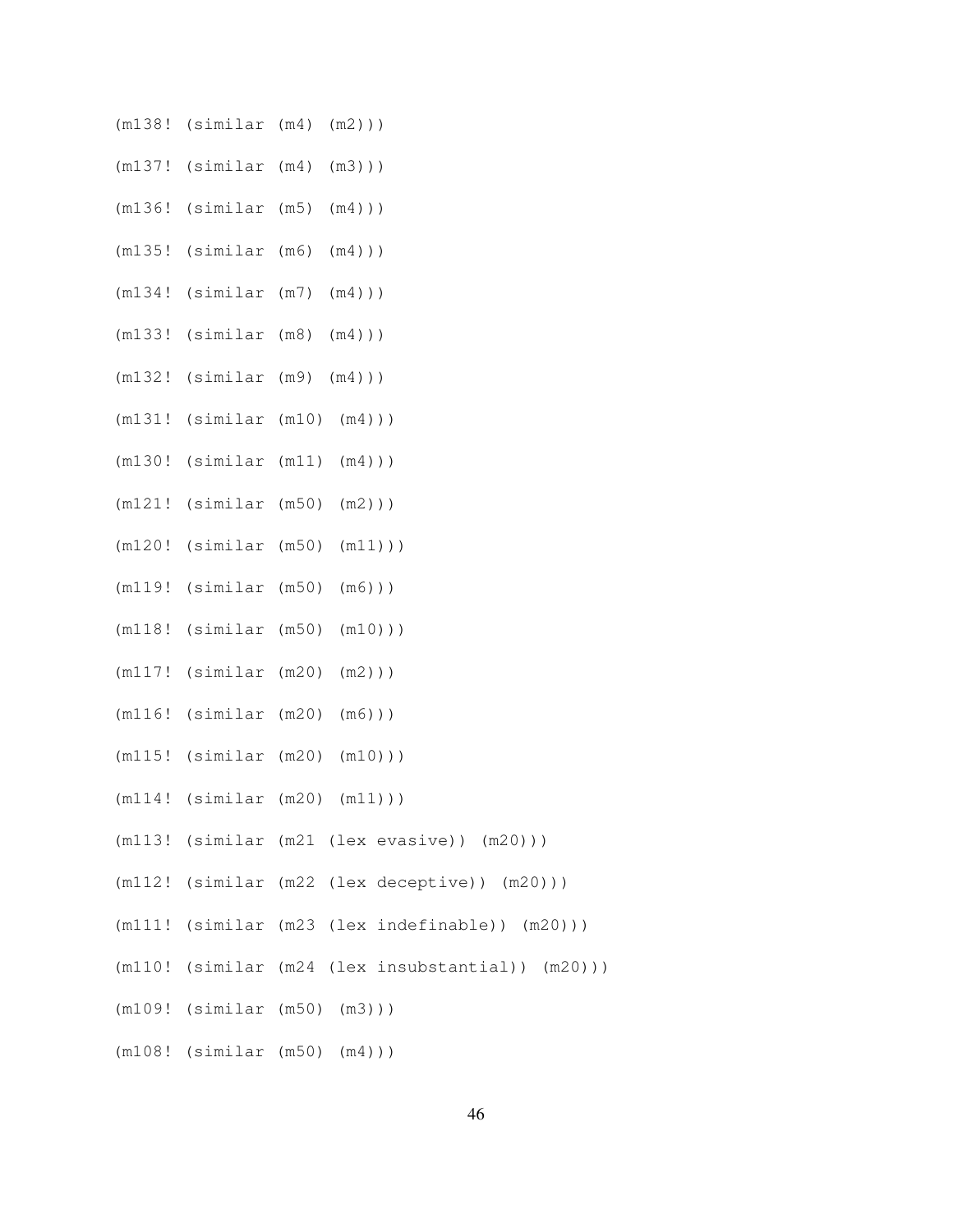- (m107! (similar (m26) (m3)))
- (m106! (similar (m26) (m4)))
- (m105! (similar (m27) (m26)))
- (m104! (similar (m14 (lex broken)) (m13)))
- (m103! (similar (m15 (lex incomplete)) (m13)))
- (m102! (similar (m16 (lex disconnected)) (m13)))
- (m101! (similar (m17 (lex incoherent)) (m13)))
- (m100! (similar (m18 (lex partial)) (m13)))
- (m99! (similar (m2) (m1 (lex enigmatic))))
- (m98! (similar (m3) (m1)))
- (m97! (similar (m4) (m1)))
- (m96! (similar (m5) (m1)))
- (m95! (similar (m6) (m1)))
- (m94! (similar (m7) (m1)))
- (m93! (similar (m8) (m1)))
- (m92! (similar (m9) (m1)))
- (m91! (similar (m10) (m1)))
- (m90! (similar (m11) (m1)))
- (m61! (forall v32) (&ant (p98) (p94 (similar v32 (m1)))) (cq (p96)))
- (m60! (forall v32) (&ant (p97) (p94)) (cq (p96)))
- (m59! (forall v32) (&ant (p95) (p94)) (cq (p96)))
- (m58! (forall v27) (&ant (p93) (p91) (p89 (similar v27 (m1))))
- (cq (p92)))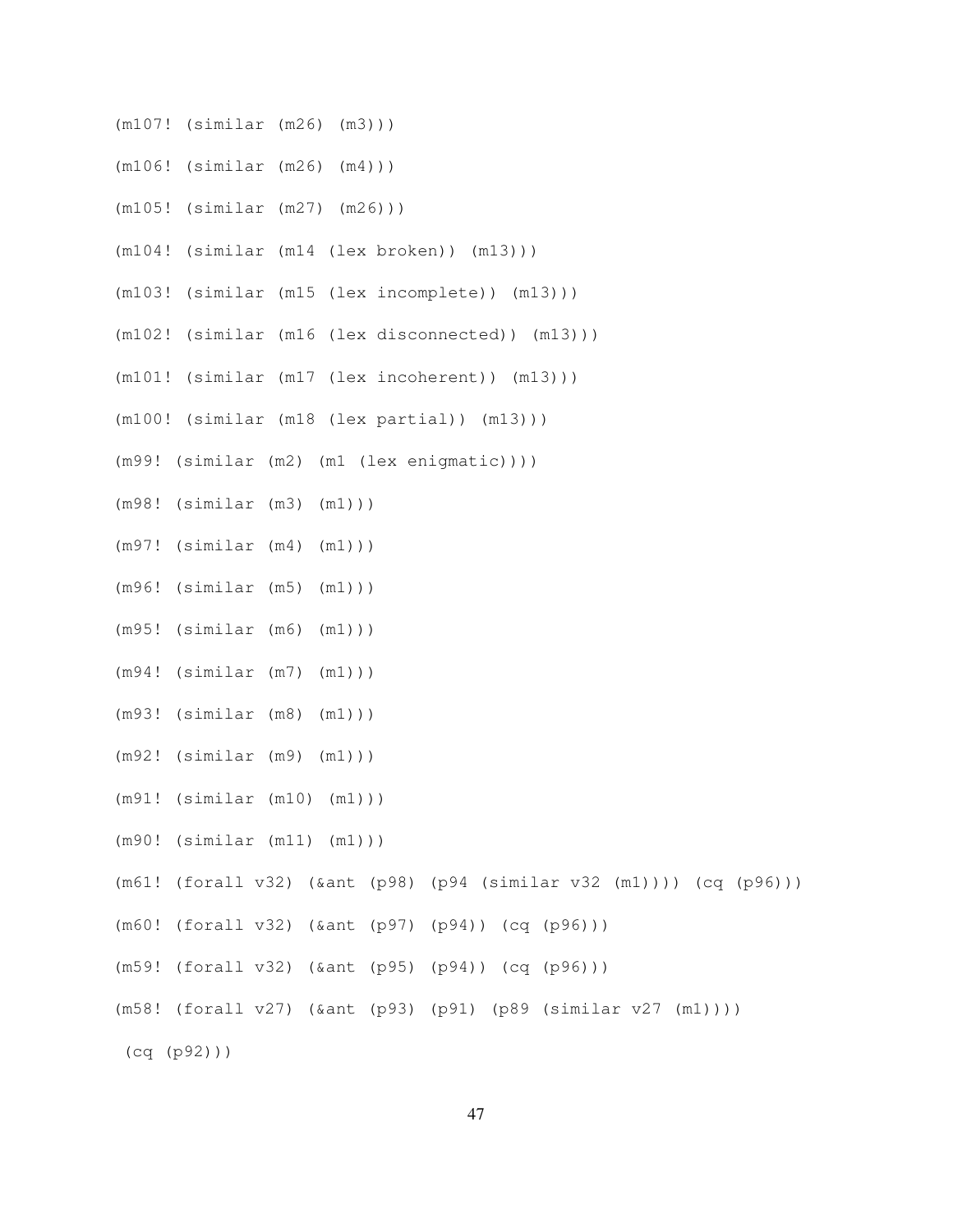- (m57! (forall v27) (&ant (p93) (p90) (p89)) (cq (p92))) (m56! (forall v27) (&ant (p91) (p90) (p89)) (cq (p92))) (m55! (forall v21)
- (&ant (p87 (similar v21 (m20))) (p86 (similar v21 (m13)))

(p85 (similar v21 (m26))) (p84 (similar v21 (m1))))

(cq (p88 (similar (m50) v21))))

- (m54! (class (m29 (lex mental))) (member (m50)))
- (m53! (class (m31 (lex intensional))) (member (m50)))
- (m52! (class unknown) (member (m50)))
- (m51! (object b2) (property (m50)))
- (m49! (object b2) (property (m26)))
- (m48! (object b2) (property (m20)))
- (m47! (object b2) (property (m13)))
- (m43! (object b2) (property (m1)))

(m158! m157! m156! m155! m148! m147! m146! m145! m144! m143! m142! m141! m140! m139! m138! m137! m136! m135! m134! m133! m132! m131! m130! m121! m120! m119! m118! m117! m116! m115! m114! m113! m112! m111! m110! m109! m108! m107! m106! m105! m104! m103! m102! m101! m100! m99! m98! m97! m96! m95! m94! m93! m92! m91! m90! m61! m60! m59! m58! m57! m56! m55! m54! m53! m52! m51! m49! m48! m47! m43!)

CPU time : 5.49

48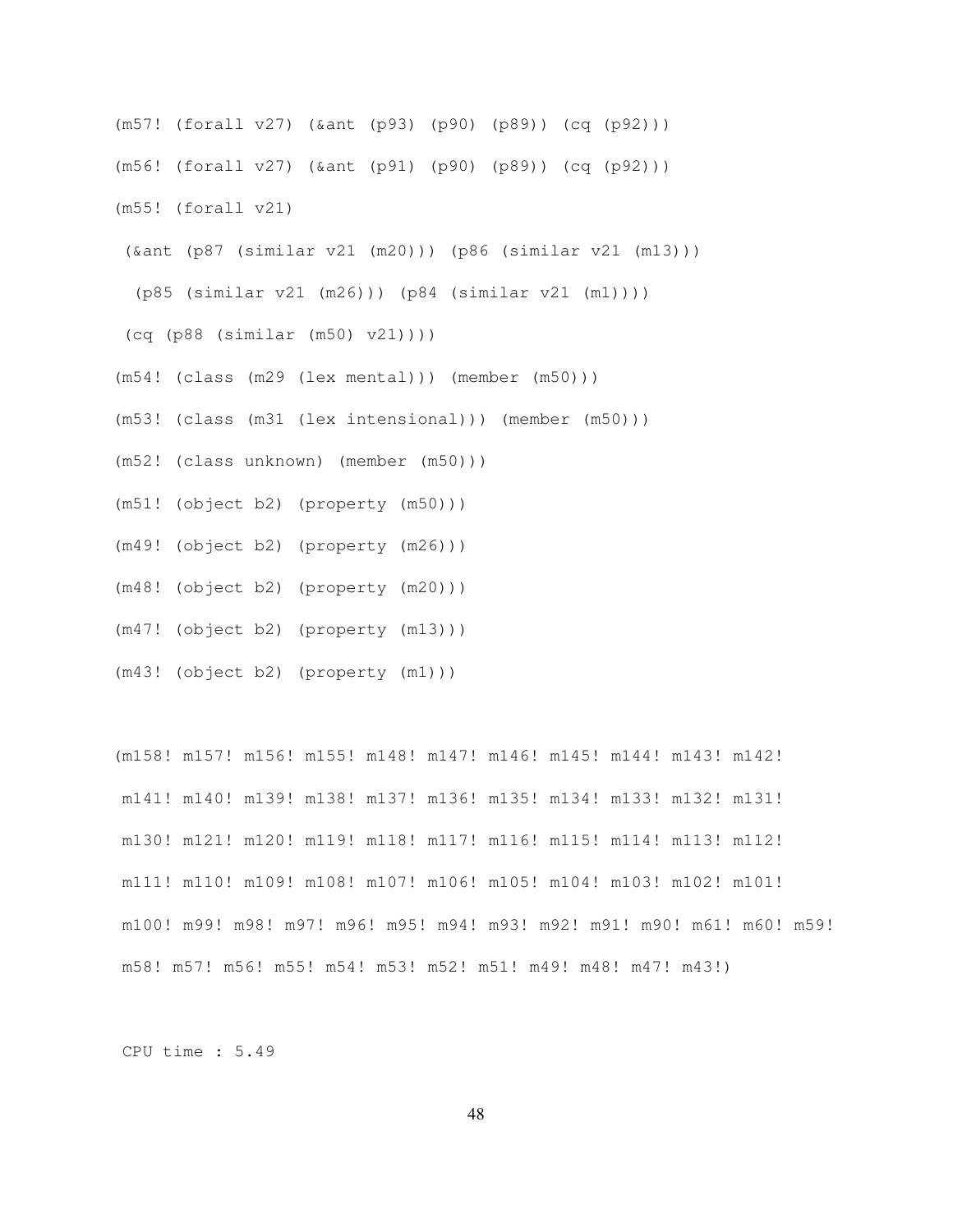```
*
; Ask Cassie what "gnomic" means:
;First, ask what classes gnomic is in:
(describe (find (class- ! member) (build lex gnomic)))
(m29 (lex mental))
(m31 (lex intensional))
(unknown)
```
(m29 m31 unknown)

CPU time : 0.00

\*

```
; Then, get the words which are 'similar' to it:
(describe (findassert similar (build lex gnomic)))
```
(m108! (similar (m50 (lex gnomic)) (m4 (lex cryptic)))) (m109! (similar (m50) (m3 (lex arcane)))) (m118! (similar (m50) (m10 (lex puzzling)))) (m119! (similar (m50) (m6 (lex incomprehensible))))